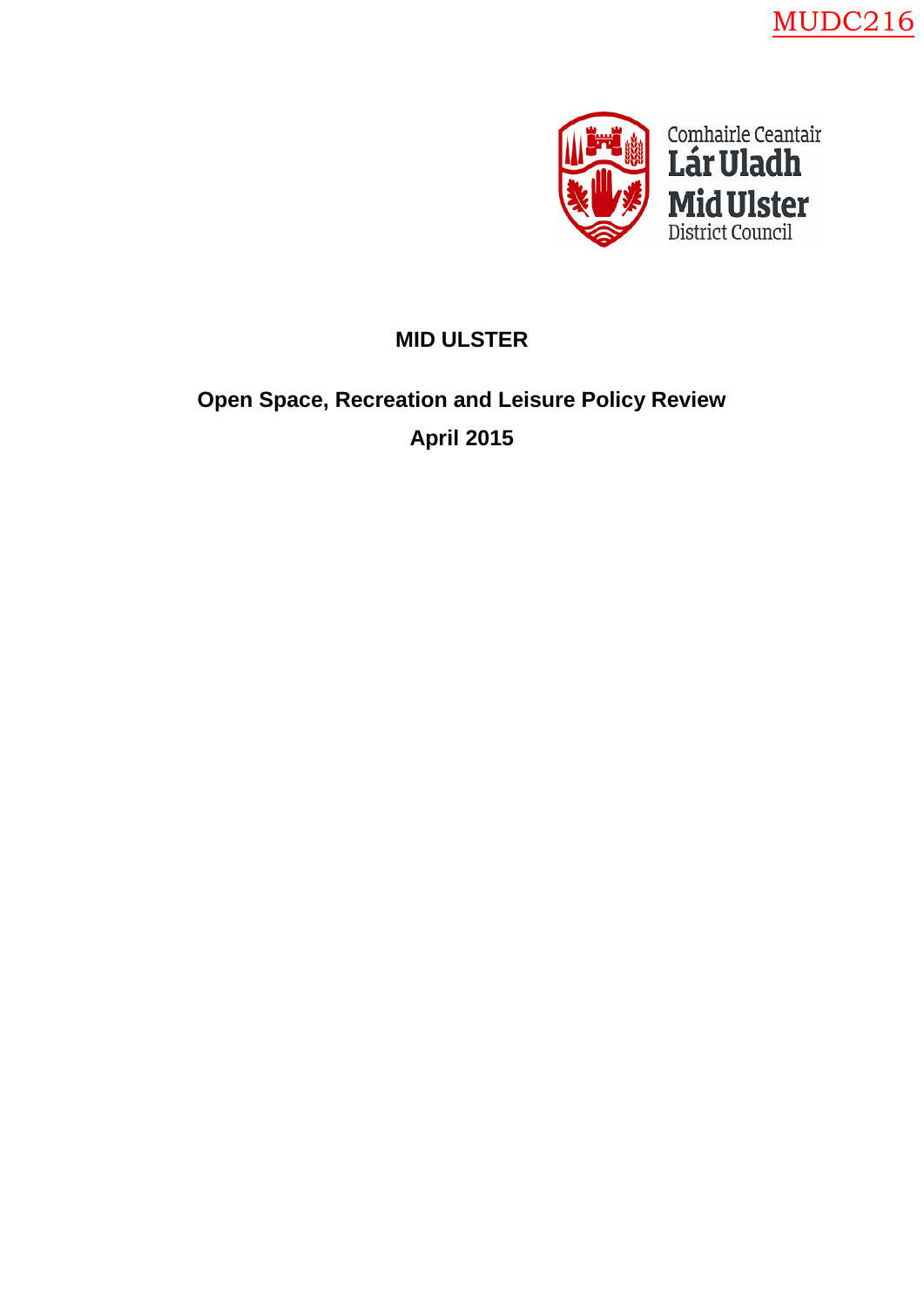#### **Open Space, Recreation and Leisure**

- **Purpose: To provide members with an opportunity to consider existing planning policies as they pertain to open space, recreation and leisure and to consider the need for alternative policies in light of the forthcoming Local Development Plan.**
- **Content: The paper provides information on:**
	- **(i) The legislative requirements for open space, recreation and leisure and existing planning policies**
	- **(ii) Mid Ulster District Council (MUDC) objectives for open space, recreation and leisure and the linkages between the MUDC objectives for future growth and the Sustainability Appraisal, Regional planning policy and Strategic Planning Policy Statement objectives**
	- **(iii) Consider existing policies and consider preferred and alternative policy options for open space, recreation and leisure within the Local Development Plan**
- **Recommendation: That the Planning Committee notes the findings and considers how this paper shall be used to inform the Preferred Options Paper (POP) and strategic policies in the Local Development Plan (LDP)**

## **1.0 Introduction**

- 1.1 The purpose of this paper is to inform the Planning Committee of current planning policies associated with open space, recreation and leisure and assess whether or not they are fit for purpose against the Council's objectives to provide adequate facilities for recreational, social, physical and cultural activities for their area through the new Local Development Plan (LDP) 2030.
- 1.2 This paper contains an assessment of how existing planning policies relevant to open space, recreation and leisure take account of the Regional Development Strategy 2035 (RDS 2035), the Single Planning Policy Statement (SPPS), Sustainability Appraisal themes and MUDC's objectives through the proposed LDP objectives.

## **2.0 Legislative Context**

2.1 The [Planning Act \(NI\) 2011,](http://www.legislation.gov.uk/nia/2011/25/contents) is the key piece of planning legislation governing the development of Open Space, Recreation and Leisure. Part 1, Section 1 sets out the general functions of Department with respect to development of land; and Part 2, Section 5 sets out to further sustainable development.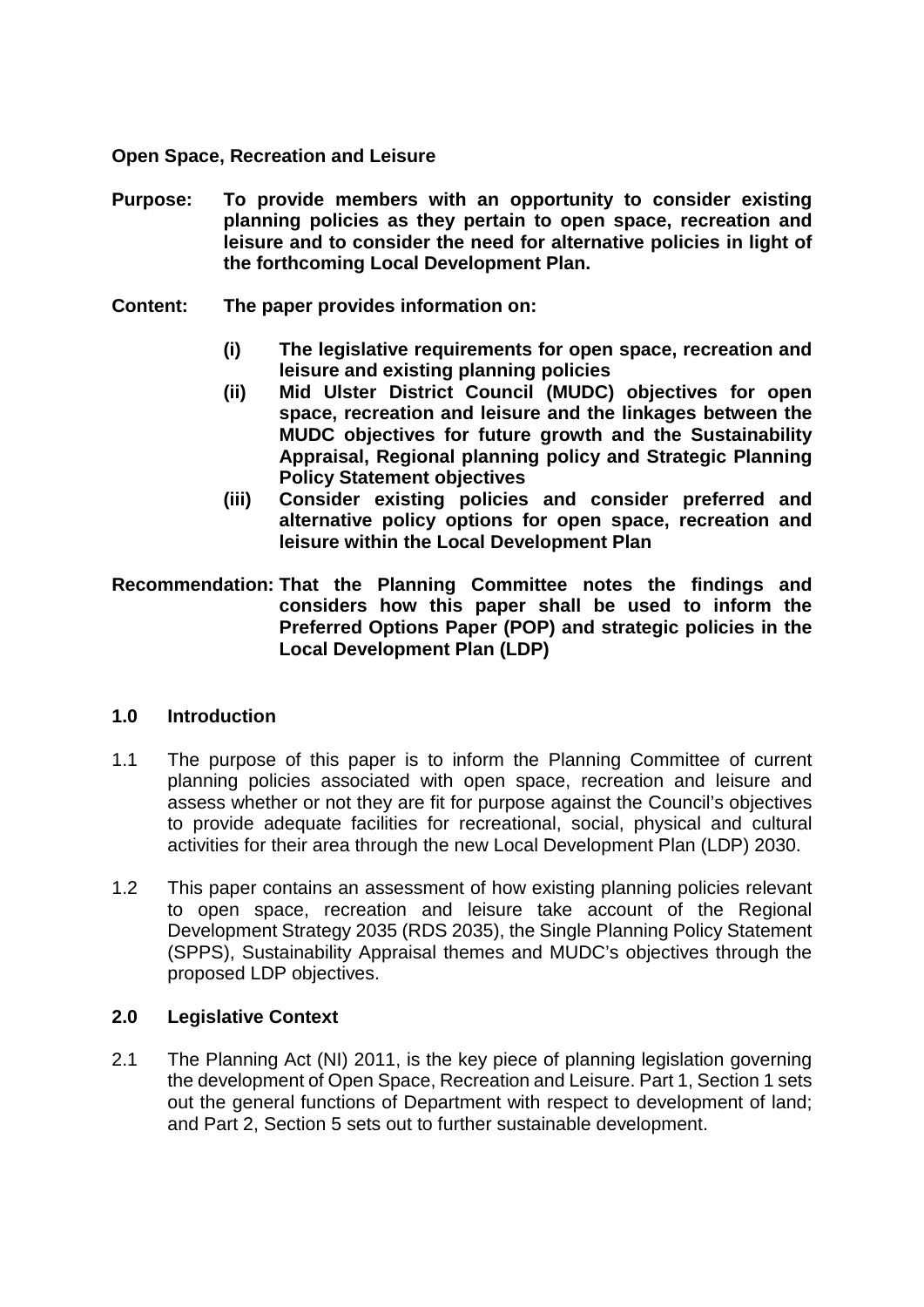- 2.3 The above legislation is complemented by a variety of non-binding [policy](http://jncc.defra.gov.uk/page-5324)  [mechanisms](http://jncc.defra.gov.uk/page-5324) i.e. strategies, programmes and action plans belonging to a number of departments, agencies and other bodies involved in the promotion, management and development of open space, recreation and leisure in Northern Ireland as outlined in Position Paper Seven<sup>1</sup>.
- 2.4 It should be noted MUDC has primary responsibility for the provision of public open space facilities within the area as it has a statutory responsibility<sup>[2](#page-2-1)</sup> to secure the provision for their area of adequate facilities for recreational, social, physical and cultural activities. Under the Access to the Countryside (NI) Order 1983, the council also has a duty "to assert, protect and keep open and free from obstruction or encroachment, any public right of way...." And has discretionary powers to repair and maintain rights of way, to create, divert or close public paths and to make access agreements or orders to open land.
- 2.5 In addition to the Council there are a number of other key bodies who make a valuable contribution to the provision of such facilities in the area these include the Sports Council for Northern Ireland (Sport NI), the Department of Agriculture and Rural Development (DARD), the Northern Ireland Housing Executive (NIHE) and the Education and Library Boards (Education Authority). This is by no means an exhaustive list.

# **3.0 The Objectives**

## **(a) Regional Development Strategy 2035 (RDS) and the Strategic Planning Policy Statement (SPPS)**

- 3.1 The RDS provides an overarching strategic planning framework to facilitate and guide the public and private sectors. It addresses economic, social and environmental issues aimed at achieving sustainable development and social cohesion. It highlights the need to provide adequate provision for green and blue infrastructure in cities, towns, neighbourhoods and new developments. And sets out clear policy aims and objectives regarding open space, recreation and leisure (see Appendix 1) that have been fully considered in formulating the objectives of the SPPS.
- 3.2 The SPPS is a statement of the Department's policy on important planning matters that should be addressed across Northern Ireland (NI). Formally adopted in September 2015, agreed with the NI Executive, its objectives have been judged to be in general conformity with those of the RDS 2035. The Regional Strategic Objectives contained within the SPPS for open space, sport and outdoor recreation are to:
	- safeguard existing open space and sites identified for future such provision;

<span id="page-2-0"></span> $\frac{1}{1}$ <sup>1</sup>Mid Ulster Position Paper Seven: Open Space, Recreation and Leisure, June 2015

<span id="page-2-1"></span><sup>&</sup>lt;sup>2</sup> Set out in the Local Government Order 1972 and the Recreation and Youth Service (NI) Order 1986. Specific functions regarding the adoption and subsequent maintenance of open space by councils are contained in the Open Spaces Act 1906.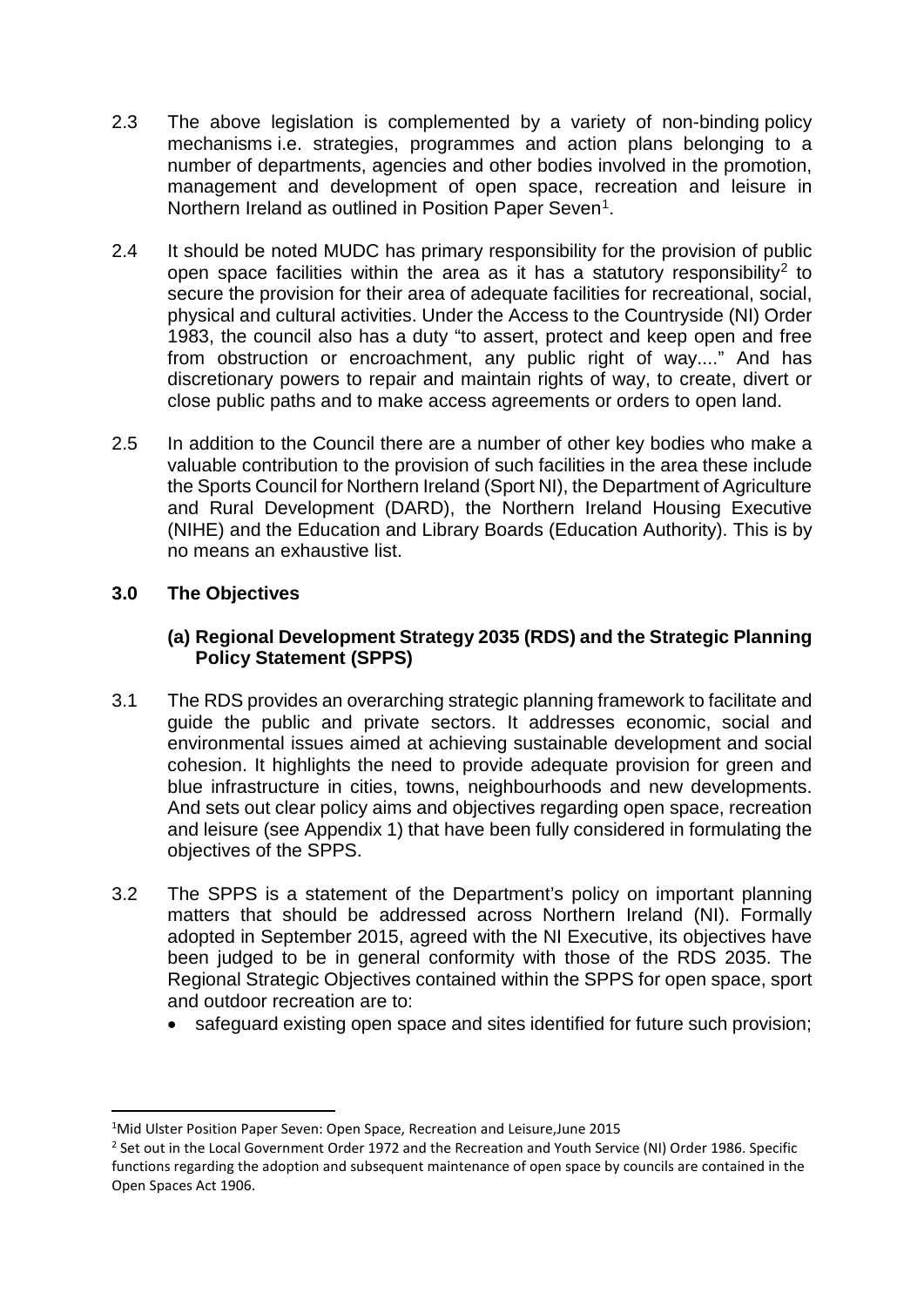- ensure that areas of open space are provided as an integral part of new residential development and that appropriate arrangements are made for their management and maintenance in perpetuity;
- facilitate appropriate outdoor recreational activities in the countryside that do not negatively impact on the amenity of existing residents;
- ensure that new open space areas and sporting facilities are convenient and accessible for all sections of society, particularly children, older people and those with disabilities;
- achieve high standards of siting, design and landscaping for all new open space areas and sporting facilities; and
- ensure that the provision of new open space areas and sporting facilities is in keeping with the principles of environmental conservation and helps sustain and enhance biodiversity.
- [3](#page-3-0).3 To achieve its objectives the SPPS sets out Regional Strategic Policy<sup>3</sup> which Councils must take into account in the preparation of LDP's and in the determination of planning applications. And outlines a number of Implementation[4](#page-3-1) measures to be followed.

For further details on the Open Space, Sport and Outdoor Recreation Regional policy please refer to Appendix 2.

# **(b) Mid Ulster Council**

- 3.4 Position Paper One<sup>[5](#page-3-2)</sup> set out key baseline data and presented a potential growth strategy to generate ideas on how planning can best meet the needs of a growing community and the different groups within that community.
- 3.5 It outlined that a LDP designed to complement a community plan can assist in combating many of the issues highlighted by formulating policy and proposals for the area designed at truly achieving sustainable development
- 3.6 Accordingly, it outlined three principle policy objectives alongside a number of goals that will assist in formulating the aim and objectives for open space, recreation and leisure in the LDP, the most relevant, outlined below:

Accommodating people and creating places to enhance the environment and improve infrastructure

• To build Cookstown, Dungannon and Magherafelt as economic and transportation hubs and as the main service centres for shops, leisure activities, public administrative and community services including health and education. These are the most populated places and the town centres are the most accessible locations for people to travel to, including those without a car.

<span id="page-3-0"></span><sup>&</sup>lt;sup>3</sup> Regional Strategic Policy for Open Space, Sport and Outdoor Recreation, paragraphs 6.202 to 6.208, pages 86 to 88, Single Planning Policy Statement

<span id="page-3-1"></span><sup>4</sup> Implementationof Open Space, Sport and Outdoor Recreation, paragraphs6.209 to 6.213, pages 88 to 89, Single Planning Policy Statement

<span id="page-3-2"></span><sup>5</sup> Mid Ulster Position Paper One: Population and Growth, September 2014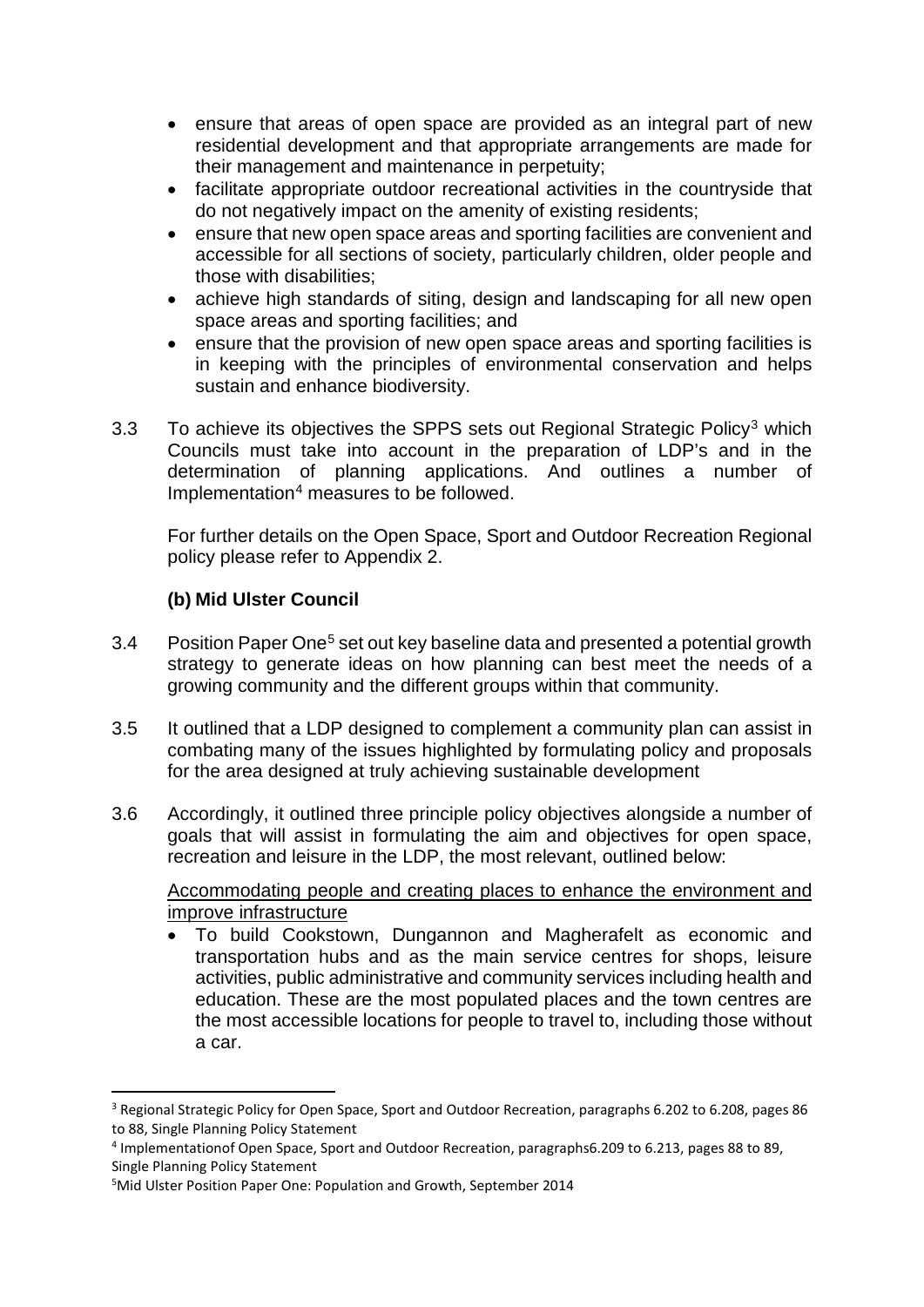- To protect and consolidate the role of local towns and villages so that they act as local centres for shops and community services meeting the daily needs of their rural hinterlands
- To provide for vital and vibrant rural communities whilst protecting the countryside in which they live by accommodating sustainable growth within the countryside proportionate to the extent of existing rural communities.
- To facilitate the development of new community facilities at locations accessible to the communities they serve, through a variety of modes of transportation in accordance with the community plan.
- To accommodate cultural differences between communities whilst promoting "shared spaces" to bring people together with equality of opportunity.

# Creating jobs and promoting prosperity

• To promote diversity in the range of jobs recognising the importance of employment in the primary sector (agriculture forestry and mining), secondary sector (industry and manufacturing) and tertiary sector (administration, commerce, retailing, leisure and tourism).

# Enhance the environment and improve infrastructure

The need to protect and enhance the natural and built environment to achieve biodiversity, quality design, enhanced leisure and economic opportunity and promote health and welling.

# **(c) Sustainability Appraisal (SA)**

3.7 MUDC has a statutory requirement in the formulation of its LDP, to further sustainable development by ensuring that it is subject to a Sustainability Appraisal incorporating a Strategic Environmental Assessment (SA/SEA). An SA/SEA is an appraisal of the economic, environmental, and social effects of a plan from the outset of the preparation process to allow decisions to be made that accord with sustainable development. Key objectives of the  $SA<sup>6</sup>$  $SA<sup>6</sup>$  $SA<sup>6</sup>$ that current planning policy should take account of are the need to:

# Improve health and well-being

- Improve affordability of essential services;
- Encourage healthy lifestyles and provide opportunities for sport and recreation;
- Reduce health inequalities;
- Improve physical and mental health.

# Maintain and enhance the character and quality of landscapes

- Improve the landscape character and visual amenity of open spaces;
- Enhance the quality of priority areas for townscape and public realm enhancements;

<span id="page-4-0"></span> <sup>6</sup> Appendix II Mid Ulster Sustainability Assessment Incorporating Strategic Environmental Assessment June 2015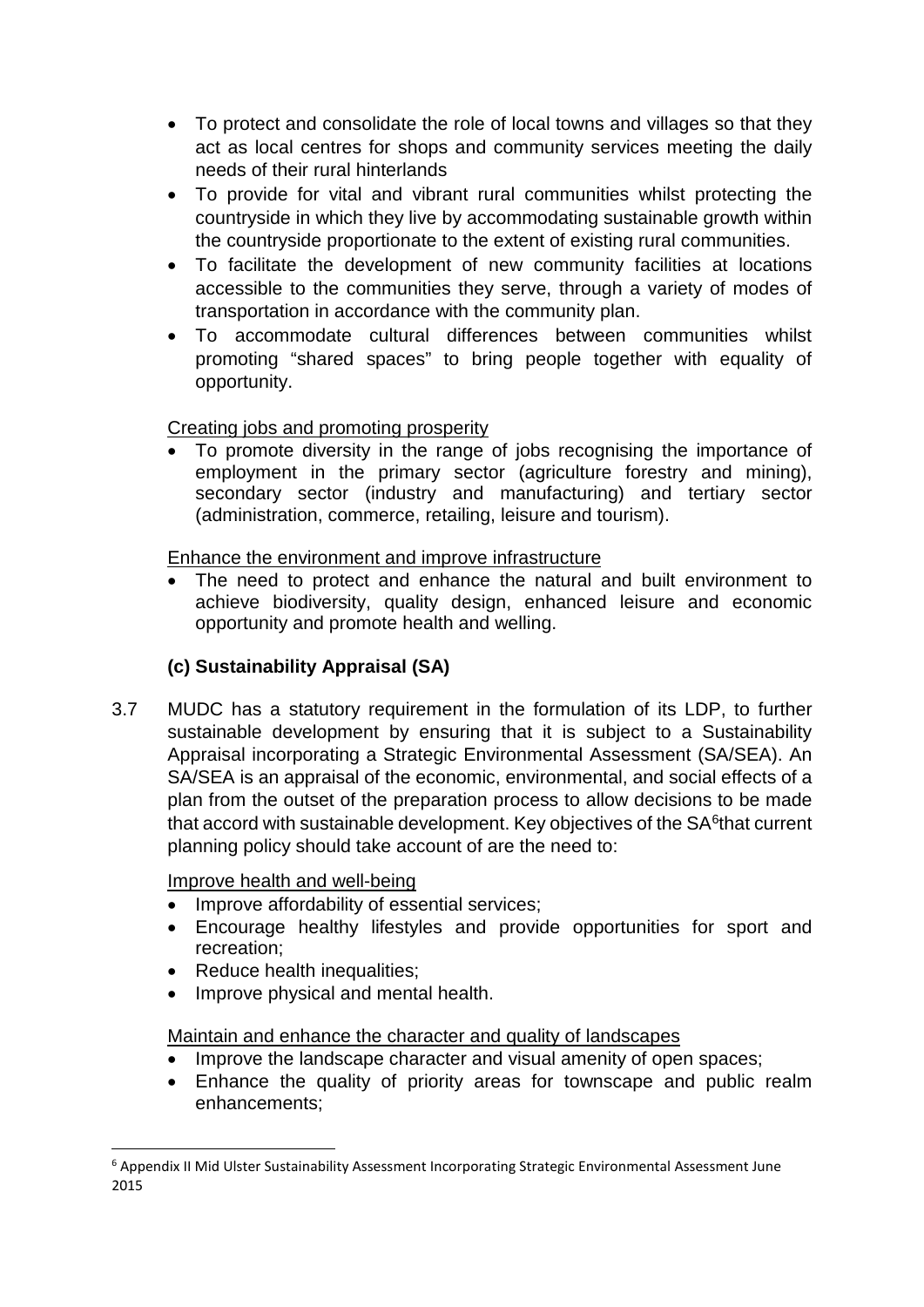- Protect and enhance local distinctiveness and sense of place;
- Minimise visual intrusion and protect views; and
- Decrease litter in urban areas and open spaces.

Improve accessibility to key services especially those most in need

- Improve the level of investment in key community services;
- Make access more affordable; and
- Make access easier for those without access to a car.

Conserve and enhance biodiversity and conserve and where appropriate enhance the historic environment and cultural assets.Effective care of the natural and built environment, can improve health and wellbeing, promote economic developmentand address social problems. A premise of the Environmental Justice Agenda is that everyone should have the right to, and be able to live in, a healthy environment, with access to sufficient and appropriate environmental resources for a healthy life.

# **(d) Community Plan**

Section 66 (6) of the Local Government Act (NI) 2014 requires that;

*'…in the discharge of its duties under subsection (1) a council must where appropriate have regard to its plan strategy and its local policies plan under sections 8 and 9 of the Planning Act (NI) 2011.'*

- 3.8 Subsection (1) states that the Council must initiate, maintain, facilitate and participate in community planning for its district. In other words the Local Development Plan must have regard to the community plan and vice versa.
- 3.9 The Community Planning Team of MUDC carried out public community consultation in October – December 2014 in the preparation of the draft Community Plan[7](#page-5-0). Some high-level findings from the surveys were as follows:
	- More employment was the priority for change, however alongside better transport, better access to health care more sports/play/leisure facilities were respondents' main priorities for change
	- A number of core Council services such as parks/open spaces and sport/leisure facilities are seen to perform well.

And in response to what hasn't worked well respondents listed lack of play provision in some rural areas/communities

## **4.0 Evaluation and Assessment of Planning Policy Statement 8 - Open Space, Sport and Outdoor Recreation**

4.1 The purpose of this section is to assess the effectiveness of PPS 8 in more detail and to attempt to address the following questions:

<span id="page-5-0"></span> <sup>7</sup> The Mid-Ulster Community Plan: Community Consultation Feedback A Summary, March 2015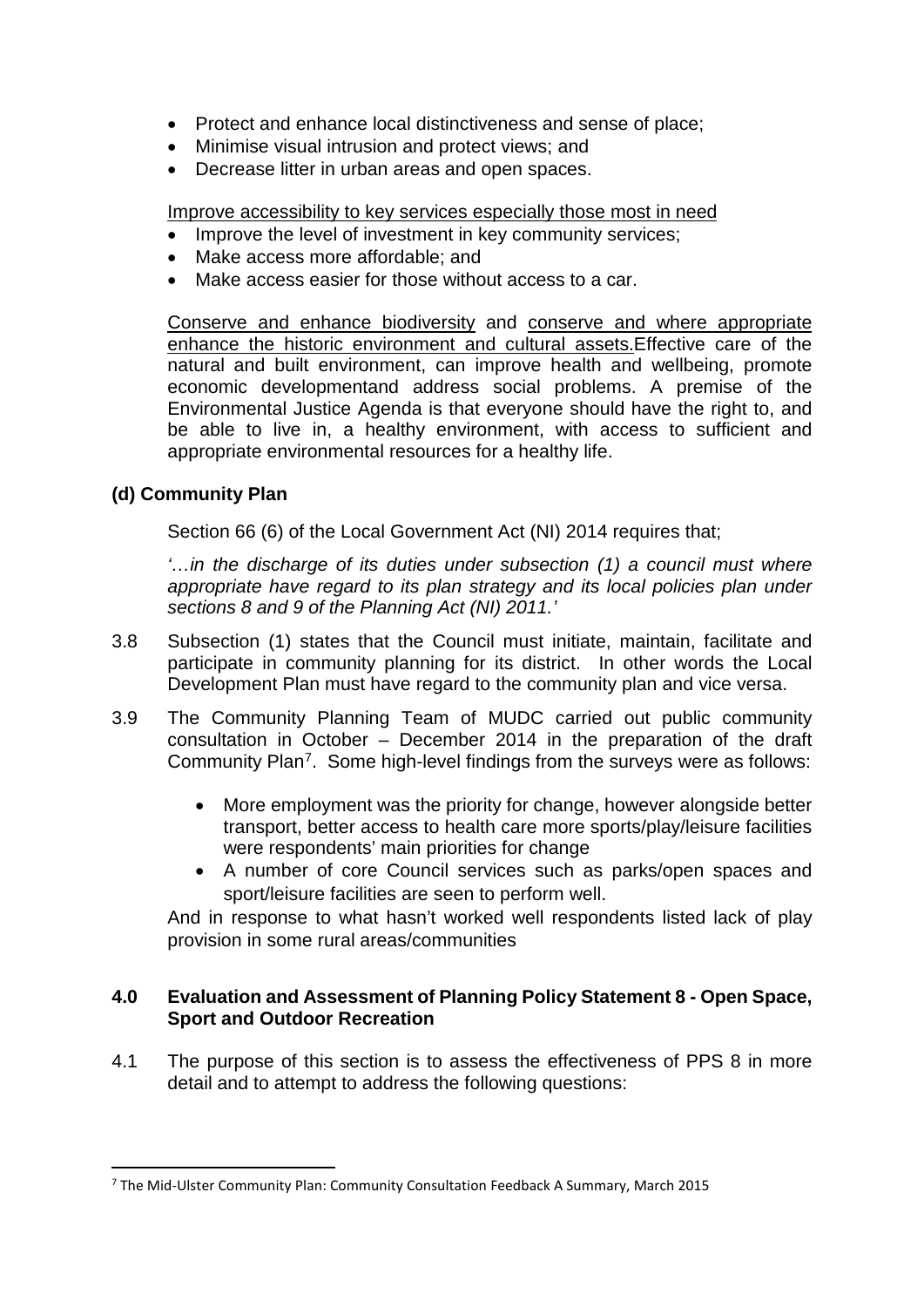- 1. Do the policies of PPS 8 accord objectives of the SPPS and the LDP in relation to open space, recreation and leisure?
- 2. Whether or not the policies require any amendments to ensure that they accord with the objectives of the SPPS?
- 3. Are the current policies fit for purpose in the context of MUDC or is there a need to adapt policies which will reflect the aims and objectives of the SPPS, tailored to the specific circumstances of the plan area?
- 4.2 PPS 8 sets out key planning policies for the protection of open space, the provision of new areas of open space in association with residential development and the use of land for sport and outdoor recreation, and advises on the treatment of these issues in development plans. It embodies the Government's commitment to sustainable development, to the promotion of a more active and healthy lifestyle and to the conservation of biodiversity.
- 4.3 Prior to commencing it is worth noting the SPPS brought forward the existing objectives of PPS 8, with only some minor, non-substantive amendments made as the result of a public consultation exercise – but the thrust remains unaltered, see Appendix 3.

## **Open Space, Recreation and Leisure Workshop**

4.4 In considering and assessing the policy approach to be taken in Mid Ulster in relation to open space, recreation and leisure a workshop was held with Council members and officers to explore the current planning policy within PPS 8 and discuss where it may need to be tailored to meet local circumstances. Below are a list of key points raised, discussed and suggested in relation to each of the 7 policies contained with PPS 8.

## 4.5 Policy OS1: Protection of Open Space

- Highlighted open space provision is currently measured against NPFA standards and a surplus may still be insufficient, depending on local uptake.
- Recognised Councils in past adopted different approaches to provision (Cookstown Centre of Excellence / Dungannon cycleways and links around town to open spaces).
- Emphasised Councils duty to designate additional land to enable expansion of clubs etc. Though highlighted they simply don't know if they'll be able to purchase land in the plans lifetime. With site by site policies suggested setting out clearly to developers what is expected on each site.
- Highlighted land used to be zoned for open space and developers asked for a "Certificate of Alternative Use". Depending on Certificate and site value (zonings push up) Councils could buy or forget it. Subsequently suggested Councils purchase land as settlements grow before it's within the limits as at that stage there is no alternative value. Also noted compulsory purchase laws do not favour Councils.
- Discussed DOE position of past as flawed, that open space should be an integral aspect of development questioning the existing exceptions to policy as too lenient. Felt there should be exceptions but policy strengthened, with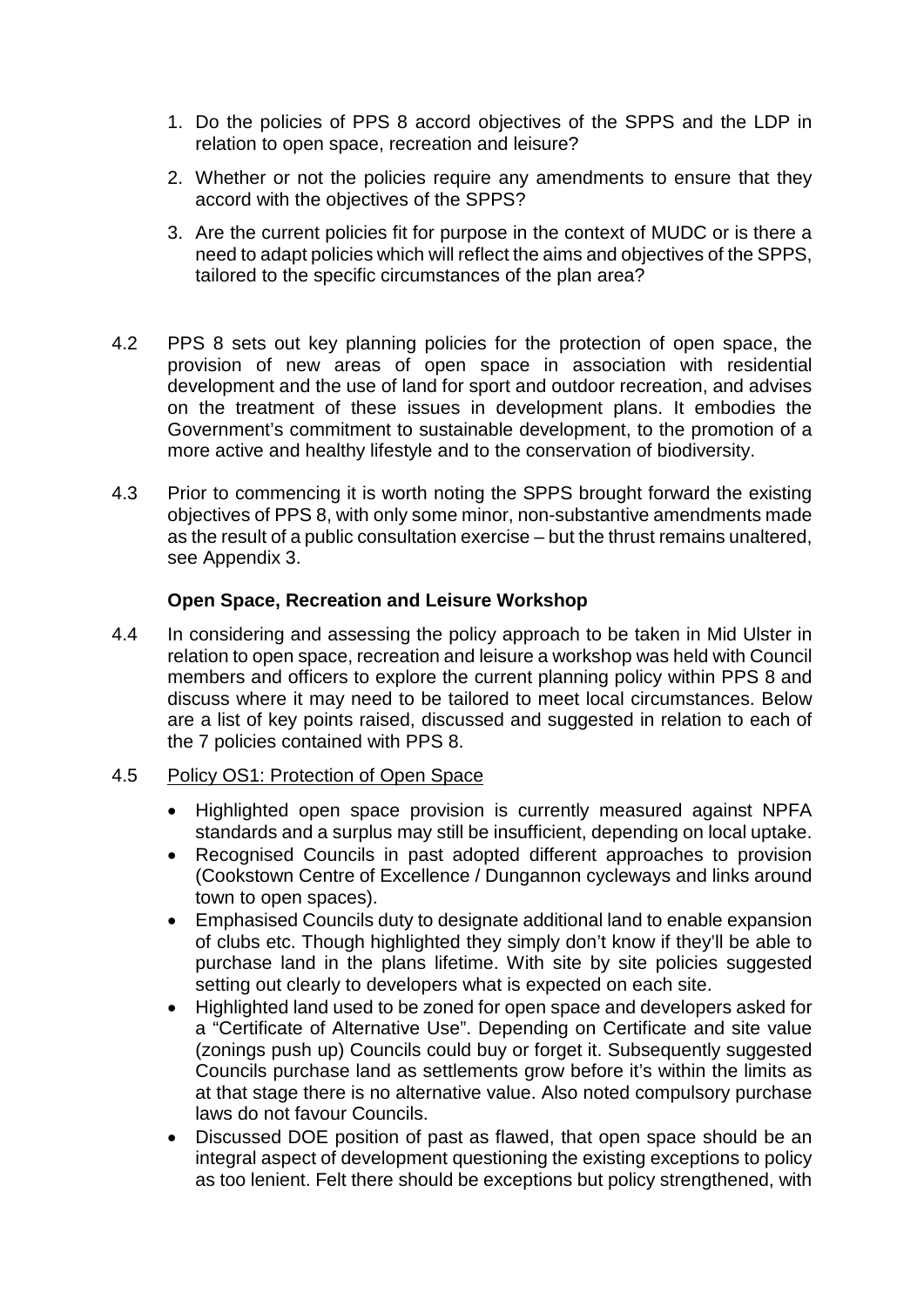the suggestion the exception should be for community benefits outweighing the value of the site and (not or) where there is no loss of open space.

- Felt developers in the past encouraged piecemeal effect resulting in loss of open space, "death by a 1000 cuts." That councillors supported developers but that now with recent planning reforms including a new planning committee and onus on councillors there is a new way of thinking.
- Highlighted NIHE developments traditionally had a greater degree of private and public space, though felt it often lacked function and acted more as a 'safety valve', relieving the pressure for open space.
- That more children's play is essential and that we could attract residents to Mid Ulster by providing higher quality areas.

# 4.6 Policy OS2: Public Open Space in New Residential Development

- Suggested 'unless in town centre' there should be no exception to providing existing standards of open space in new housing developments. Further suggested there should be no exception in every urban development even infill. And that Mid Ulster should strive for more open space.
- "Communable Charge" suggested, developers pay to a "Pot" MUDC could use to contribute to purchasing open space land and if land can act as Local Park or meaningful space perhaps council should take it on.
- Suggested existing policy has failed and must be changed proposing every scheme should be accompanied by an 'Open Space Strategy'. And in terms of the management / maintenance of open space provision in housing developments policy needs strengthened.
- Sharing sports fields and play facilities with schools was recognised though also highlighted further work is needed for MUDC and schools to work together. Raised the question is PPS 8 too focused, should new schools etc. be required to provide additional open space, placing greater emphasis on the role of the Education Authorities and NIHE etc.
- Making better use of Planning Agreements to provide alternative open space where there is a loss.
- Notional block plans for developments within new housing zones were suggested though it was also highlighted this had been done in England in the past and that DOE were reluctant as it goes over and above….

# 4.7 Policy OS3: Outdoor Recreation in the Countryside

- Suggested "will permit" outdoor recreation in the countryside principle fine however considerations laid out are generic and would apply to all developments.
- Some discussion around hubs within rural areas and the dual use of many facilities like Rugby, GAA, and Football facilities which would lend themselves to shared use unlike others such as Golf.

# 4.8 Policy OS4: Intensive Sports Facilities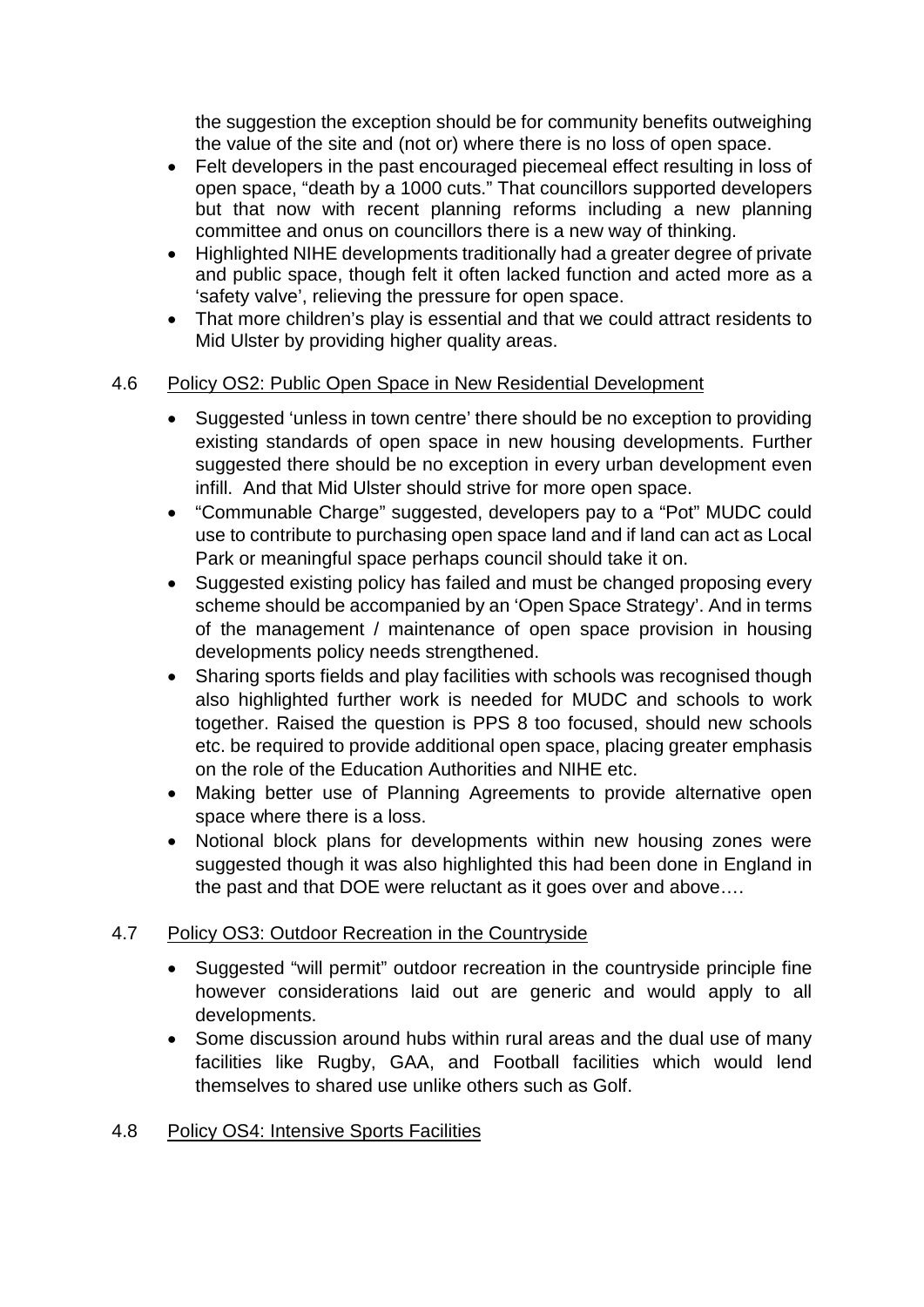• Suggested presumption against rural development be removed that there are enough control mechanisms already in place. Though this then raised the question about possibility of houses being built / approved around these facilities.

## 4.9 Policy OS5: Noise Generating Sports and Outdoor Recreational Activities

- Noted policy appears case specific to proposals generating high levels of noise and questioned necessity of bespoke policy, given noise disturbance is a material consideration.
- Discussed "locations valued for silence and solitude."

## 4.10 Policy OS6: Development of Facilities ancillary to Water Sports

- Highlighted access to water is a problem and that a recent audit showed facilities need upgraded and infrastructure improved.
- That MUDC's drumlin landscapes and lakes could be more receptive to new business ventures, acknowledging Lough Neagh is more complex.
- Lough Fea recognised as an opportunity for more recreation.

# 4.11 Policy OS7: The Floodlighting of Sports and Outdoor Recreational Facilities

- Highlighted this is a difficult policy to implement and questioned necessity of a bespoke policy, given loss of amenity is a material consideration.
- Discussed "Dark Skies Areas" e.g. Davagh Forest.
- And that lighting can have negative impacts, but also recognised where communities utilise such facilities by enlarge, they live with them e.g. GAA.

# **Requirements of the Strategic Planning Policy Statement (SPPS)**

4.12 The SPPS has two clear requirements. One, that councils should in plan making bring forward an Open Space Strategy, and two, that the LDP should be informed by a survey/assessment of existing open space provision and future needs.

# Open Space Strategy

- 4.13 TheSPPS Regional Strategic Policy states**, "**In plan making councils should bring forward an Open Space Strategy (OSS) that must reflect the aim, objectives and policy approach of the SPPS, tailored to the specific circumstances of the plan area."
- 4.14 PPS 8 does not reference any requirement for an OSS. It predates the SPPS by some 11 years and in itself was used as part of a broad brush approach to dealing with open space within all of the existing LDP's.
- 4.15 In effect the SPPS introduces for the first time the concept of an OSS that in so far as it takes account of the RDS, SPPS, the current community plan and has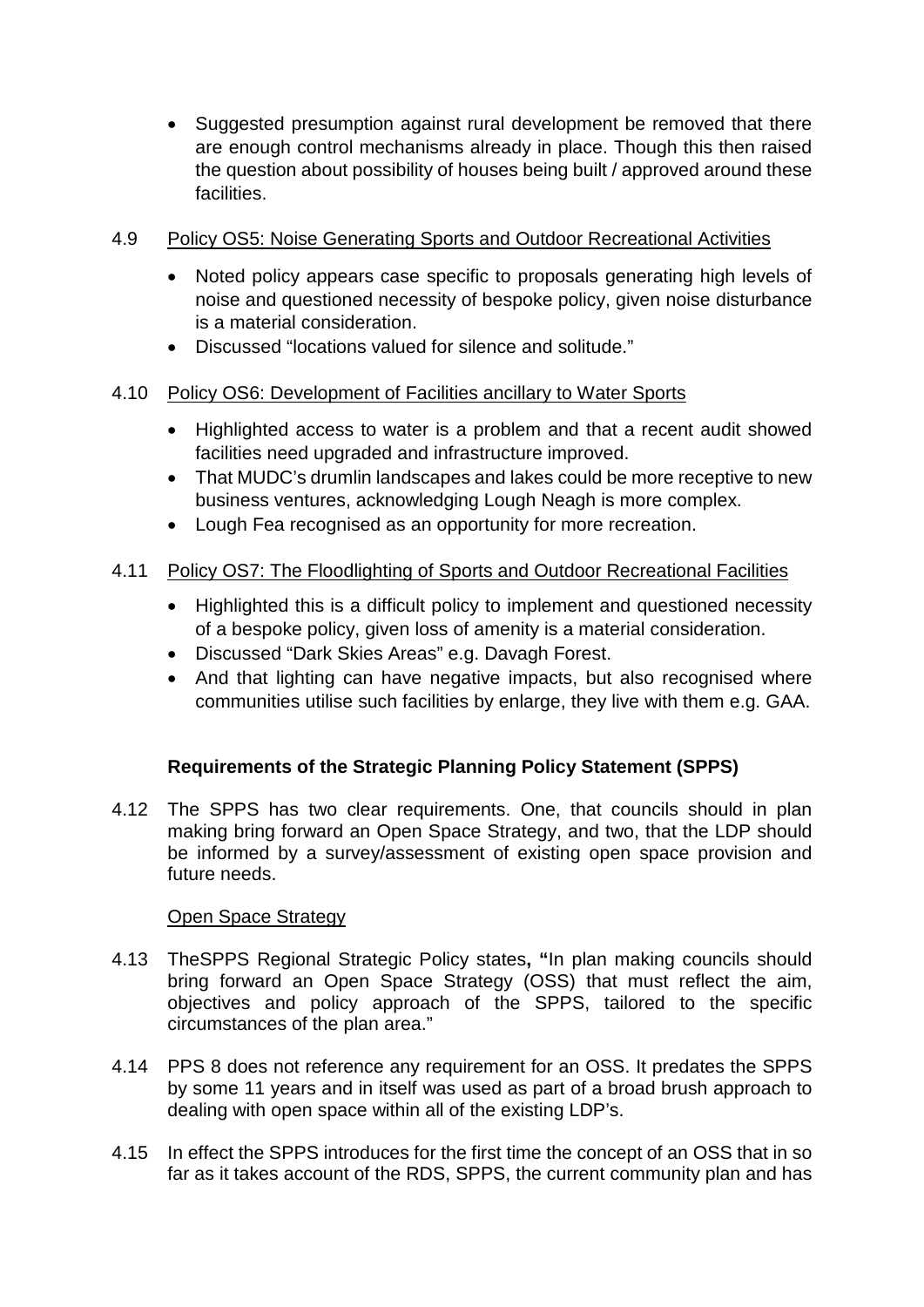regard to other information it considers relevant, can be tailored to Mid Ulster's specific needs.

- 4.16 MUDC has already carried out substantial preparatory work in the preparation of an OSS in Position Paper Seven<sup>[8](#page-9-0)</sup>. This paper provides an overview of matters relating to open space, recreation and leisure and implications for land use in the Mid Ulster District. The evidence it presents provides the basis for considering an OSS. And in taking into account the objectives of the RDS and SPPS to provide adequate provision for green and blue infrastructure in towns, neighbourhoods and new developments it sets out options to address the open space, recreation and leisure needs of the district over the plan period, highlighting a preferred option. That option is a "balanced approach," which would protect existing open space in planning policy and zone land for new open spaces or indoor leisure where the Council is financially committed to acquiring the land. Outlining that the key actions of the LDP at strategy level need to be as follows:
	- (i) provide policy for the protection and safeguarding for public open space;
	- (ii) require the provision of open space in housing developments and where appropriate equip it for children play;
	- (iii) facilitate large scale leisure on opportunity sites within or near town centres and smaller scale elsewhere within settlement limits.
	- (iv)protect environmental open spaces for example parks, gardens and linear open spaces such as pedestrian and cycle routes/walkways and river corridors that have open space value.

(At Local Policies Plan important existing open spaces to be protected will be designated, new sites zoned and protection offered through other means such as Local Landscape Policy Areas.)

- 4.17 The basic aim of MUDC's OSS will be to understand supply and demand for open spaces, to identify deficiencies, to secure new provision, and to improve quality through better management. As open space is multi-functional a strategy should reflect a widely shared vision, as such many stakeholders should be consulted and involved.
- 4.18 The benefit of the strategy is the protection and creation of a network of highquality open spaces tailored to the local needs of the district that can amongst many other things enhance the physical character of an area, shaping existing and future development; provide connected routes between places for wildlife, recreation, walking and cycling, and safer routes to schools; protect and enhance biodiversity and ecological habitats; provide for children and young people's play and recreation and boost the economic potential of tourism, leisure and cultural activities.
- 4.19 The spatial elements of MUDC's OSS will feed into the LDP and be a material consideration in the determination of planning applications.

## Survey / Assessment

<span id="page-9-0"></span> <sup>8</sup> Position Paper 7, Open Space, Recreation and Leisure, 2 June 2015.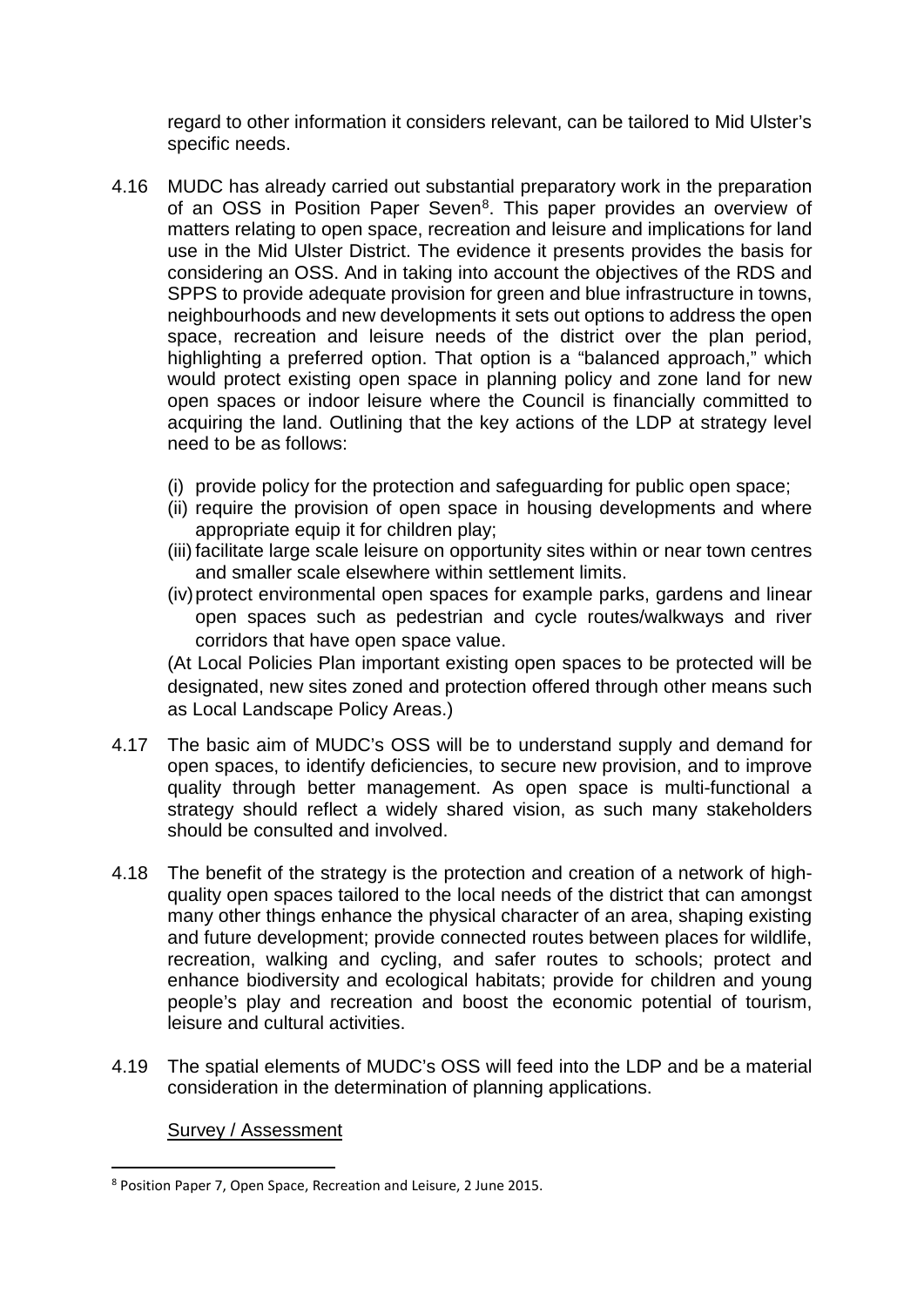- 4.20 The SPPS Regional Strategic Policy states, "The LDP should be informed by a survey/assessment of existing open space provision and future needs. This should include both public and private open space, and identify the different needs they serve. Councils should generally focus on open spaces within or adjoining urban areas, but may also consider outdoor recreational facilities in the countryside. Councils should liaise with other interested bodies such as the Sports Council as part of this process. Councils should also take account of the provision and role of other forms of open space, such as children's play areas, and the availability of indoor sports facilities. The distribution and accessibility of such spaces and facilities together with the amenity value, environmental assets and linkages they may provide will be important considerations. Arising from this, councils should bring forward appropriate local policies and proposals for the plan area."
- 4.21 "In preparing LDPs councils should assess existing provision of open space in the plan area against the National Playing Fields Association (NPFA) recommended minimum standard of 2.4 hectares of 'outdoor playing space' per 1000 population (commonly referred to as the '6 acre standard)'. These assessments should consider both the level of 'outdoor playing space' provision in the plan area, and the distribution and accessibility of such land use."
- 4.22 PPS 8 in accordance with the SPPS sets out the same approach to the survey/assessment of open space in the preparation of a LDP. Again referring to Position Paper Seven, MUDC has already carried out a significant body of work in terms of the surveying and assessing existing open space provision and future needs in the district over the plan period, utilising the NPFA's Standards. A summary of the key findings were as follows:
	- Application of the NPFA standards, as required by the SPPS, demonstrates that at this point, when excluding education grass, Mid Ulster would require 4 additional playing pitches however if education grass was included it would in fact have a surplus of 51 pitches. Given the recent Community Use of Schools guidance published by Sport NI and the Department for Education, it is important to recognise the potential value of school sports facilities in addressing any current shortfall and it is considered that no immediate action is necessary at this time.
	- In terms of future need over the plan period when excluding education grass 46 additional pitches would be required, however when including education grass there would be a surplus of 10 pitches over the period up to 2030. The dual use of education facilities is again an important consideration in this finding.
	- Outdoor space in terms of children's play provision is deficient. The three regional towns do not adequately provide equipped play areas. In terms of overall quantum, Cookstown is best provided for. However in Cookstown, most play areas are located on the west section of the town. This distribution means that many people, particularly children, do not have convenient access to such play areas.
	- Dungannon and in particular Magherafelt town are both deficient in terms of both quantum and distribution children's play provision.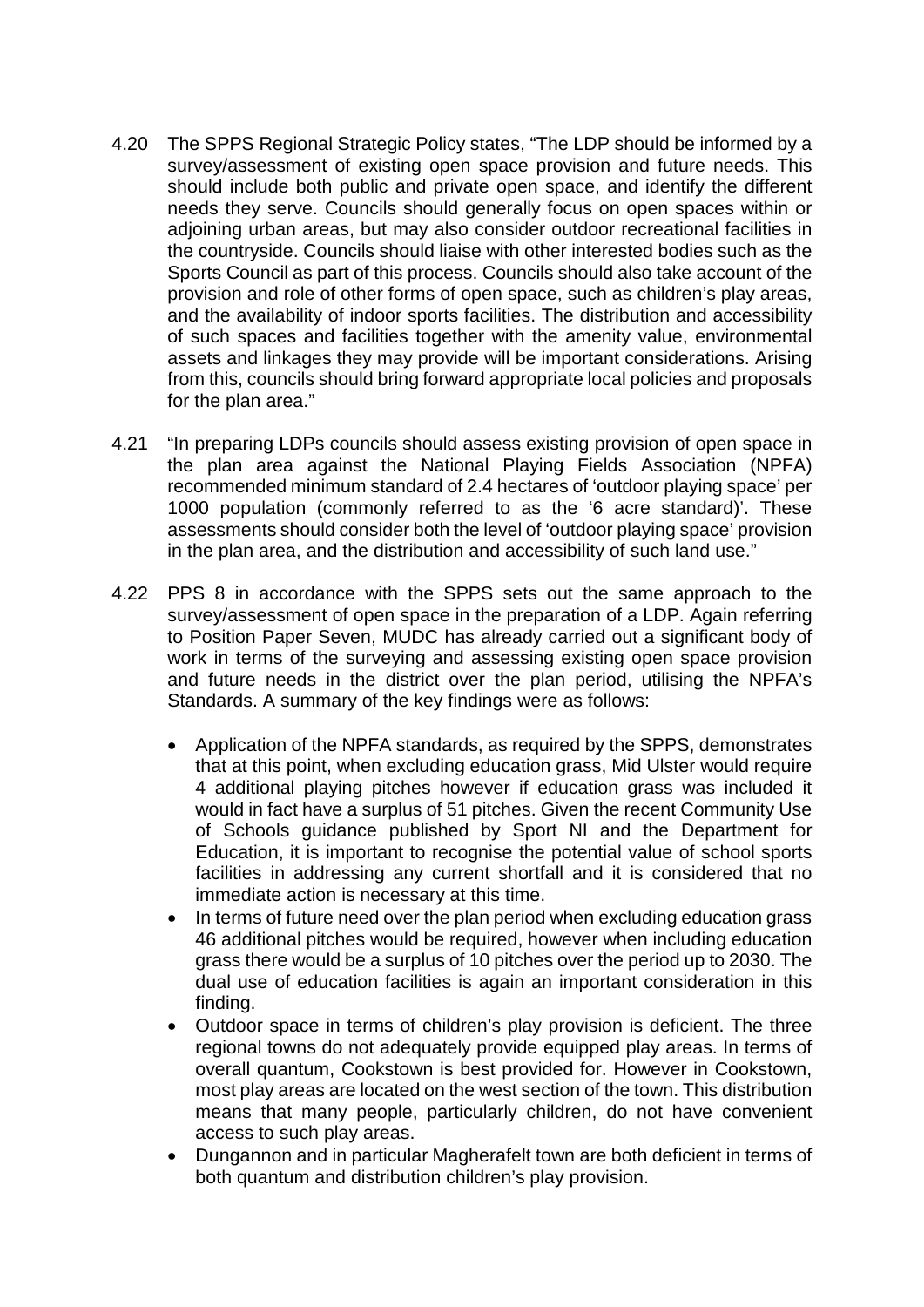- The smaller towns of Coalisland and Maghera do have play areas however in terms of convenience, these would not be easily assessed by all section of the community, particularly by foot.
- Many childrens play areas are located within residential developments and provide safe, easily accessible facilities particularly to young children and the elderly.
- The Mid Ulster Area benefits from numerous informal and passive recreation facilities which are well distributed throughout the plan area, in both urban areas and in the countryside. These are not included in the open space calculations but do provide invaluable recreational spaces.
- Mid Ulster District also benefits from indoor recreational and leisure facilities. However the Council owned facilities are located within the regional and small towns only. Villages in the District do not benefit from any such council owned indoor leisure facilities.
- 4.23 The key findings above provided the basis for considering an OSS for the district, as detailed earlier (paragraph 4.15). It must however be recognised that much of the evidence gathered and perhaps subsequently the OSS will need to be revisited, amended or supplemented during the LDP process. For example we know with reference to playing pitch provision that Sport NI are undertaking work in partnership with the District Councils to develop a Sports Facilities Strategy for NI to identify sports facility needs across the region and District Council Area Reports reflecting the local facility need, as such any need for future pitch provision must be considered further once the outcome of the strategy/reports are completed.
- 4.24 The SPPS also stated, "Zonings for future needs should take into account the following:
	- accessibility to and from existing and proposed housing areas;
	- the potential for any detrimental impact on biodiversity or on sensitive environmental areas and features;
	- the contribution that open space can make to the quality of the environment, sense of place and community life;
	- the importance of protecting linear open spaces such as pedestrian and cycle routes, community greenways, former railway lines and river and canal corridors many of which are valuable in linking larger areas of open space and providing important wildlife corridors/ecological networks;
	- promoting and protecting public access to and along the coast;
	- making adequate provision of green and blue infrastructure; and
	- Identifying and designating areas of open space which perform a strategic function, such as landscape wedges in urban areas."
- 4.25 And, "where appropriate, key site requirements for zoned residential land should include guidance on the provision of areas of public open space (including formal and informal recreation areas)as an integral part of the development. Where residential zonings occur in close proximity to existing or zoned open space, plans will normally provide guidance on the need for linkages between the development and these areas in order to facilitate ease of access.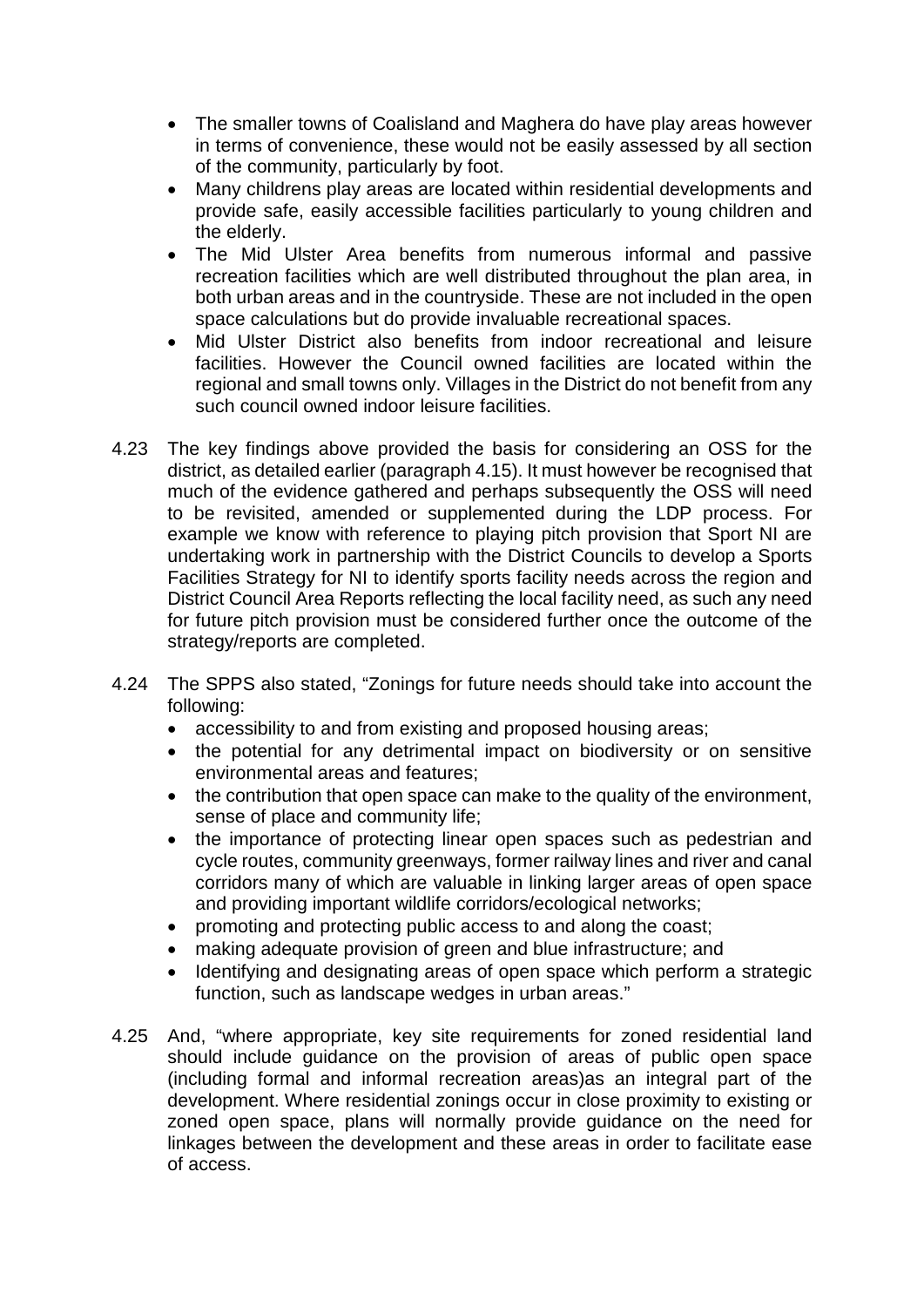- 4.26 Notably regarding zoning for future needs, unlike the SPPS, PPS 8 does not reference the contribution that open space can make to, **"sense of place,"** recognise the importance of protecting linear open spaces for their value in, **"providing important wildlife corridors/ecological networks,"** nor take into account the following three considerations:
	- **the promoting and protecting public access to and along the coast;**
	- **making adequate provision of green and blue infrastructure; and**
	- **Identifying and designating areas of open space which perform a strategic function, such as landscape wedges in urban areas.**
- 4.27 MUDC will take into account the additional considerations raised by the SPPS when zoning for future needs at Local Policies Plan. Insofar as promoting and protecting public access to and along the coast although not applicable to Mid Ulster, there may be an opportunity to tailor this consideration to the district i.e. due consideration to promoting and protecting public access to and along the Lough shores. (Neagh, Beg etc.)

# **5.0 Comparison of SPP and Planning Policy Statement 8 (PPS8)**

# *Presumption Against the Loss of Open Space - PPS 8 Policy OS1*

- 5.1 Policy OS1 Protection of Open Space (PPS 8) accords with the Regional Strategic Policy (SPPS).
- 5.2 The SPPS states, "There will be a policy presumption against the loss of open space<sup>[9](#page-12-0)</sup> to competing land uses in Local Development Plans (LDPs) irrespective of its physical condition and appearance." PPS 8 reinforces this stating, "The Department will not permit development that would result in the loss of existing open space or land zoned for the provision of open space. The presumption against the loss of existing open space will apply irrespective of its physical condition and appearance."
- 5.3 Notably the SPPS simply refers to open space whereas PPS 8 is more specific and therefore perhaps more restrictive referring to, "existing open space or land zoned for the provision of open space."
- 5.4 The SPPS continues, "Any exception to this general approach should only be appropriate where it is demonstrated that redevelopment would bring substantial community benefit that outweighs the loss of the open space; or where it is demonstrated that the loss of open space will have no significant detrimental impact." PPS 8 outlines the same exceptions stating, "An exception will be permitted where it is clearly shown that redevelopment will bring substantial community benefits that decisively outweigh the loss of the open space. An exception will also be permitted where it is demonstrated that the loss of open space will have no significant detrimental impact…."
- 5.5 In terms of their first exception to policy both the SPPS and PPS 8 make it clear and simple that the loss of open space to redevelopment will be permitted where it is clearly shown / demonstrated that it will bring substantial community

<span id="page-12-0"></span><sup>–&</sup>lt;br>9 <sup>9</sup>For the purposes of the SPPS, open space is taken to mean all open space of public value, including not just land, but also inland bodies of water such as rivers, canals, lakes and reservoirs which offer important opportunities for sport and outdoor recreation and can also act as a visual amenity.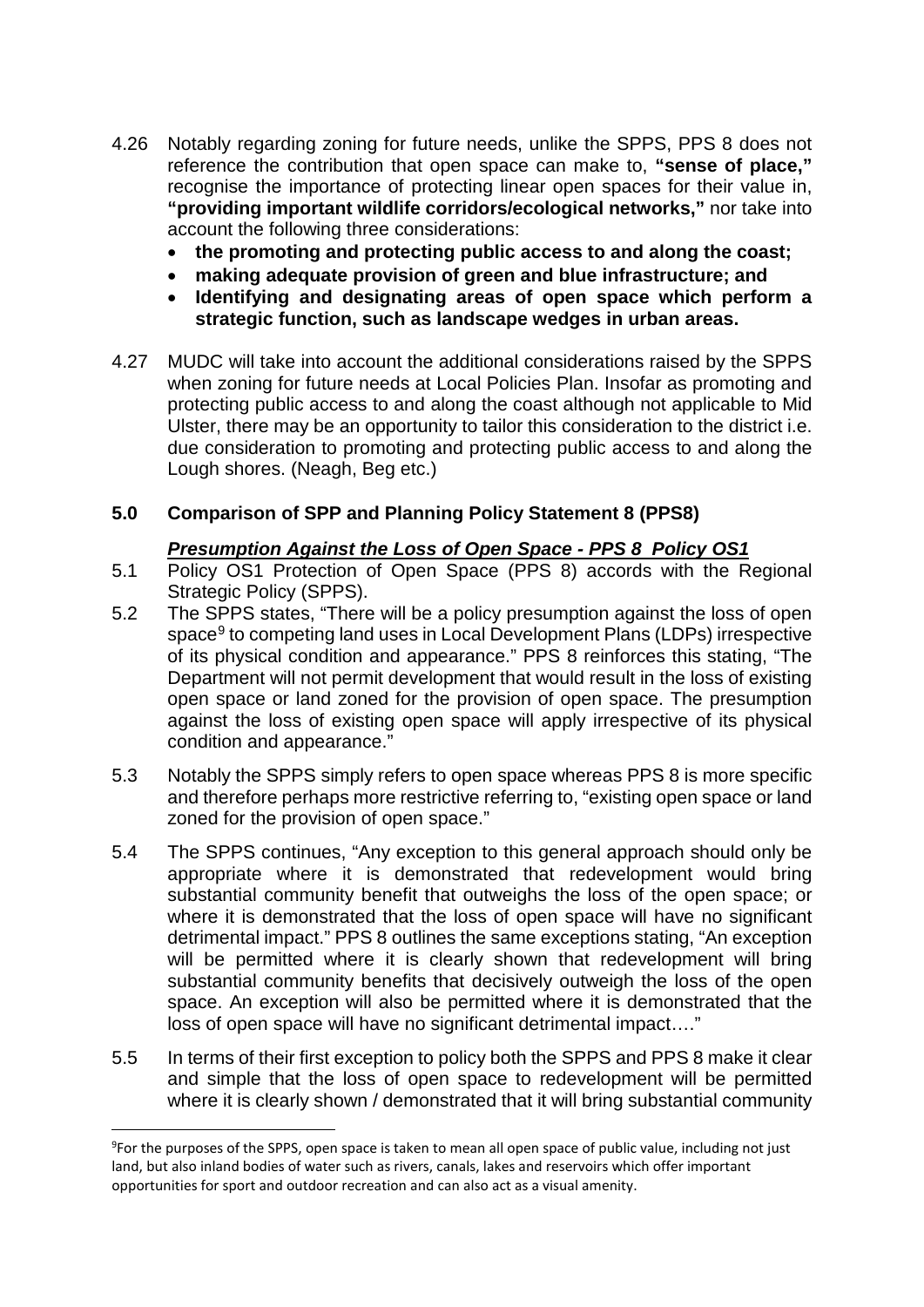benefits that decisively outweigh the loss of the open space. With PPS 8 in its Justification and Amplification (J&A) further stating that, "in such cases, applicants will generally be expected to demonstrate that their proposals are supported by the local community".

- 5.6 In terms of their second exception to policy it's not just as clear cut. Both state that the loss of open space to redevelopment will be permitted where it is demonstrated that its loss will have no significant detrimental impact. The SPPS simply leaves it there, PPS 8 however, goes on to firstly highlight that, "no significant detrimental impact", is assessed against, "the amenity, character or biodiversity of an area', before being more prescriptive, stipulating that this exception only applies in conjunction with two specific circumstances whereby:
	- (i) in the case of an area of open space of 2 hectares or less, alternative provision is made by the developer which is at least as accessible to current users and at least equivalent in terms of size, usefulness, attractiveness, safety and quality; or
	- (ii) in the case of playing fields and sports pitches within settlement limits, it is demonstrated by the developer that the retention and enhancement of the facility can only be achieved by the development of a small part of the existing space - limited to a maximum of 10% of the overall area - and this will have no adverse effect on the sporting potential of the facility. This exception will be exercised only once.
- 5.7 Within its J&A PPS 8 states, where an exchange is acceptable in principle the Department will secure this through use of planning conditions or, where appropriate, a Planning Agreement. Likewise where it's demonstrated that redevelopment of an area in the case of playing fields and sports pitches is required for the retention and enhancement of the facility a Planning Agreement will normally be required to tie redevelopment to the provision of the new facility and ensure that this is capable of being maintained adequately through appropriate management agreements.
- 5.8 Overall PPS 8 accords with the SPPS however as seen above in relation to their second exception to policy whereby the loss of open space to redevelopment will be permitted where it is demonstrated that its loss will have no significant detrimental impact, it gets very prescriptive stipulating that such an exception will only apply in conjunction with two specific circumstances in the case of 1) an area of open space of 2 hectares or less and 2) playing fields and sports pitches within settlement limits. Key points being it sets a caps on areas which can be developed and requests alternative provision to the loss of open space in specific circumstances.
- 5.9 Also significant, regarding their first exception to policy whereby, the loss of open space to redevelopment will be permitted where it's demonstrated it'll bring community benefit outweighing its loss, neither PPS 8 or the SPPS ask for its alternative provision. The SPPS doesn't stipulate alternative provision be made for either its two exceptions to policy however its perhaps more noticeable in relation to PPS 8 as it does asks for it in relation to its second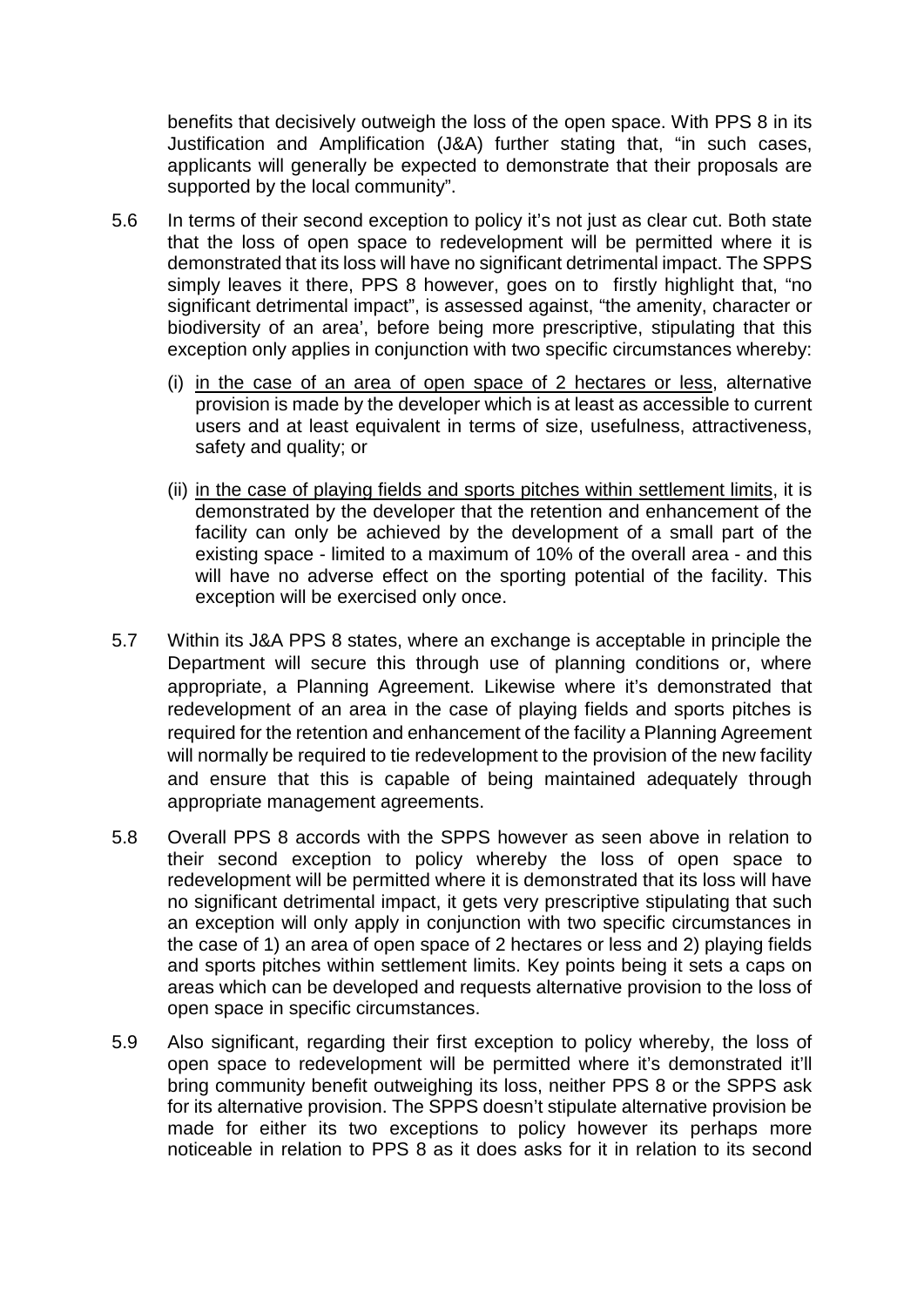exception, where open space could be redeveloped so long as it's demonstrated its loss will have no significant detrimental impact.

## **Options for Presumption Against the Loss of Open Space**

- 5.10 **Option 1 -Adopt the existing policy approach**. Whilst PPS 8 takes account of the RDS, SPPS and sustainability objectives and highlights compensation can and should be sought in certain circumstance for the loss of open space, the policy is considered overly prescriptive and therefore restrictive for development. It is felt caps on development could unless based in a clear rational potentially stifle acceptable development. Therefore this policy approach is considered overly restrictive for Mid Ulster, it would not necessarily meet local circumstances and should be tailored and simplified to do so while still according with the SPPS.
- 5.11 **Option 2 - A more flexible policy approach.** This approach in line with the SPPS would be less prescriptive than PPS 8.There would be a policy presumption against the loss of open space to competing land uses in LDPs irrespective of its physical condition and appearance.And any exception to this general approach would only be appropriate where it is demonstrated that redevelopment would bring substantial community benefit that outweighs the loss of the open space; or where it is demonstrated that the loss of open space will have no significant detrimental impact.

This approach would remove the two specific circumstances PPS 8 stipulates with regard its second exception to policy (where it is demonstrated that the loss of open space will have no significant detrimental impact).

It would remove the cap on how much open space and percentage of playing fields can be developed. Whilst the existing policy caps aim to protect open space and sports pitches they may in effect stifle potentially acceptable development particularly in sites / areas where there is / or potentially is a surplus of such provision. Our Open Space Strategy could guide us to where there is surplus / deficient open space / pitches.

5.12 **Option 3 - A Strengthened approach.** Strengthened by combining the existing two exceptions to policy outlined by both PPS 8 and the SPPS. That the only exception to the policy presumption, against the loss of open space to competing land uses in the LDP irrespective of its physical condition and appearance should only be appropriate where it is demonstrated that redevelopment would bring substantial community benefit that outweighs the loss of the open space and (not or) where it is demonstrated that the loss of open space will have no significant detrimental impact on open space provision, amenity, character or biodiversity of an area.

Additionally requesting compensation in all development proposals when open space will be lost unlike at present where it's only requested by PPS 8 whereby it's demonstrated that the loss of open space will have no significant detrimental impact. For example at present where redevelopment will bring substantial community benefit that decisively outweighs the loss of open space (1<sup>st</sup>) exception to policy), Policy OS 1 does not seek compensation yet where it is demonstrated that the loss of open space will have no significant detrimental impact (2<sup>nd</sup> exception to policy) compensation is requested. Even though its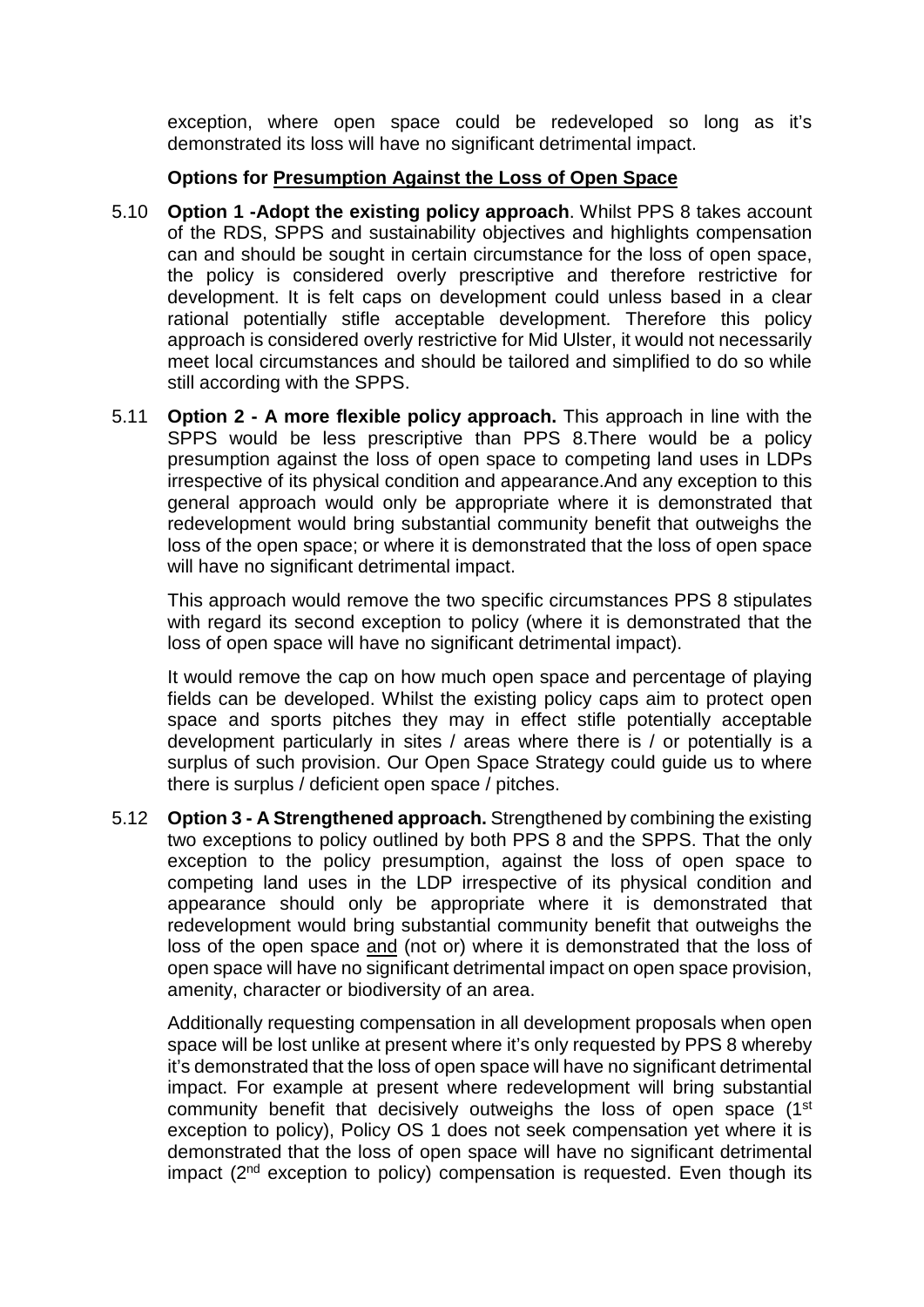loss in both circumstances is important, perhaps even more so in relation to the first exception where a proposal could cause a significantly detriment impact.

# **Preferred Option**

5.13 **Option 3: A Strengthened approach** is considered to be the preferred option. While it takes account of the RDS, SPPS and sustainability objectives it also allows for development on its individual merits where it accords with the general planning principles. This is important in Mid Ulster in order to cater for the local circumstances of the district. It is suggested that the wording of a more simplified policy could be as follows:

*Development that results in the loss of open space shall not accord with the LDP irrespective of its physical condition and appearance.*

*An exception can be made where it is demonstrated it will bring substantial community benefits that outweigh the loss of the open space, will have no significant detrimental impact on open space provision, amenity, character or biodiversity of an area.*

*Where appropriate compensatory measures to include provision for more intensive recreational use (3 sports pitches) on site or in other locations capable of serving the area will be given consideration.*

# *Open Space in New Residential Development - PPS 8 Policy OS2*

5.14 PPS 8 Policy OS2 Public Open Space in New Residential Development is being addressed in the separate paper 'Housing in Settlements - Quality Residential Environments'. It is felt that there is no need to reiterate its findings here.

## *Recreation and Sports Facilities (Outdoor and Indoor)- PPS 8 Policies OS3and OS 4.*

- 5.15 Policy OS3Outdoor Recreation in the Countryside (PPS 8) accords with the Regional Strategic Policy (SPPS).
- 5.16 The SPPS highlights "The Northern Ireland countryside lends itself to accommodating a wide range of recreational activities. LDPs should contain policy for the consideration of development proposals for outdoor recreation in the countryside. In doing so councils should have regard to a range of issues including:
	- visual and residential amenity;
	- public safety, including road safety;
	- any impact on nature conservation, landscape character, archaeology or built heritage; and accessibility.
- 5.17 PPS 8recognises that the countryside lends itself to accommodating a wide range of recreational activities and in line with the SPPS contains Policy OS3 Outdoor Recreation in the Countryside for the consideration of development proposals for outdoor recreation in the countryside. This policy has regard to the range of issues listed above by the SPPS and provides the following quite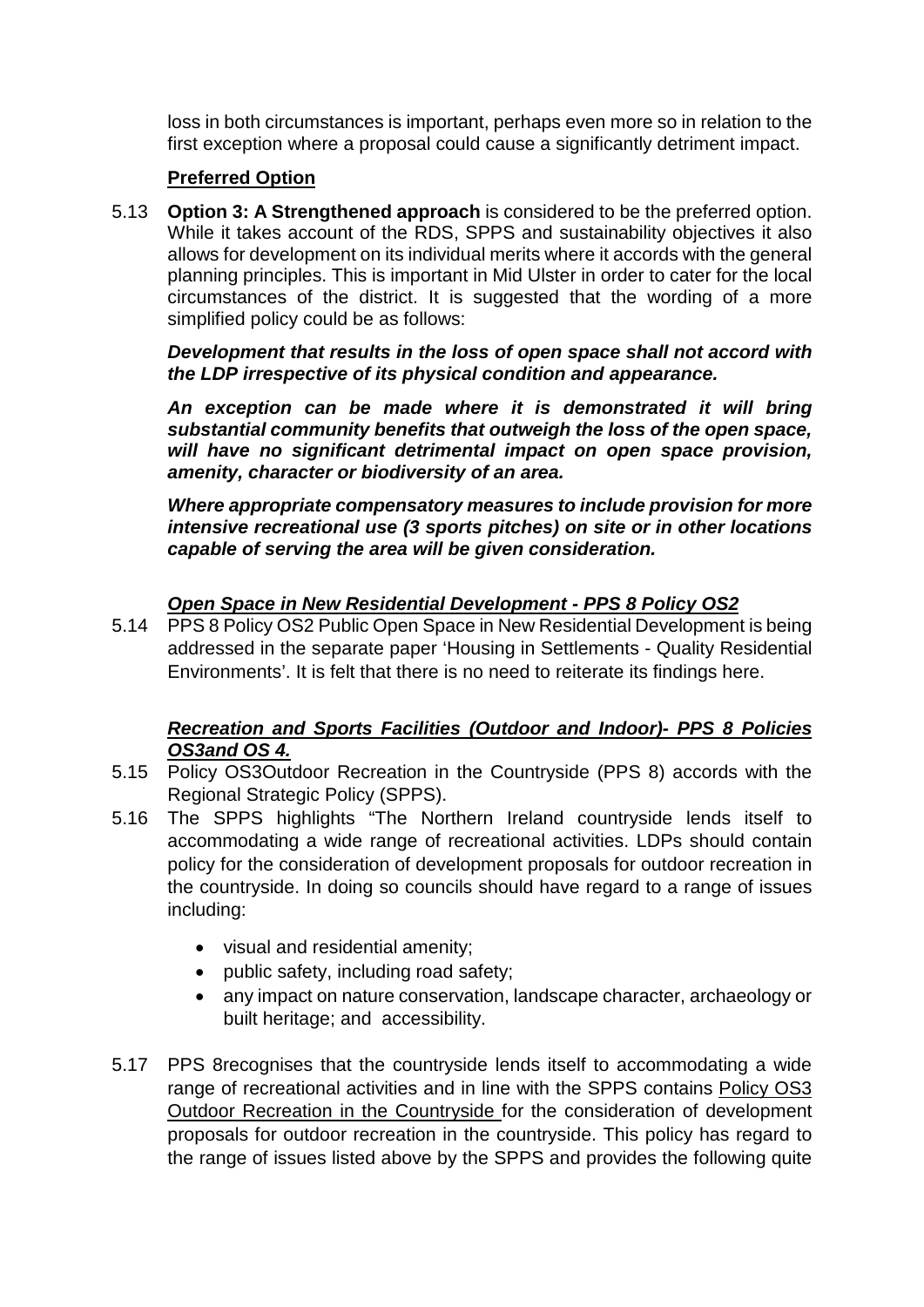detailed criteria all of which must be met to permit development proposals for outdoor recreational use in the countryside:

(ii) there is no permanent loss of the best and most versatile agricultural land and no unacceptable impact on nearby agricultural activities;

(iii) there is no adverse impact on visual amenity or the character of the local landscape and the development can be readily absorbed into the landscape by taking advantage of existing vegetation and/or topography;

(iv) there is no unacceptable impact on the amenities of people living nearby;

(v) public safety is not prejudiced and the development is compatible with other countryside uses in terms of the nature, scale, extent and frequency or timing of the recreational activities proposed;

(vi) any ancillary buildings or structures are designed to a high standard, are of a scale appropriate to the local area and are sympathetic to the surrounding environment in terms of their siting, layout and landscape treatment;

(vii) the proposed facility takes into account the needs of people with disabilities and is, as far as possible, accessible by means of transport other than the private car; and

(viii) the road network can safely handle the extra vehicular traffic the proposal will generate and satisfactory arrangements are provided for access, parking, drainage and waste disposal.

- 5.18 Within its Justification and Amplification PPS 8 acknowledges the importance of the countryside for recreation, the contribution it can make to the rural economy and the promotion of tourism. Then listing the most popular and growing countryside recreational pursuits it outlines that such activities often bring with them a resulting need for ancillary facilities.
- 5.19 It outlines government policy seeks to encourage farm diversification to strengthen the rural economy and in recent years this has generated an increasing number of proposals for sporting and outdoor recreational activities in the countryside, growing concern regarding the environmental impact of certain countryside pursuits and their related developments. As such PPS8 wishes to ensure that new recreational development in the countryside is sustainable and does not conflict with the need to preserve, and wherever possible, enhance our environment for future generations.
- 5.20 PPS 8 then provides additional guidance on assessing proposals and sets out specific guidance on the assessment of golf courses, golf driving ranges, equestrian uses, noisy sports (also refers policy user to Policy OS 5Noise Generating Sports and Outdoor Recreational Activities), temporary recreational uses and additional development based on recreational use.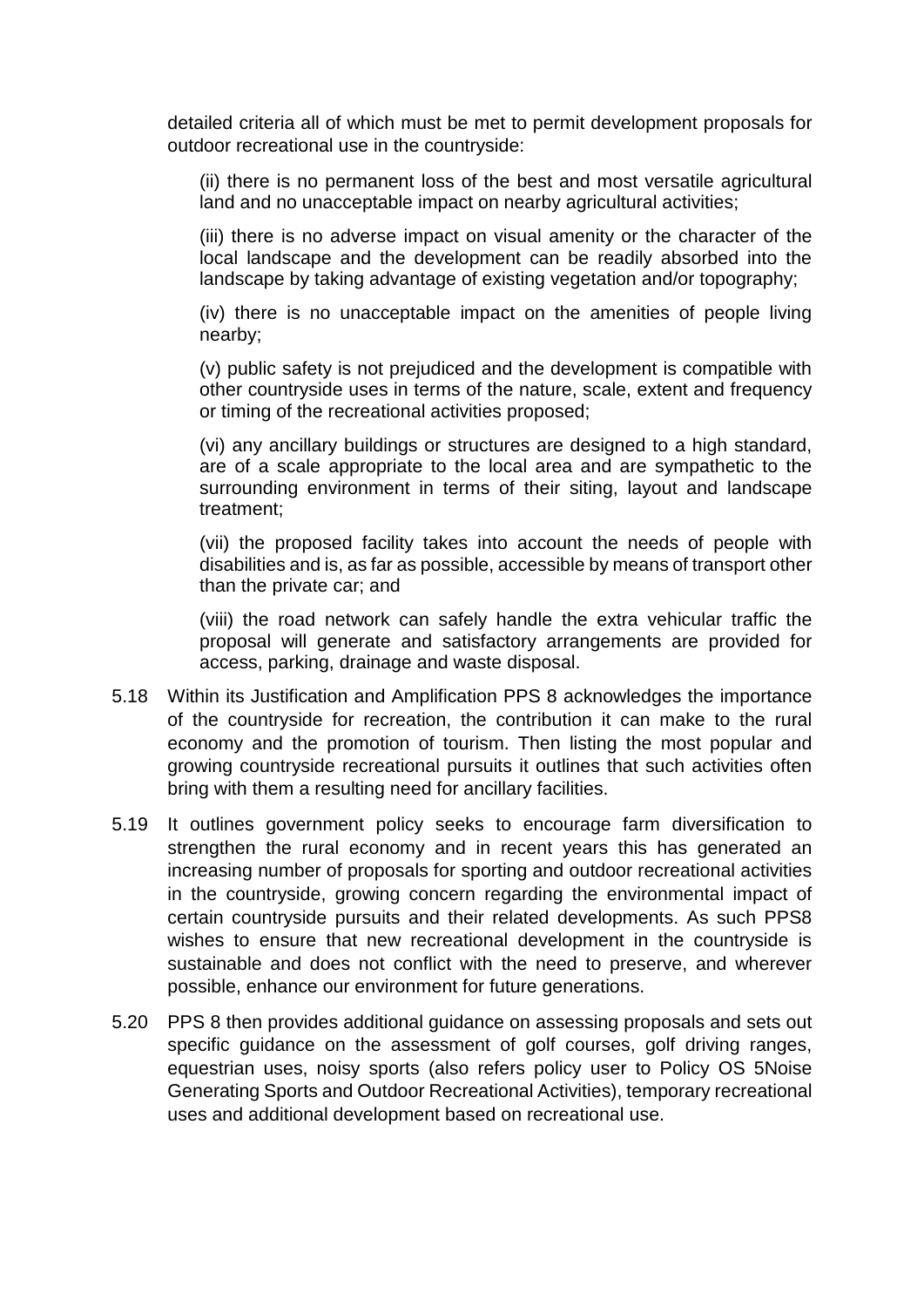- 5.21 PPS 8 clearly accords with the SPPS outlining detailed criteria and further guidance within its J&A to aid the assessment of sports developments in the countryside.
- 5.22 Policy OS4Intensive Sports Facilities (PPS 8) accords with the Regional Strategic Policy (SPPS).
- 5.23 The SPPS also highlights, "The precise location of intensive sports facilities<sup>[10](#page-17-0)</sup> can be contentious, and by their very nature and scale can give rise to particularly complex planning considerations such as impact on amenity, and sustainability issues." It then clearly states two things:

1: Such facilities shall be located within settlements in order to maximise the use of existing infrastructure.

2: As an exception a sports stadium may be allowed outside of a settlement, but only where clear criteria is established, which can justify a departure from this approach.

5.24 PPS 8 accords with point 1 above clearly stating, "The Department will only permit the development of intensive sports facilities where these are located within settlements." It also accords with point 2 stating, "An exception may be permitted in the case of the development of a sports stadium." And sets out the following criteria all of which must be met to justify a departure from the policy approach:

(i) there is no alternative site within the settlement which can accommodate the development;

(ii) the proposed development site is located close to the edge of the settlement and can be clearly identified as being visually associated with the settlement;

(iii) there is no adverse impact on the setting of the settlement; and

(iv) the scale of the development is in keeping with the size of the settlement.

In all cases the development of intensive sports facilities will be required to meet all the following criteria:

- there is no unacceptable impact on the amenities of people living nearby by reason of the siting, scale, extent, frequency or timing of the sporting activities proposed, including any noise or light pollution likely to be generated;
- there is no adverse impact on features of importance to nature conservation, archaeology or built heritage;

<span id="page-17-0"></span><sup>&</sup>lt;sup>10</sup>An 'intensive sport facility', for the purpose of the SPPS, is defined as a purpose built indoor or outdoor resource which facilitates one or more activity fundamental to maintaining individual health and fitness. This may include stadia, sports halls, leisure centres, swimming pools and other indoor (and outdoor) sports facilities. They can also serve as a focus for the community.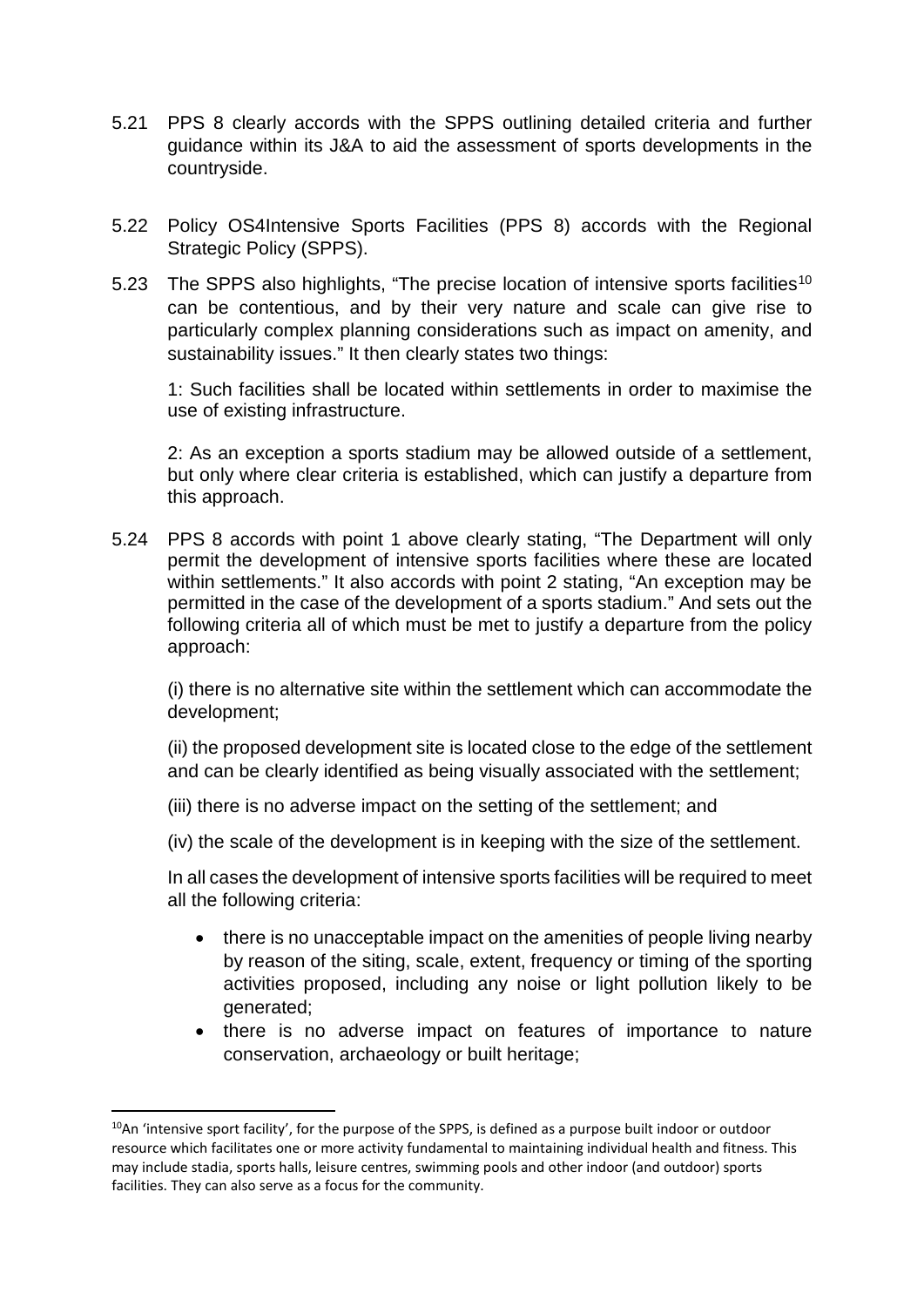- buildings or structures are designed to a high standard, are of a scale appropriate to the local area or townscape and are sympathetic to the surrounding environment in terms of their siting, layout and landscape treatment;
- the proposed facility takes into account the needs of people with disabilities and is located so as to be accessible to the catchment population giving priority to walking, cycling and public transport; and
- the road network can safely handle the extra vehicular traffic the proposal will generate and satisfactory arrangements are provided for site access, car parking, drainage and waste disposal."
- 5.25 PPS 8 also within its Justification and Amplification like the SPPS recognises intensive sports facility developments can be contentious and offers the policy user additional guidance e.g. highlighting important factors in assessing such proposals; detailed information that should accompany them to enable their full assessment; and in the case of exceptional circumstances whereby development outside the settlement may be accepted outlining that applicants will need to provide specific justification for their site together with details of what alternative were considered and why these could not accommodate the development, emphasising that ease of access will be a key issue in assessing such proposals, particularly the availability of public transport.
- 5.26. Overall we can clearly see above the policy objectives for PPS 8 and the SPPS are the same, to locate intensive sports facilities within settlements to maximise the use of existing infrastructure and only in exceptional circumstance should there be a departure from this approach, to allow a sports stadium outside the settlements. The SPPS highlights such circumstances may only be permitted where there is clear criteria to justify it. PPS 8 has established criteria for such instances, which must be met alongside additional bullet pointed criteria which is to be used in all cases of intensive sports facility developments.

# *Noise Generating Sports and Outdoor activities - PPS 8 Policy OS5*

- 5.27 Policy OS5 Noise Generating Sports and Outdoor activities (PPS 8) accords with Regional Strategic Policy (SPPS).
- 5.28 The SPPS states, "Planning authorities should carefully consider development proposals for all sport and outdoor recreational activities." Having listed noise amongst many relevant planning considerations it highlights, "Particular attention should be paid to those development proposals which generate high levels of noise." Giving examples of such proposals, it outlines these activities:

1) are more likely to conflict with, disturb and cause nuisance to nearby noise sensitive uses (For example schools, hospitals, places of worship, and residential neighbourhoods).

2) can also be disruptive to farm animals and wildlife and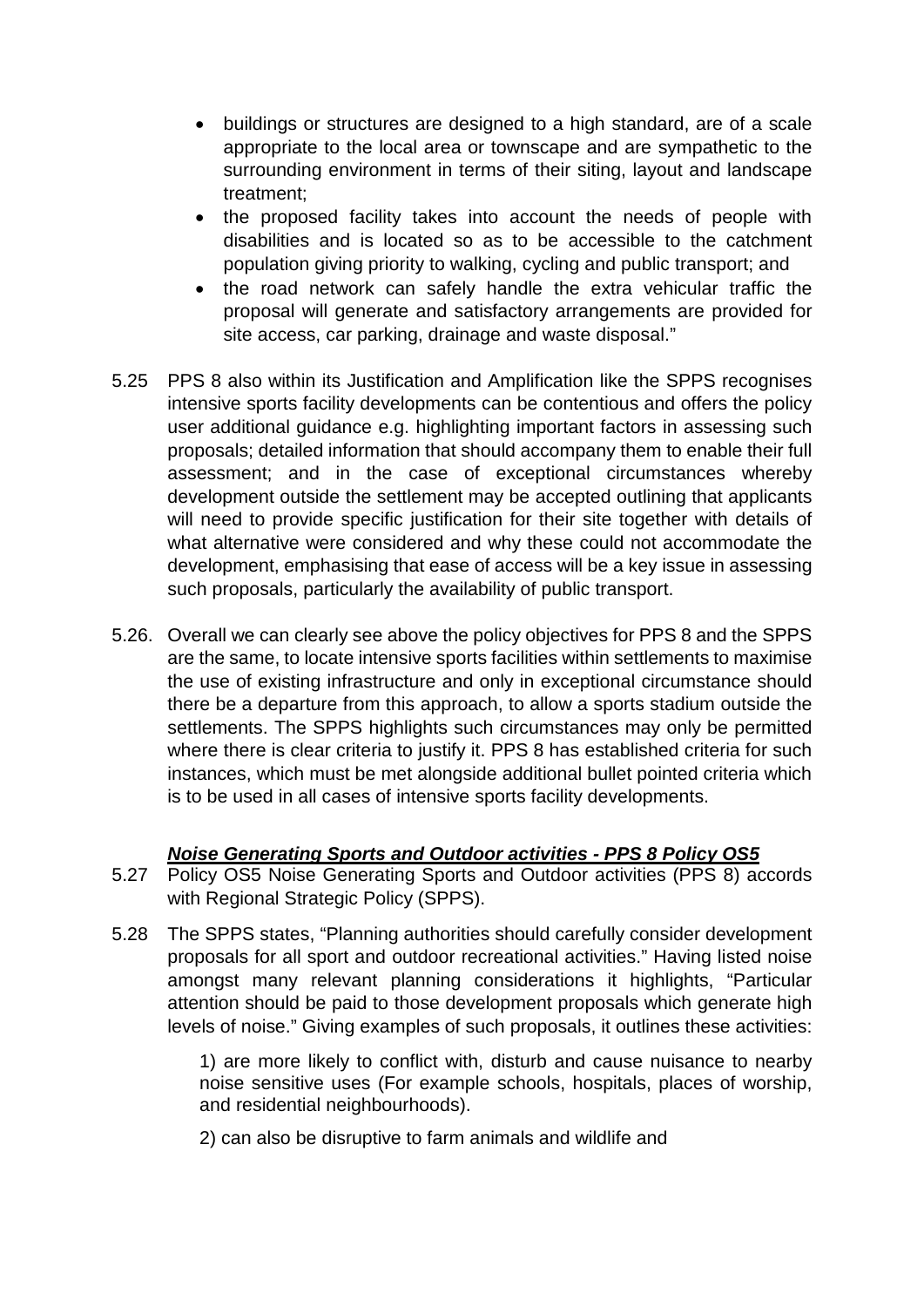3) may also have a detrimental effect on the natural environment, as well as local character.

And that such, "developments must only be permitted where there is no unacceptable level of disturbance."

5.29 PPS 8 contains Policy OS5, specific to noise generating sports and outdoor activities, it clearly uses the three potentially detrimental issues associated with such developments, as raised above by the SPPS as criteria for their assessment. PPS 8 states the development of sport or outdoor recreational activities that generate high levels of noise will only be permitted where all the following criteria are met:

> (i) there is no unacceptable level of disturbance to people living nearby or conflict with other noise sensitive uses;

> (ii) there is no unacceptable level of disturbance to farm livestock and wildlife; and

> (iii) there is no conflict with the enjoyment of environmentally sensitive features and locations or areas valued for their silence and solitude.

## *Development Ancillary to Watersports - PPS 8 Policy OS 6*

- 5.30 Policy OS6 Development Ancillary to Watersports (PPS 8) accords with Regional Strategic Policy (SPPS).
- 5.31 The SPPS states, "Planning authorities should carefully consider development proposals for all sport and outdoor recreational activities, including facilities ancillary to watersports. Relevant planning considerations will include: location, design, hours of operation, noise, impact upon visual and residential amenity, access and links to public transport; floodlighting; landscaping, public safety (including road safety); nature conservation, biodiversity, archaeology or built heritage."
- 5.32 PPS 8 contains Policy OS6, a specific policy providing the following quite detailed criteria all of which must be met to permit development of facilities ancillary to water sports adjacent to inland lakes, reservoirs and waterways:

(i) it is compatible with any existing use of the water, including nonrecreational uses;

(ii) there is no adverse impact on features of importance to nature conservation, archaeology or built heritage;

(iii) there is no adverse impact on visual amenity or the character of the local landscape;

(iv) it will not result in water pollution or an unacceptable level of noise or disturbance;

(v) buildings or structures are designed to a high standard, are of a scale appropriate to the local area or townscape and are sympathetic to the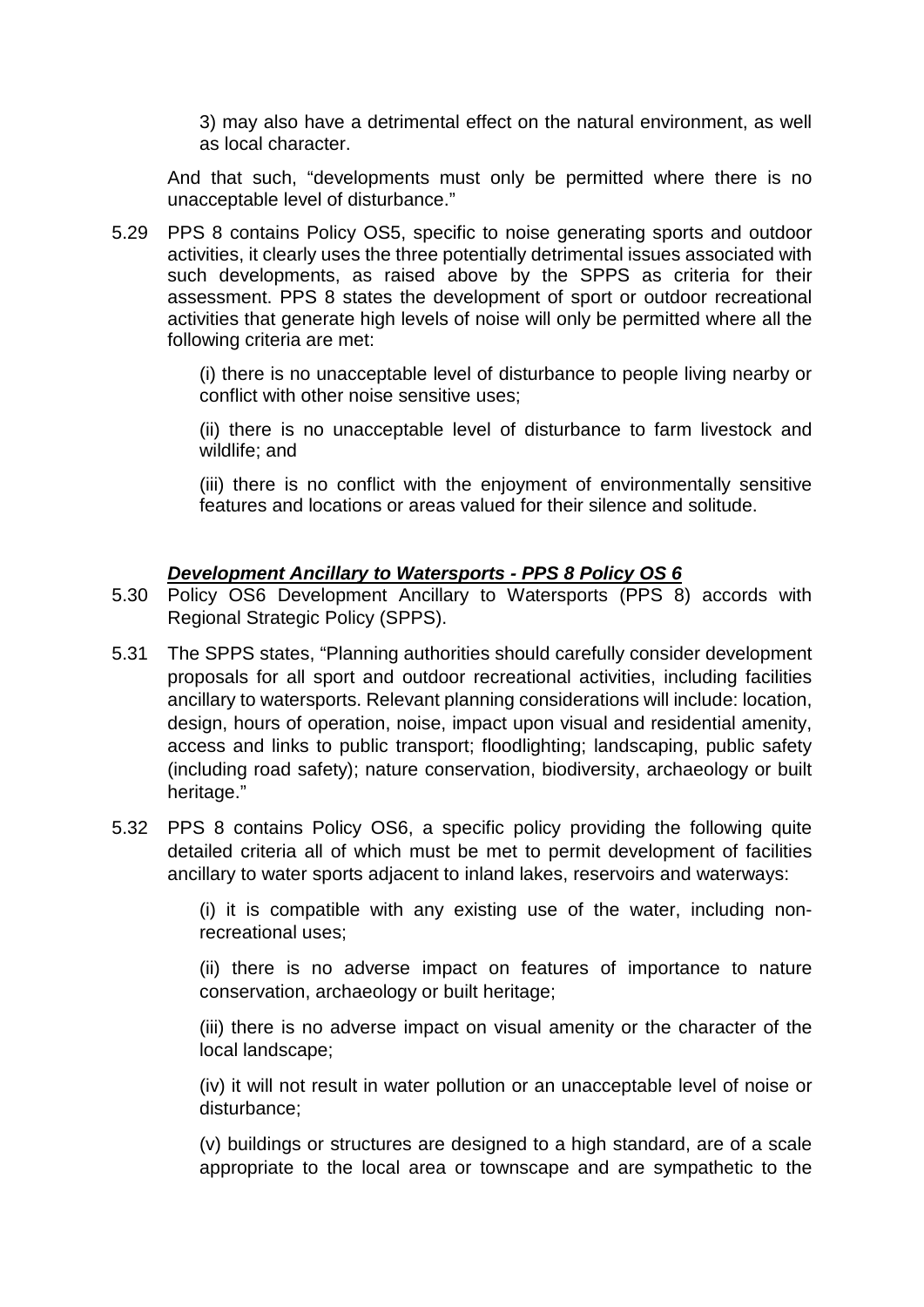surrounding environment in terms of their siting, layout and landscape treatment;

(vi) the proposed facility takes into account the needs of people with disabilities; and

(vii) there is no conflict with the provisions of any local management plan

# *The Floodlighting of Sports and Outdoor Recreational Facilities - PPS 8 Policy OS 7*

- 5.33 Policy OS7 The Floodlighting of Sports and Outdoor Recreational Facilities (PPS 8) accords with Regional Strategic Policy (SPPS).
- 5.34 The SPPS states, "Planning authorities should carefully consider development proposals for all sport and outdoor recreational activities," and that, "relevant planning considerations will include: location, design, hours of operation, noise, impact upon visual and residential amenity, access and links to public transport; **floodlighting**; landscaping, public safety (including road safety); nature conservation, biodiversity, archaeology or built heritage.
- 5.35 PPS 8, Policy OS7outlines the following criteria all of which must be met to permit the development of floodlighting associated with sports and outdoor recreational facilities:

(i) there is no unacceptable impact on the amenities of people living nearby;

(ii) there is no adverse impact on the visual amenity or character of the locality; and

(iii) public safety is not prejudiced.

# **6.0 Options for Open Space, Recreation and Leisure in LDP**

6.1 Having considered the findings of the Preparatory Paper on this subject and also having considered the current policy contained within PPS8 against the working objectives of the LDP as well as the strategic policy within the SPPS it is considered that there are a number of options available to address operational planning policy within the new LDP. It is considered that the way in which the policy is currently set out in PPS8 currently can at times be unnecessarily cumbersome and perhaps confusing in terms of the policy that applies to particular proposals. For this reason moving forward it is considered that the policy can be divided into four aspects: protection against loss of open space; protection or river corridors; outdoor sport and recreation; and indoor sport and intensive outdoor sports facilities. The policy wording and options in relation to the protection against the loss of open space are set out earlier in the paper.

# **Protection of River Corridors**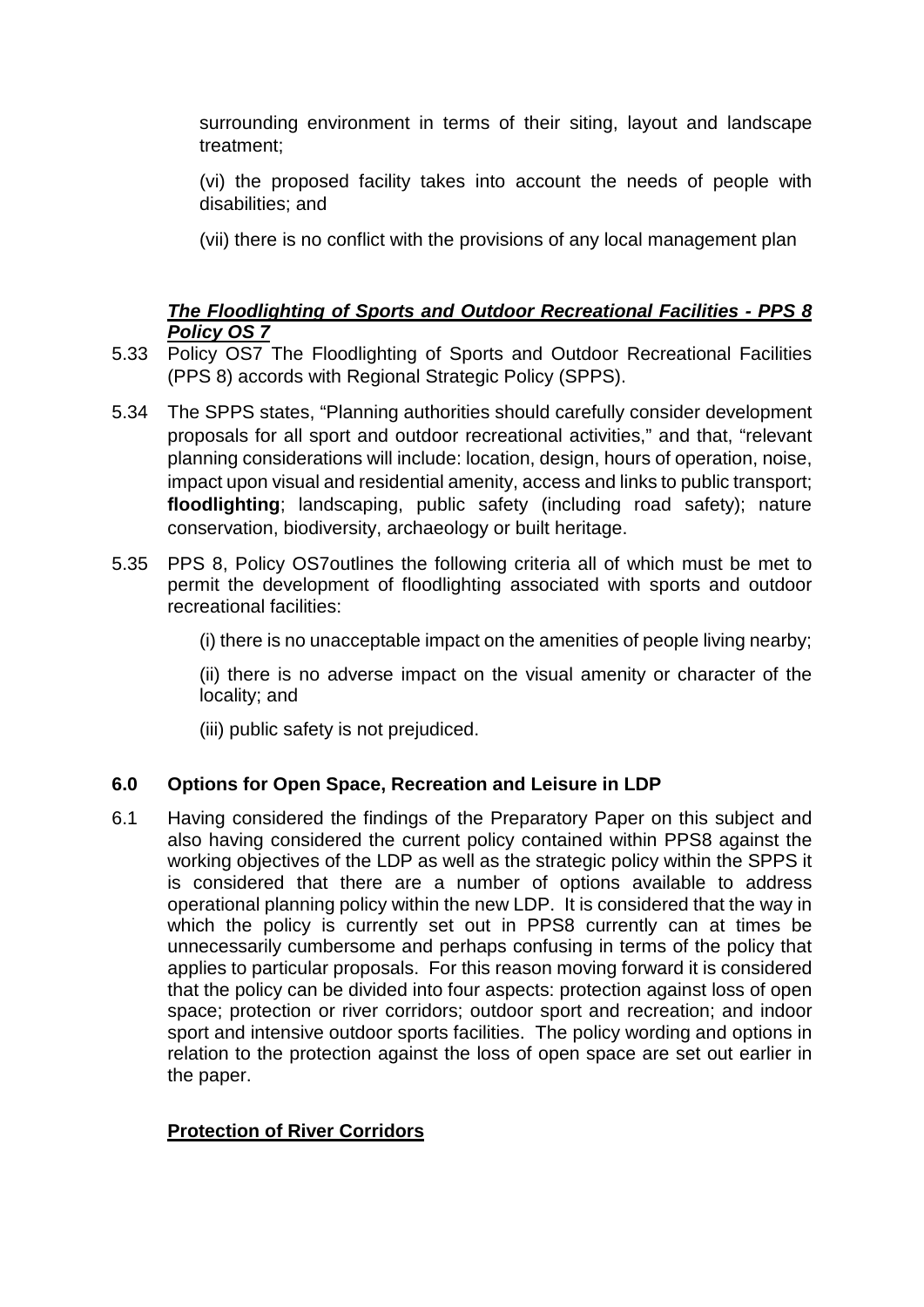- 6.2 Open space alongside sport and outdoor recreation provides many cultural, social, economic and environmental benefits and contributes positively to physical and mental health and a better quality of life.
- 6.3 It is therefore important that we protect our open spaces which includes not just outdoor sports facilities, parks and gardens, amenity green space and children's play areas, natural and semi-natural urban green spaces, allotments, cemeteries, green corridors and civic spaces. But also inland bodies of water that offer important opportunities for sport and outdoor recreation and which can also act as a visual amenity.
- 6.4 Water is a key feature in many of the Plan area's settlements and the public's use, enjoyment and appreciation of rivers and their banks has increased greatly in recent years, for passive recreational purposes, nature conservation interest and general public amenity. Some settlements, have already enhanced sections of river bank for public access; for others, this is an asset yet to be exploited. There are a range of interests and activities that can occur along and on rivers, often to mutual benefit. Where sites are adjacent to a main river, the Department will normally require, as part of any development proposal, that public access is provided to and along the river corridor. Access for maintenance purposes is also to be safeguarded for Rivers Agency. The water environment also provides a unique and valuable habitat for various forms of wildlife, flora and fauna, either within the watercourse, along the river corridors, or on any land subject to flooding. The provision of a buffer strip establishes a continuous green link, parallel and immediately adjacent to the water, and provides an area of undisturbed refuge and habitat for wildlife. Where public access is provided, sensitively located routes with appropriate planting and landscaping and surfaced paths sympathetic to the surroundings will be required.
- 6.5 Areas of land adjacent to watercourses will often perform a primary function of providing for the storage and conveyance of flood-water during times of flood. It is essential that this function is not lost or compromised. It is considered that the following policy option is appropriate for the ne LDP. This policy applies to the following main rivers: (a). Ballinderry (b). Moyola (c). Blackwater (d). Bann (e). Owenkillew.

**Proposals on sites adjacent to a main river will conflict with the plan unless it has been demonstrated that:**

- **a) a biodiversity strip of at least 10 metres from the edge of the river is provided and accompanied with an appropriate landscaping management proposal;**
- **b) public access and recreation provision is provided where appropriate;**
- **c) there is no significant adverse impact on nature conservation;**
- **d) the proposal will not compromise or impact on the natural flooding regime of the main river and complies with the requirements Flood Risk Policy; and**
- **e) any development would not prejudice future opportunities to provide a riverside walk.**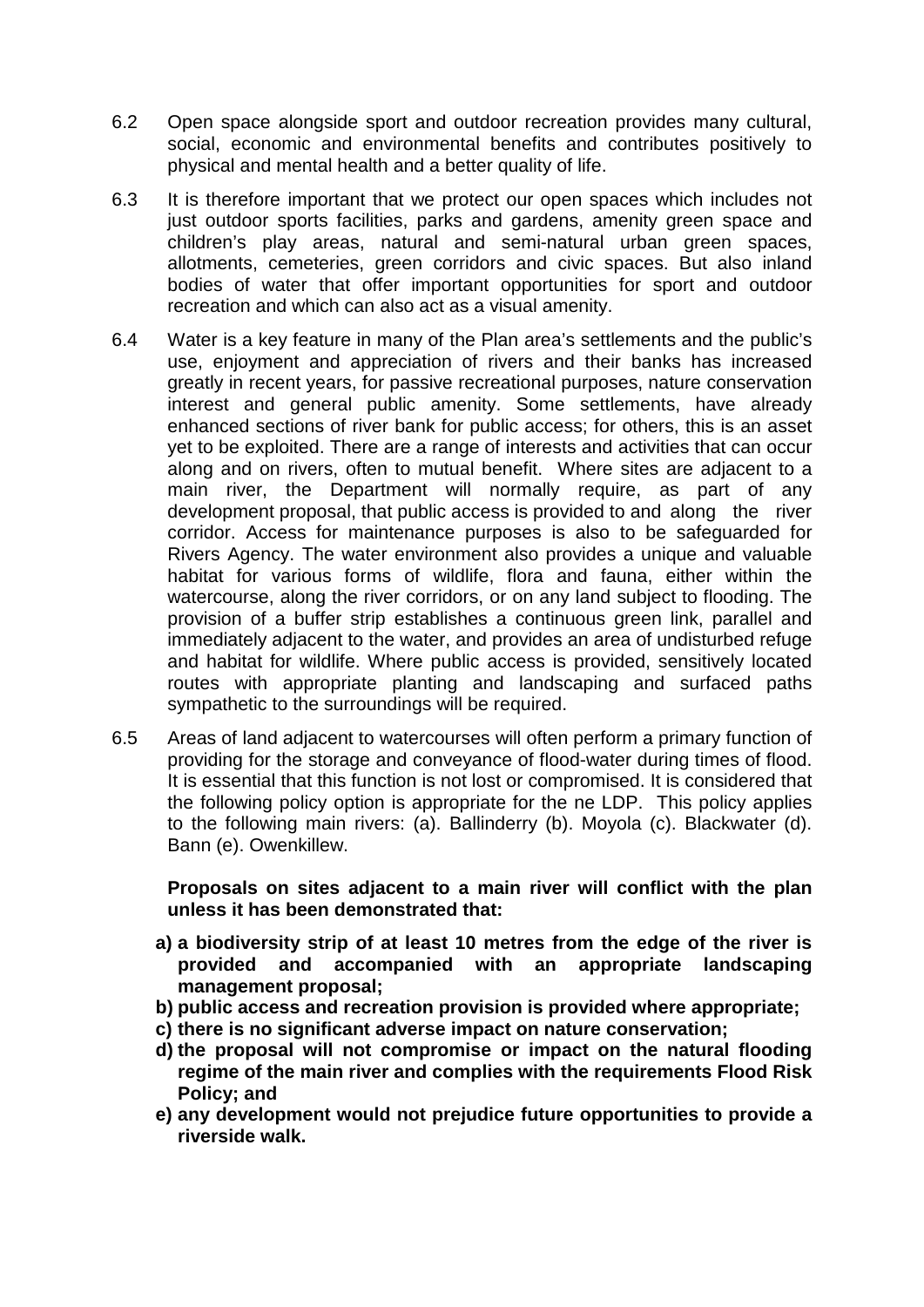# **Outdoor Sport and Recreation**

6.6 A key issue in the consideration of outdoor sport and recreation is the provision of such facilities by clubs and societies who generally cannot afford to obtain land for such facilities within settlements due to the costs involved. Much of the outdoor sports facilities in Mid Ulster are provided by the local community and clubs such as GAA, soccer and rugby clubs etc who can't normally afford to buy land within settlements. In towns it is normally the Council who aids or provides such developments. Furthermore there are times when outdoor sports facilities are not always good neighbours when they are noise generating or floodlit. Therefore a key issue for the new LDP is how we facilitate these groups when such facilities often have an urban base but more often have a rural catchment.

# **Outdoor Sport and Recreation Policy Options**

- 6.7 **Option 1:** Adopt the existing planning policy approach of PPS8 which directs that outdoor sports facilities (such as pitches) are to be located within settlements unless it can be demonstrated that there is no alternative within the settlement and the proposal is located close to the edge of the settlement etc.
- 6.8 The existing policy also controls noise generating sports and outdoor recreational facilities and recognises the importance of people living nearby, farm livestock and wildlife and environmentally sensitive features and locations or areas valued for their silence and solitude.
- 6.9 And with regards to development of facilities ancillary to water sports (water based sports) there is a need to ensure that such proposals are (a) compatible with any existing use of the water, including non-recreational uses and that (b) there is no conflict with the provisions of any local management plan.
- 6.10 **Option 2:** To relax the planning policy approach for the determination of outdoor sports provision and recreation so that it could occur anywhere but subject to the tests of the existing PPS8 in relation to noise impacts and the tests relating to water activity and also ensuring that the development is open in character and does not include large scale stadia and that any buildings are ancillary and small in scale.
- 6.11 **Option 3:** To try to zone land within the LDP to meet all future need. This approach is not considered realistic since over the of the LDP needs will change and particularly in rural areas where provision will be led by communities and clubs etc. which may not even have formed yet.

# **Preferred Option:**

6.12 **Option 2:** To relax the planning policy approach for the assessment of outdoor sports provision and recreation. This is the preferred option because Mid Ulster's settlement pattern is much more rural based with high numbers living in the country and because it has such a proud tradition of sports clubs all already located in the countryside. The wording of the policy could be along the following lines: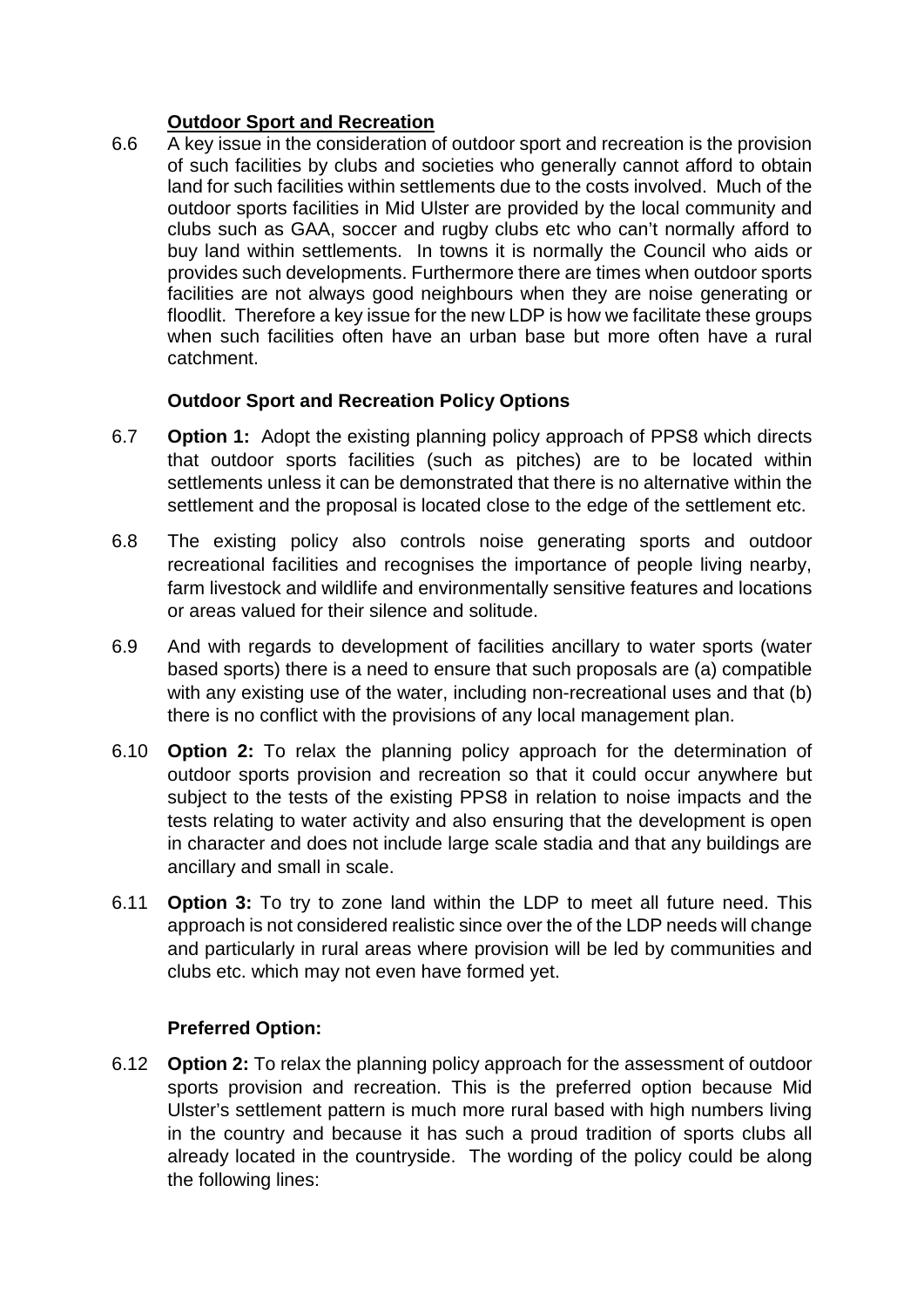**Proposals for outdoor recreation and sports facilities will accord with the plan where they are located in the settlements.** 

**Proposals for outdoor recreation and sports facilities in the countryside will accord with the plan provided:**

- **(a) they avoid permanent loss of the best and most versatile agricultural land; and**
- **(b) remain open in character without large scale buildings such as stadia's and large scale stands and any buildings are ancillary and small in scale;**
- **(c) it is demonstrated by the applicant that it will not result in unacceptable levels of disturbance to people living nearby, to farm livestock and wildlife or to any areas that are valued for their silence and solitude.**

**Proposals for development of facilities ancillary to water sports adjacent to inland lakes, reservoirs and waterways will accord with the plan provided:**

- **(a) they are compatible with any existing use of the water, including non-recreational uses; and**
- **(b) it is demonstrated that there is no conflict with the provisions of any local management plan.**

#### **Indoor Sport and Intensive Outdoor sports facilities**

- 6.13 A key issue in the provision of indoor sport and recreation facilities is ensuring that these facilities are provided in a location to cater for our urban and rural population and that the larger scale indoor facilities are provided in a manner that is sustainable to meet the needs of all of the district. Many indoor facilities tend to be located in our towns in particular and this is something that we would wish to see continue in Mid Ulster. However, there are times when rural based clubs and societies require small scale indoor facilities in the rural area and it is the provision of these that the LDP in particular will need to be able to cater for. Current planning policy within PPS8 would not provide for such facilities unless they were located in settlements. Indeed the only exception contained within current planning policy is the provision of a stadium on the edge of a settlement provided no other sites is available etc. Issues such as noise and general amenity considerations are also important factors in any indoor proposal particularly where the sport being played is noise generating or where it attracts large audiences. Such issues will however be contained with General Policy and are not necessary in this particular policy. There are a number of options open to the LDP in how the provision of indoor sport facilities can be addressed.
- 6.14 **Option 1:** Adopt the existing policy approach that development of indoor type sports facilities should be located within settlements with an exception for stadia where it is demonstrated that there is no land within the settlement and the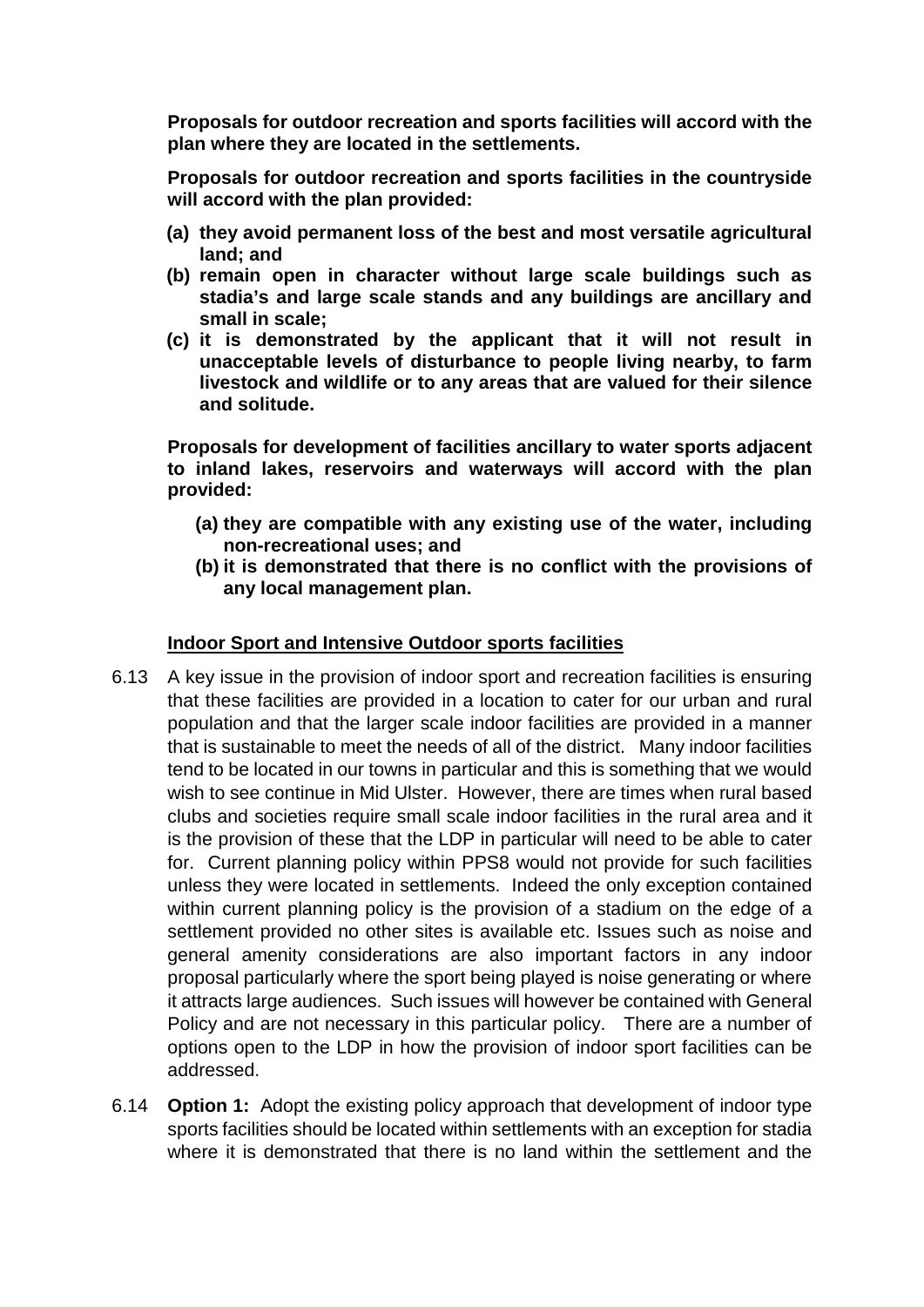proposal is located close to the edge of the settlement. The current policy approach does not allow for indoor facilities out with the settlement limit.

- 6.15 **Option 2:** To relax the policy approach in relation to the provision of indoor sport and recreation so that small scale facilities could be developed outside of villages and small settlements to reflect the predominantly rural population in Mid Ulster and the predominance of clubs and societies that require. This option would however require that indoor continues to be provided predominantly within the settlement limits and there is no provision for an exception of indoor on the edge of towns.
- 6.16 **Option 3:** To tighten the existing policy approach to remove all exceptions and to only allow for indoor facilities and stadia within settlement limits. This approach however would be overly restrictive and in no tailored to the rural nature and needs of Mid Ulster.

## **Preferred Option:**

6.17 **Option 2:** To liberalise outdoor sports provision and recreation. This is the preferred option because Mid Ulster's settlement pattern is much more rural based with high numbers living in the country (church, community building etc.) and because it has such a proud tradition of sports clubs all already located in the countryside.

**In settlements proposals for indoor sport and recreation or outdoor sports requiring stadia, large scale stands or large ancillary buildings will accord with the Plan. Where there are no available sites available within a town a sports stadium may be acceptable close to the settlement limit.**

**Elsewhere within the countryside small scale indoor sport and recreation facilities will accord with the plan provided:** 

- **(a) it is outside a village or small settlement where there is no alternative site available within the settlement which could accommodate the development, it is located close to the edge of the settlement and is visually associated with it;**
- **(b) it is part of a farm diversification or tourism project; or**
- **(c) it involves the re-use of an existing locally important building.**

## **7.0 Conclusion**

The existing policies contained within PPS 8 provides detailed criteria, justification and amplification for the assessment of the use of land for sport and outdoor recreation and new development against the need to protect open space and provide new areas of open space in association with residential development.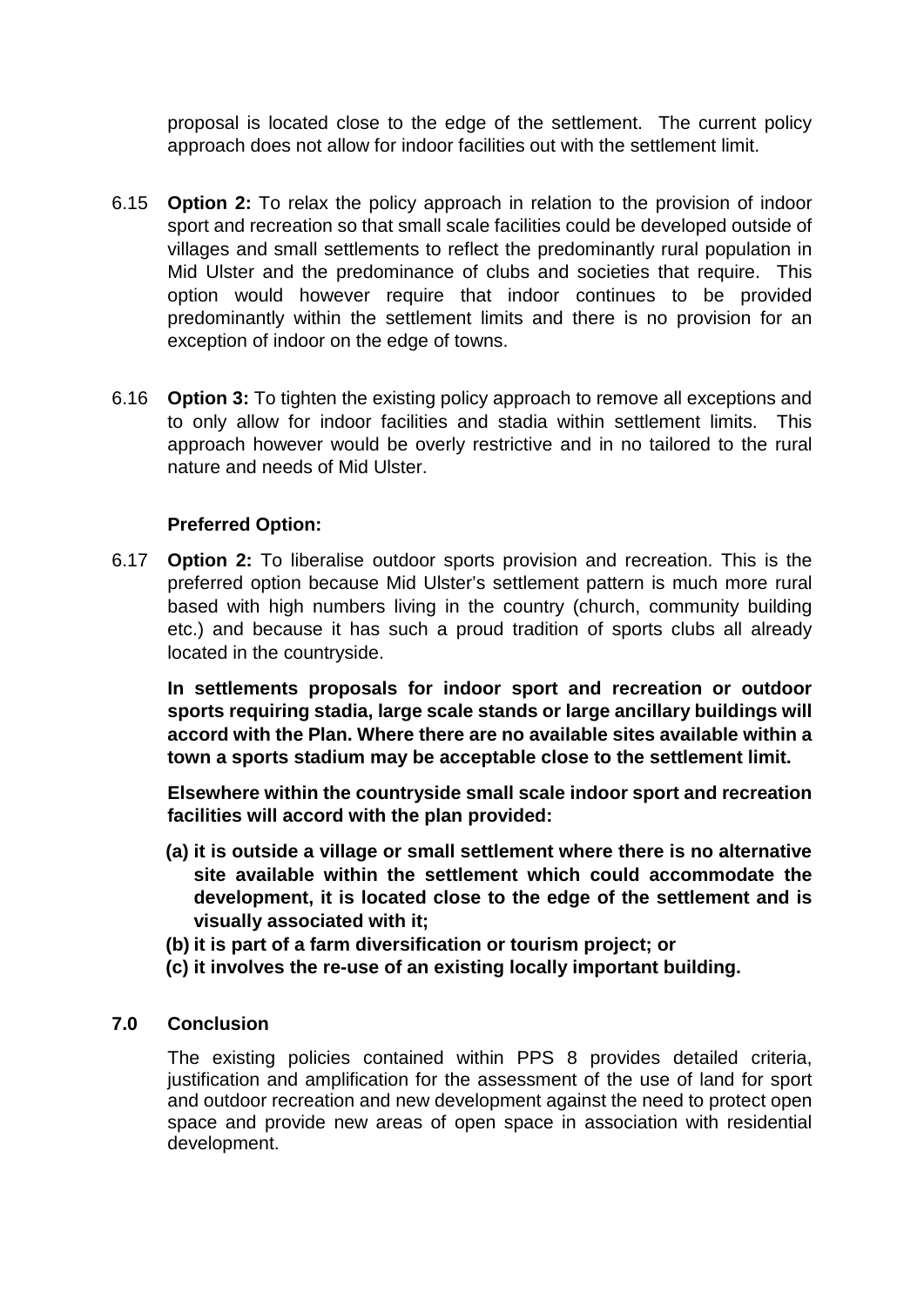The Mid Ulster Area benefits from a variety of informal and passive outdoor recreation facilities which are well distributed throughout the plan area. Other areas of open space with recreational opportunity exist include parks, playing fields and school facilities. Mid Ulster also benefits from a number of indoor recreational and leisure facilities. Open space, sport and outdoor recreation are important components of life. They provide many cultural, social, economic and environmental benefits and contribute positively to physical and mental health and a better quality of life. Everyone, particularly children, the elderly and those with disabilities, should have easy access to open space and the opportunity to participate in sport and outdoor recreational pursuits. For these reasons, great importance is attached to the retention of our existing open spaces, the creation of attractive new spaces and the promotion of more opportunities to participate in sport and outdoor recreation in the future.

Planning Policy Statement 8 - Open Space, Sport and Outdoor Recreation is over 12 years old now however it still appears to be working well, with no significant issues having been raised hitherto in relation to its implementation. The current planning policy is meeting the key objectives of both the Sustainability Appraisal and the Single Planning Policy Statement with perhaps some requirements for minor re-wording. The main thrust of the current planning policy meets the key objectives of the Mid Ulster Council. There is however an opportunity to update the current policy which was written in 2004. Existing planning policy may also be simplified and combined to make it more user friendly and to reflect more closely the key objectives and goals of the Council<sup>[11](#page-25-0)</sup>.

#### **6.0 Recommendation**

It is recommended that the policy options contained within this Paper together with the preferred options are subjected to the Sustainability Appraisal/Strategic Environmental Assessment, before any final decisions are made on which options will go forward for public consultation in the Preferred Options Paper.

**Appendix 1:The Regional Development Strategy Regional (RDS) 2035**

<span id="page-25-0"></span> <sup>11</sup> Position Paper One; Population and Growth, September 2014, Mid Ulster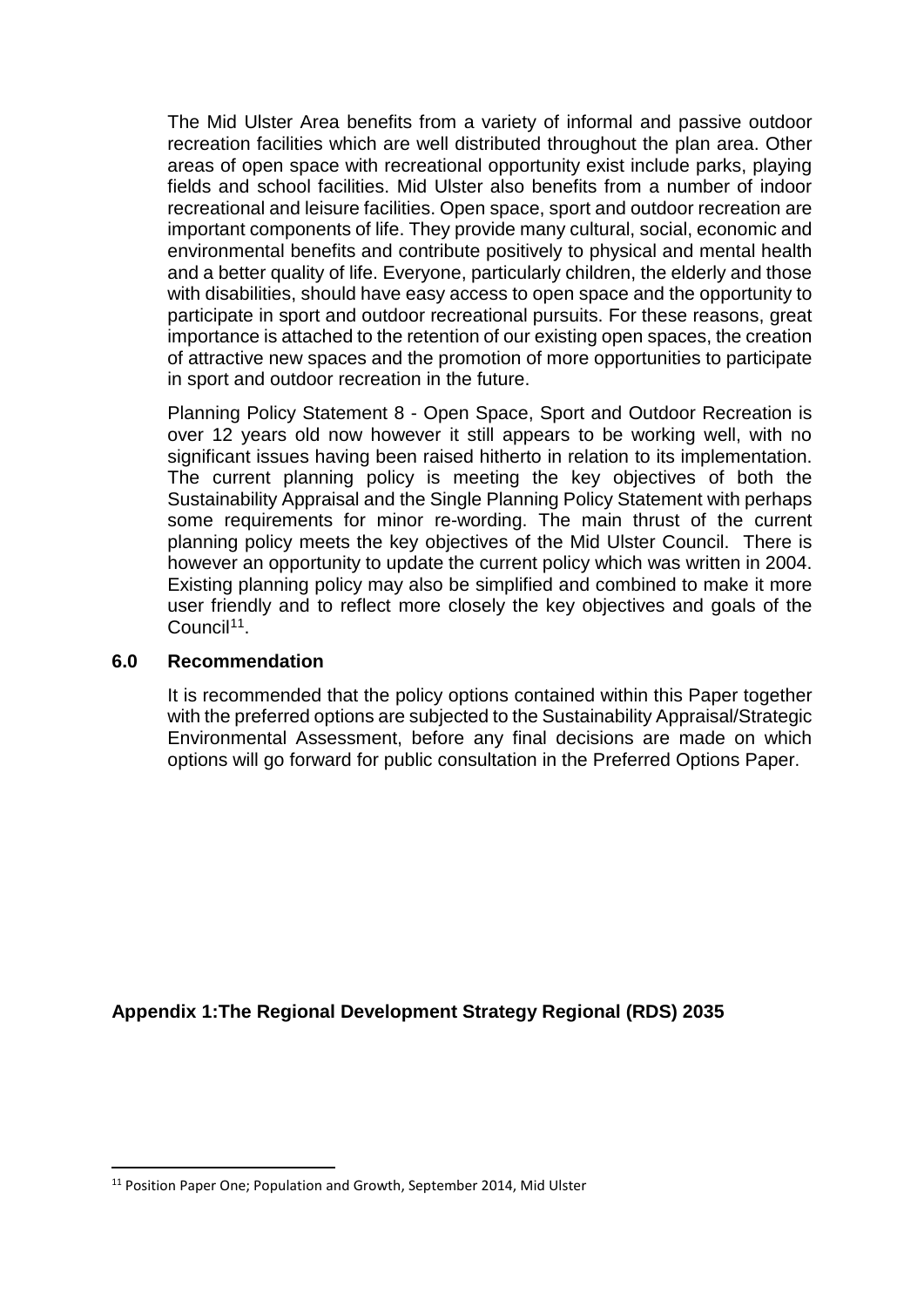#### **Policy RG 7 Support urban and rural renaissance.**

The RDS recognisesthat regeneration is necessary to create more accessible, vibrant city andtown centres which offer people more local choice for shopping, social activityand recreation. It aims to ensure that environmental quality in urban areasis improved and maintained, particularly with adequate provision ofgreen infrastructure. Part of the process of urban and rural renaissance requireseven greater significance being given to the design and management of thepublic realm. It is important to promote recreational space within cities, townsand neighbourhoods, and new developments or plans should make provisionfor adequate green and blue infrastructure. This is important near designatednature- conservation sites as it will help reduce recreational pressures on thesesites.

#### **Policy RG 11 Conserve, protect and where possible, enhance our builtand natural heritage.**

The policy recognises that built heritage is a key tourismand recreational asset and that it makes a valuable contribution to theenvironment, economy and society. Regarding built heritage the key policy aim is toidentify, protect and conserve the built heritage and maintain the integrity of builtheritage assets including historic landscapes. With regard to the natural heritage thekey aim is to sustain and enhance biodiversity, protect and encourage green andblue infrastructure<sup>1</sup> within urban areas, and conserve, protect and enhanceareas recognised for their landscape quality. This policy aims to identify,establish, protect and manage ecological networks. It states that such networks couldalso be of amenity value if linked to the green infrastructure provided by walkingand cycling routes to heritage and other recreational interest. This policyalso considers the establishment of one or more National Parks which wouldconserve and enhance the natural, built and cultural heritage of areas ofoutstanding landscape value while promoting the social and economic development ofthe communities theysupport.

## **Policy SFG 13 Sustain rural communities living in smaller settlementsand the open countryside.**

This includes establishing the role ofmulti-functional town centres for business, housing, administration, leisure andcultural facilities for both urban and ruralcommunities.

**Appendix 2: Strategic Planning Policy Statement for Northern Ireland (SPPS)**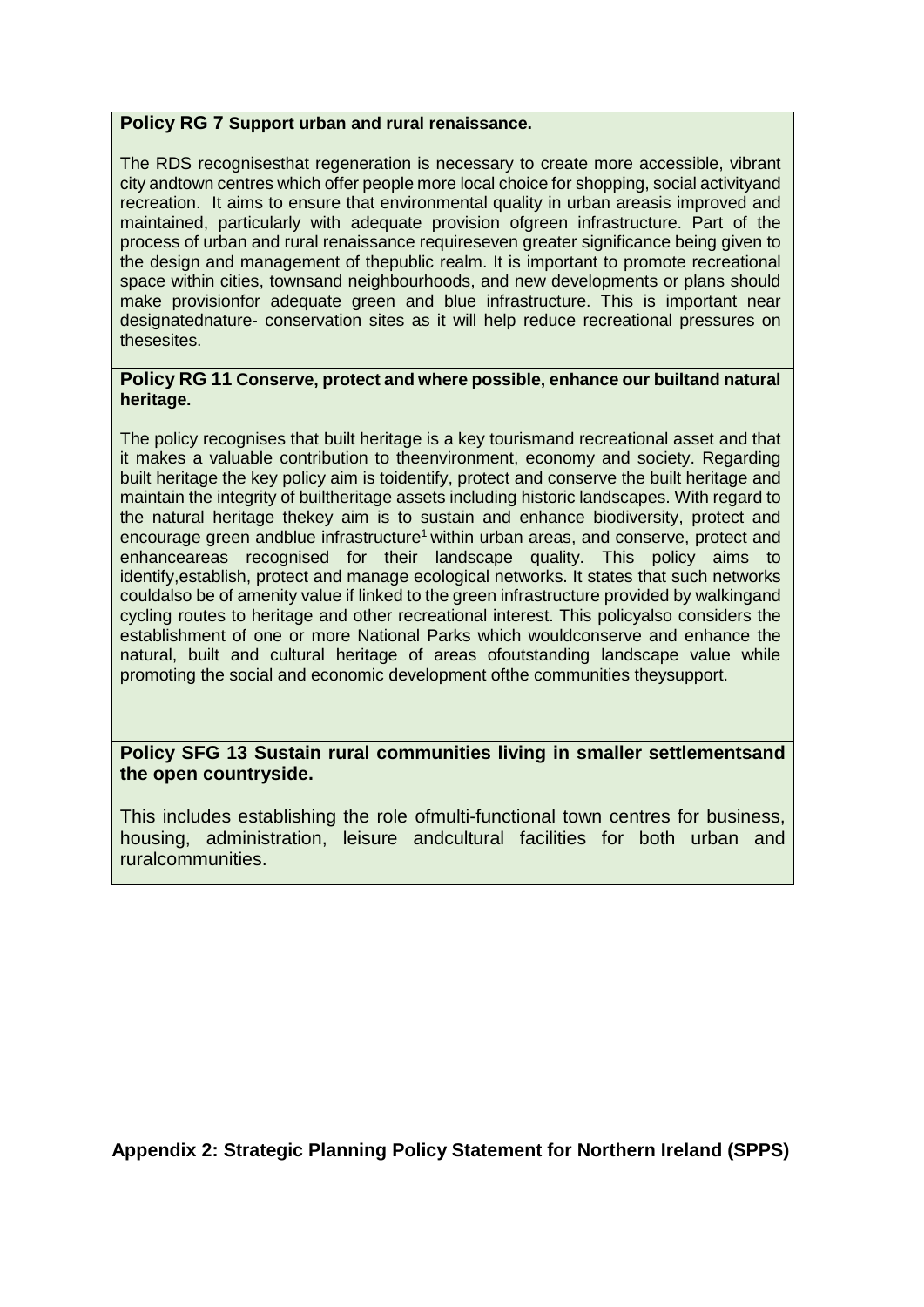#### **Open Space, Sport and Outdoor Recreation**

**6.199** Government recognises that open space, sport and outdoor recreation is important to society now and in the future. It supports many cultural, social, economic, health and environmental benefits. Everyone, particularly children, older people and people with disabilities should have easy access to open space and the opportunity to participate in sport and outdoor recreational activity or simply enjoy and have contact with nature. This is recognised in the Regional Development Strategy 2035 (RDS) which highlights the need to provide adequate provision for green and blue infrastructure in cities, towns and neighbourhoods, and new developments.

**6.200** Open space, whether or not there is public access to it, is important for its contribution to the quality of urban life by providing important green lungs, visual breaks and wildlife habitats in built-up areas. Open space can enhance the character of residential areas, civic buildings, conservation areas, listed buildings and archaeological sites. It can also help to attract business and tourism and thereby contribute to the process of urban and rural regeneration.

#### **Regional Strategic Objectives**

**6.201** The regional strategic objectives for open space, sport and outdoor recreation are to:

- safeguard existing open space and sites identified for future such provision;
- ensure that areas of open space are provided as an integral part of new residential development and that appropriate arrangements are made for their management and maintenance in perpetuity;
- facilitate appropriate outdoor recreational activities in the countryside that do not negatively impact on the amenity of existing residents;
- ensure that new open space areas and sporting facilities are convenient and accessible for all sections of society, particularly children, older people and those with disabilities;
- achieve high standards of siting, design and landscaping for all new open space areas and sporting facilities; and
- ensure that the provision of new open space areas and sporting facilities is in keeping with the principles of environmental conservation and helps sustain and enhance biodiversity.

#### **Regional Strategic Policy**

**6.202** The following strategic policy must be taken into account in the preparation of Local Development Plans (LDPs) and in the determination of planning applications.

**6.203** In plan making councils should bring forward an Open Space Strategy (OSS) that must reflect the aim, objectives and policy approach of the SPPS, tailored to the specific circumstances of the plan area.

**6.204** The LDP should be informed by a survey/assessment of existing open space provision and future needs. This should include both public and private open space, and identify the different needs they serve. Councils should generally focus on open spaces within or adjoining urban areas, but may also consider outdoor recreational facilities in the countryside. Councils should liaise with other interested bodies such as the Sports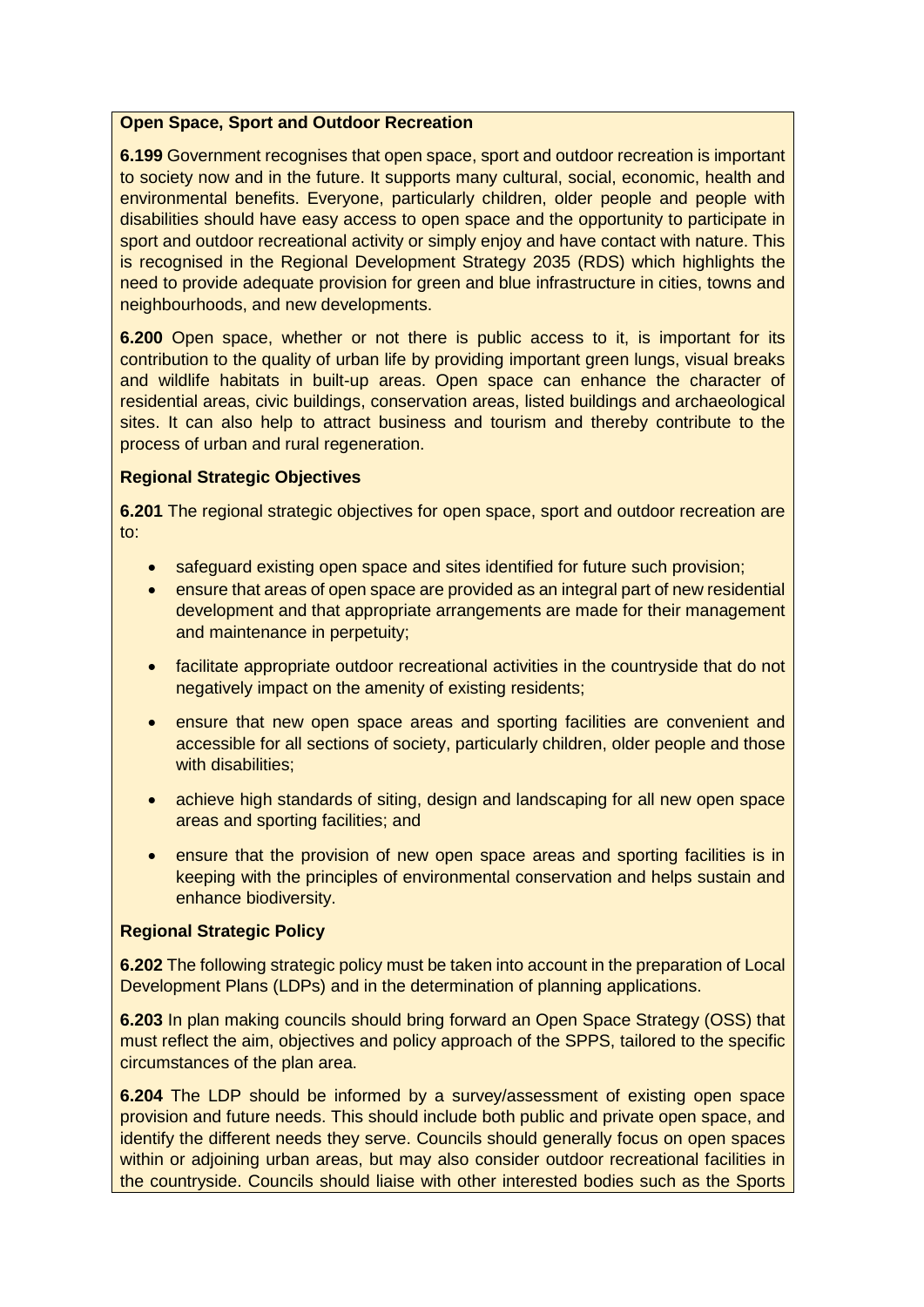Council as part of this process. Councils should also take account of the provision and role of other forms of open space, such as children's play areas, and the availability of indoor sports facilities. The distribution and accessibility of such spaces and facilities together with the amenity value, environmental assets and linkages they may provide will be important considerations. Arising from this, councils should bring forward appropriate local policies and proposals for the plan area.

**6.205** There will be a policy presumption against the loss of open space to competing land uses in Local Development Plans (LDPs) irrespective of its physical condition and appearance. Any exception to this general approach should only be appropriate where it is demonstrated that redevelopment would bring substantial community benefit that outweighs the loss of the open space; or where it is demonstrated that the loss of open space will have no significant detrimental impact.

**6.206** Councils must bring forward policy to require new residential development of an appropriate scale (generally 25 or more units, or on sites of one hectare and above) to provide adequate and well-designed open space as an integral part of the development. Councils should also ensure a suitable mechanism is in place to secure the future management and maintenance of open space in new residential developments.

**6.207** The precise location of intensive sports facilities<sup>[12](#page-28-0)</sup> can be contentious, and by their very nature and scale can give rise to particularly complex planning considerations such as impact on amenity, and sustainability issues. Such facilities shall be located within settlements in order to maximise the use of existing infrastructure. As an exception a sports stadium may be allowed outside of a settlement, but only where clear criteria is established, which can justify a departure from this approach.

**6.208** Particular attention should be paid to those development proposals which generate high levels of noise such as motorsports, shooting, water skiing and paintball adventure games. These activities are more likely to conflict with, disturb and cause nuisance to nearby noise sensitive uses (For example schools, hospitals, places of worship, and residential neighbourhoods). Such sports or activities can also be disruptive to farm animals and wildlife and may also have a detrimental effect on the natural environment, as well as local character. These developments must only be permitted where there is no unacceptable level of disturbance.

#### **Implementation**

**6.209** In preparing LDPs councils should assess existing provision of open space in the plan area against the National Playing Fields Association (NPFA) recommended minimum standard of 2.4 hectares of 'outdoor playing space' per 1000 population (commonly referred to as the '6 acre standard)'. These assessments should consider both the level of 'outdoor playing space' provision in the plan area, and the distribution and accessibility of such land use.

**6.210** Zonings for future needs should take into account the following:

accessibility to and from existing and proposed housing areas;

<span id="page-28-0"></span><sup>&</sup>lt;sup>12</sup> An 'intensive sport facility', for the purpose of the SPPS, is defined as a purpose built indoor or outdoor resource which facilitates one or more activity fundamental to maintaining individual health and fitness. This may include stadia, sports halls, leisure centres, swimming pools and other indoor (and outdoor) sports facilities. They can also serve as a focus for the community.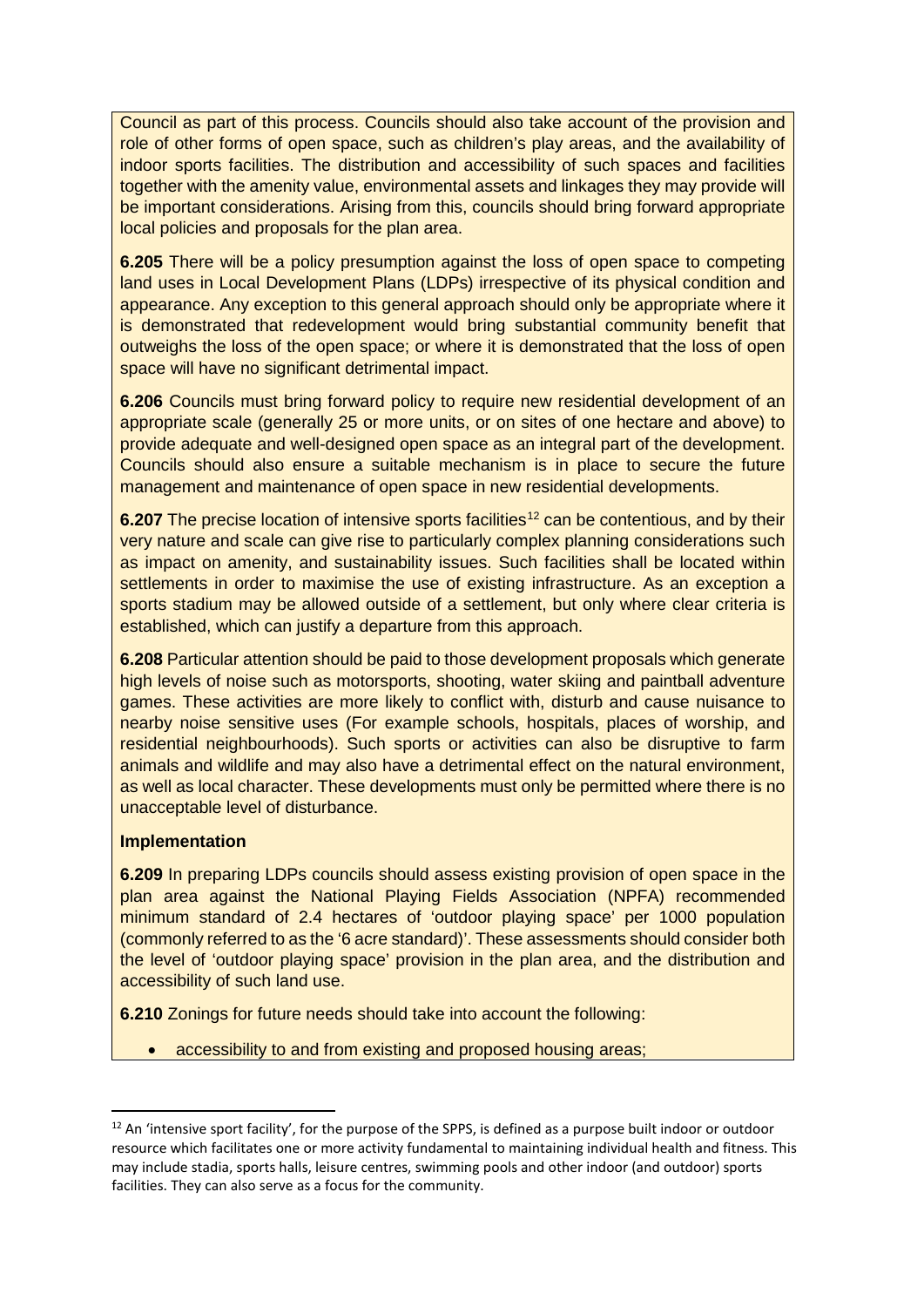- the potential for any detrimental impact on biodiversity or on sensitive environmental areas and features;
- the contribution that open space can make to the quality of the environment, sense of place and community life;
- the importance of protecting linear open spaces such as pedestrian and cycle routes, community greenways, former railway lines and river and canal corridors many of which are valuable in linking larger areas of open space and providing important wildlife corridors/ecological networks;
- promoting and protecting public access to and along the coast;
- making adequate provision of green and blue infrastructure; and
- Identifying and designating areas of open space which perform a strategic function, such as landscape wedges in urban areas.

**6.211** Where appropriate, key site requirements for zoned residential land should include guidance on the provision of areas of public open space (including formal and informal recreation areas) as an integral part of the development. Where residential zonings occur in close proximity to existing or zoned open space, plans will normally provide guidance on the need for linkages between the development and these areas in order to facilitate ease of access.

**6.212** The Northern Ireland countryside lends itself to accommodating a wide range of recreational activities. LDPs should contain policy for the consideration of development proposals for outdoor recreation in the countryside. In doing so councils should have regard to a range of issues including:

- visual and residential amenity;
- public safety, including road safety;
- any impact on nature conservation, landscape character, archaeology or built heritage; and
- accessibility.

**6.213** Planning authorities should carefully consider development proposals for all sport and outdoor recreational activities, including facilities ancillary to watersports. Relevant planning considerations will include: location, design, hours of operation, noise, impact upon visual and residential amenity, access and links to public transport; floodlighting; landscaping, public safety (including road safety); nature conservation, biodiversity, archaeology or built heritage.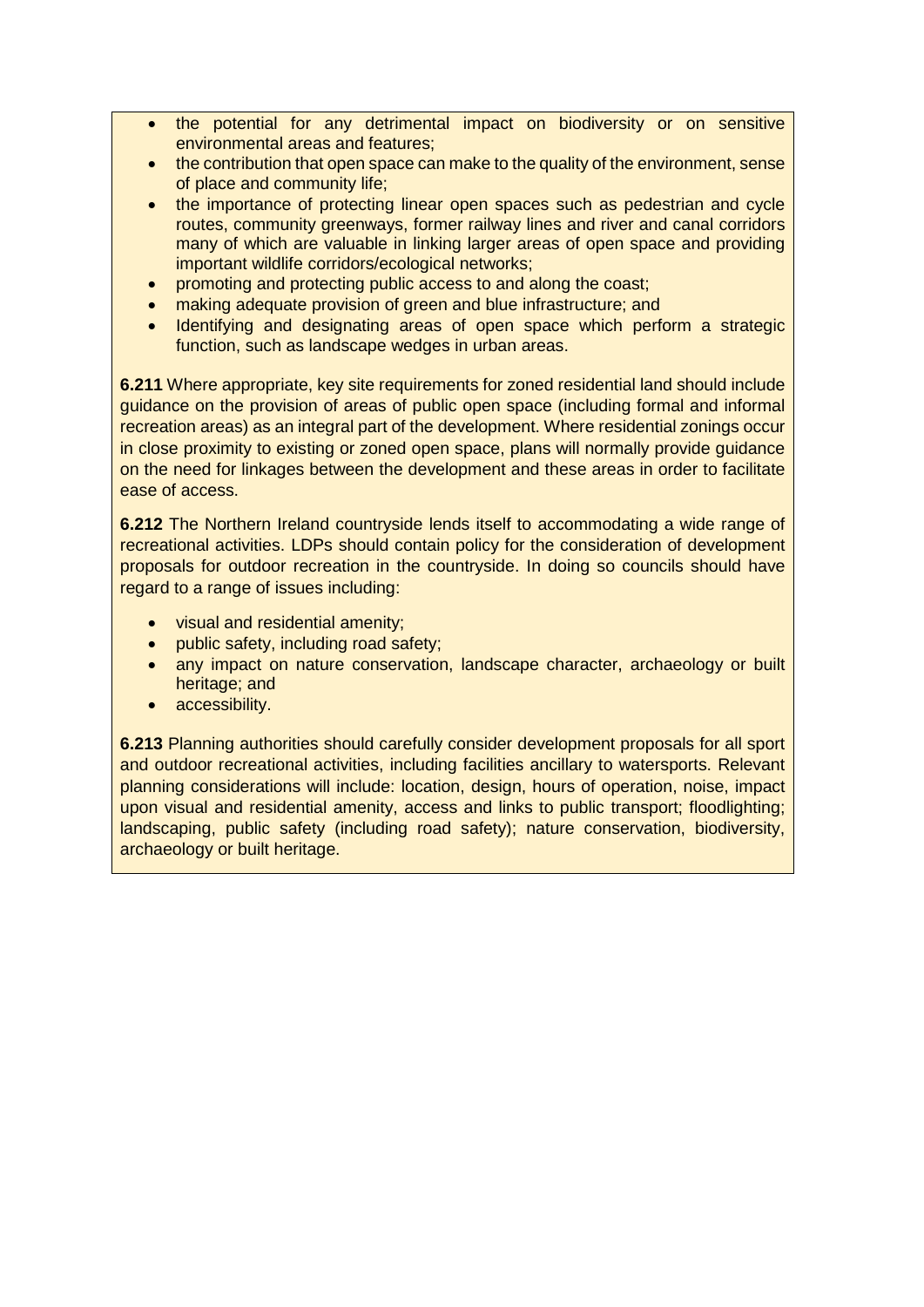|  |  | Appendix 3: Comparison of Objectives for Open Space, Sport and Outdoor Recreation set out in PPS 8 and the SPPS |
|--|--|-----------------------------------------------------------------------------------------------------------------|
|--|--|-----------------------------------------------------------------------------------------------------------------|

| Planning Policy Statement 8 (PPS 8) Open Space, Sport<br>and Outdoor Recreation                                                                                                                                | <b>Comparison of PPS</b><br><b>SPPS</b><br>8<br>and                                   | <b>Strategic Planning Policy Statement for Northern</b><br><b>Ireland (SPPS) Planning for Sustainable Development</b>                                                                                   |
|----------------------------------------------------------------------------------------------------------------------------------------------------------------------------------------------------------------|---------------------------------------------------------------------------------------|---------------------------------------------------------------------------------------------------------------------------------------------------------------------------------------------------------|
| The main objectives of this Planning Policy Statement are:                                                                                                                                                     | objectives                                                                            | The regional strategic objectives for open space, sport and<br>outdoor recreation are to:                                                                                                               |
| to safeguard existing open space and sites identified<br>for future such provision;                                                                                                                            | <b>Identical</b>                                                                      | safeguard existing open space and sites identified<br>for future such provision;                                                                                                                        |
| to ensure that areas of open space are provided as<br>an integral part of new residential development and<br>that appropriate arrangements are made for their<br>management and maintenance in perpetuity;     | <b>Identical</b>                                                                      | ensure that areas of open space are provided as<br>an integral part of new residential development<br>and that appropriate arrangements are made for<br>their management and maintenance in perpetuity; |
| to facilitate appropriate outdoor recreational activities<br>in the countryside;                                                                                                                               | Thrust of policy<br>however<br>remains<br><b>SPPS introduces</b>                      | facilitate appropriate outdoor recreational activities<br>in the countryside that do not negatively impact<br>on the amenity of existing residents;                                                     |
| to ensure that new open space areas and sporting<br>facilities are convenient and accessible for all<br>sections of society, particularly children, the elderly<br>and those with disabilities;                | Identical<br>but for<br><b>SPPS replacing 'the</b><br>elderly' with 'older<br>people' | ensure that new open space areas and sporting<br>facilities are convenient and accessible for all<br>sections of society, particularly children, older<br>people and those with disabilities;           |
| to achieve high standards of siting, design and<br>landscaping for all new open space areas and<br>sporting facilities; and                                                                                    | <b>Identical</b>                                                                      | achieve high standards of siting, design and<br>landscaping for all new open space areas and<br>sporting facilities; and                                                                                |
| to ensure that the provision of new open space areas<br>$\bullet$<br>and sporting facilities is in keeping with the principles<br>of environmental conservation and helps sustain and<br>enhance biodiversity. | <b>Identical</b>                                                                      | ensure that the provision of new open space areas<br>and sporting facilities is in keeping with the<br>principles of environmental conservation and helps<br>sustain and enhance biodiversity.          |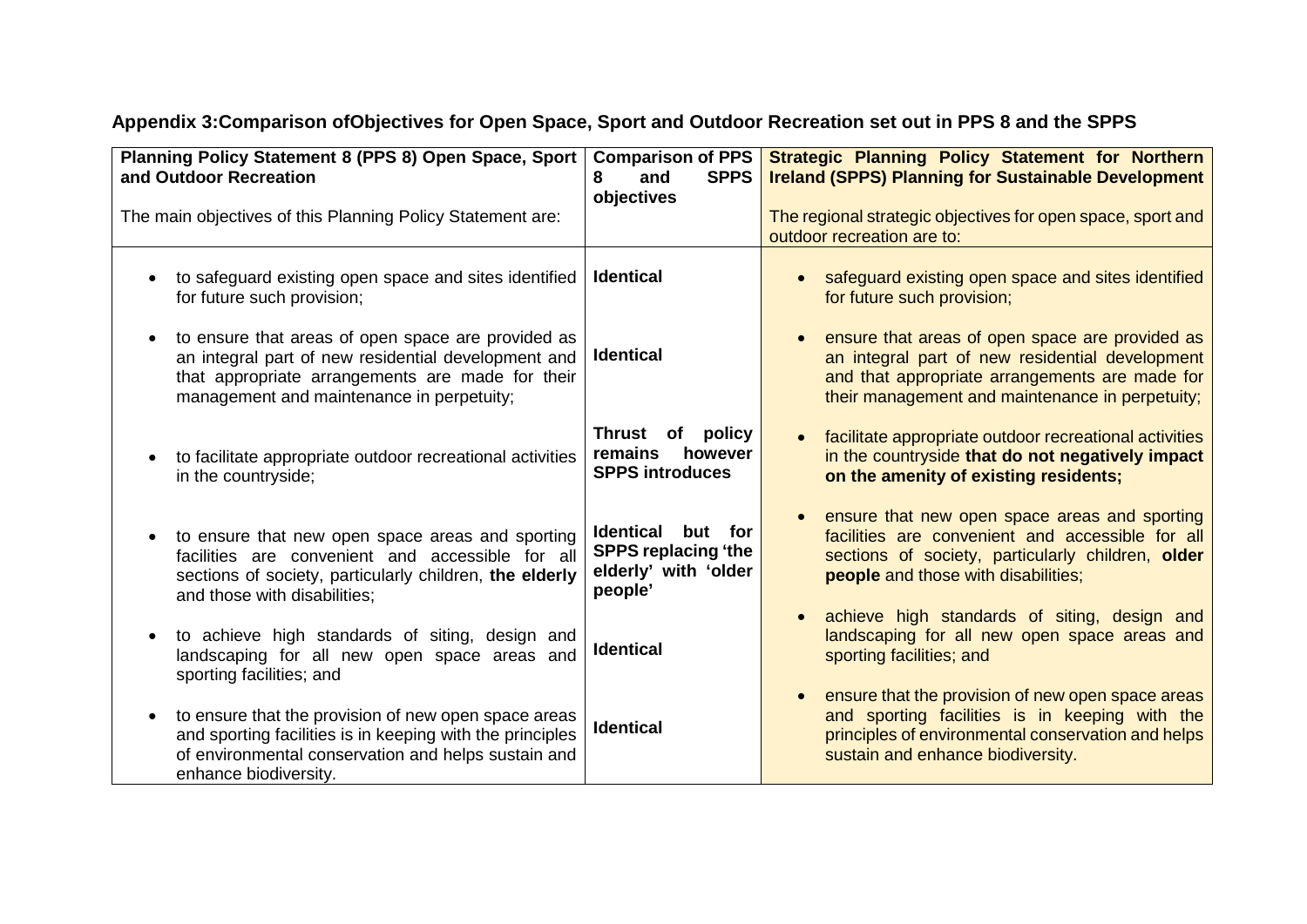# **Planning Policy Statement 8: Open Space, Sport and Outdoor Recreation**

## **3.0 Policy Objectives**

**3.1** The main objectives of this Planning Policy Statement are:

- to safeguard existing open space and sites identified for future such provision;
- to ensure that areas of open space are provided as an integral part of new residential development and that appropriate arrangements are made for their management and maintenance in perpetuity;
- to facilitate appropriate outdoor recreational activities in the countryside;
- to ensure that new open space areas and sporting facilities are convenient and accessible for all sections of society, particularly children, the elderly and those with disabilities;
- to achieve high standards of siting, design and landscaping for all new open space areas and sporting facilities; and
- to ensure that the provision of new open space areas and sporting facilities is in keeping with the principles of environmental conservation and helps sustain and enhance biodiversity.

#### **4.0 The Role of Development Plans**

#### **Introduction**

**4.1** The preparation of a development plan provides the opportunity to assess existing open space provision within the plan area and to identify, where necessary, suitable locations for future open space development.

**4.2** The primary responsibility for the provision of public open space facilities such as playing fields, parks and children's play areas rests with district councils. Accordingly, in assessing open space provision and considering future land needs, the Department will seek to work closely with district councils and take into account any local recreational strategies they may have. Where appropriate, the Department will also liaise with other interested bodies such as the Sports Council.

#### **Assessment of Open Space Provision**

**4.3** The assessment of provision will commence with a survey of existing open spaces, both public and private, identifying the different needs they serve. This survey will generally focus on open spaces within or adjoining urban areas, but may also include outdoor recreation facilities in the countryside.

**4.4** Based on the survey information, the Department will then assess provision against the National Playing Fields Association (NPFA) recommended minimum standard of 2.4 hectares of 'outdoor playing space' per 1000 population (commonly referred to as the '6 acre standard'). This assessment will consider not just the absolute level of provision of 'outdoor playing space', but will also look at the distribution and accessibility of such facilities.

**4.5** While it is recognised that provision of open space facilities can vary greatly from one area to another, the NPFA standard is intended to reflect a minimum level of provision of 'outdoor playing space' that the Department considers should be aspired to by district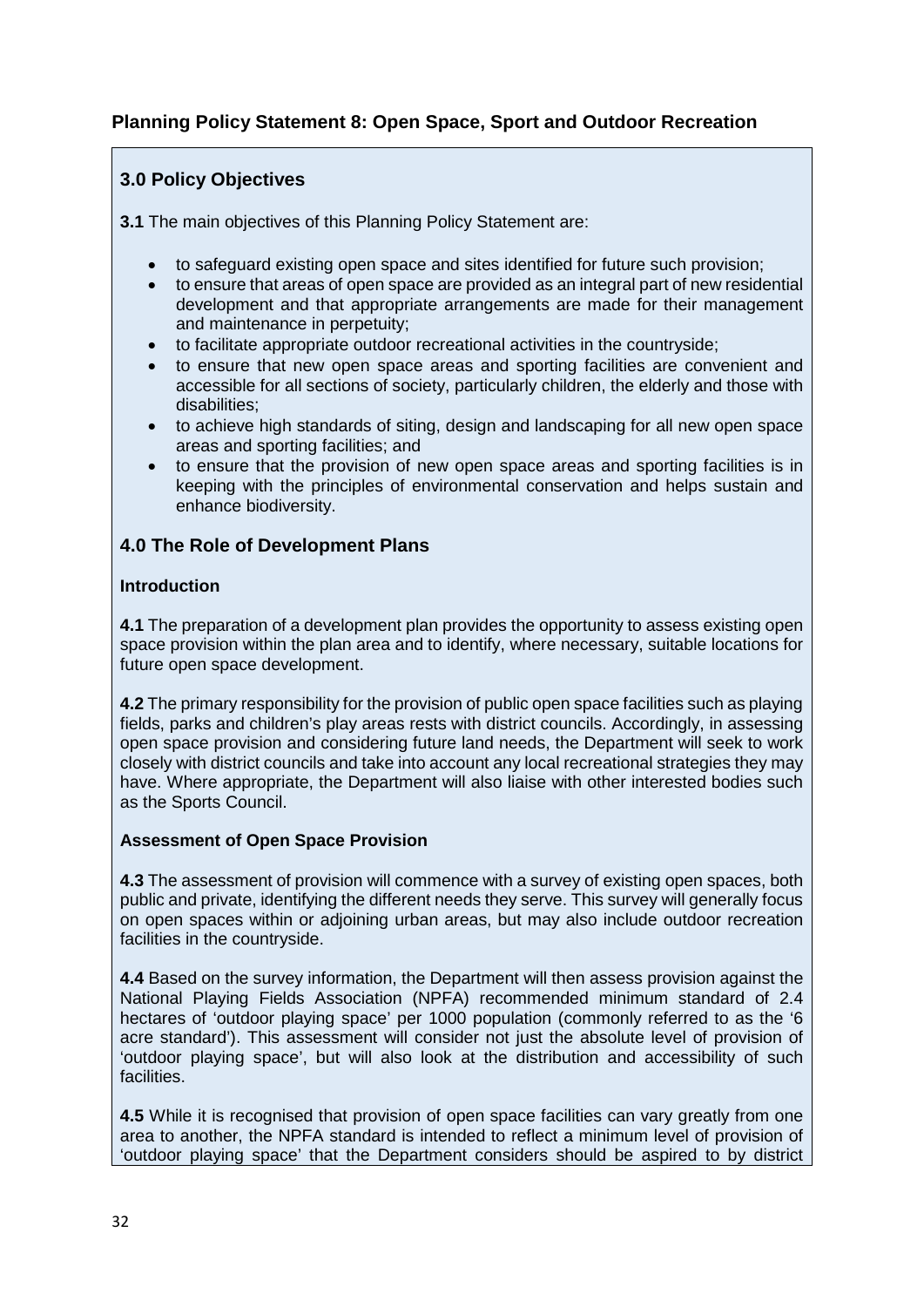councils and exceeded wherever possible. Further information about the NPFA standard and the term 'outdoor playing space' is contained in Annex B.

**4.6** Recognising that the NPFA standard is directed at 'outdoor playing space', the Department also considers it appropriate, as part of the assessment of open space, to take account of the provision and role of other forms of open space and the availability of indoor sports facilities. Again it is important not only to consider the absolute level of provision, but the distribution and accessibility of the spaces and facilities together with the amenity value, environmental assets and linkages they may provide.

**4.7** The assessment of open space will be carried out for all large settlements and where appropriate assessments may also extend to include the entire plan area.

## **Zoning for Future Open Space Development**

**4.8** Based on the assessment of open space provision, land may be zoned for future open space purposes in the development plan to help meet the needs of local communities. The amount and location of land to be zoned will be determined following consultation with district councils who have primary responsibility for provision within their areas.

**4.9** In considering the location of land to be zoned, the Department will take into account:

- accessibility to and from existing and proposed housing areas, with particular attention being paid to the accessibility needs of young children, the elderly and people with disabilities;
- the potential for any detrimental impact on biodiversity or on sensitive environmental areas and features;
- the contribution that open space can make to the quality of the environment and community life; and
- the importance of protecting linear open spaces such as pedestrian and cycle routes, community greenways, former railway lines and river and canal corridors many of which are valuable in linking larger areas of open space.

## **Open Space and Residential Zonings**

**4.10** Development plans will, where appropriate, contain key site requirements for zoned residential land which should include guidance on the provision of areas of public open space required as an integral part of the development (see also Policy OS 2). Where residential zonings occur in close proximity to existing or zoned open space, plans will normally provide guidance on the need for linkages between the development and these areas in order to facilitate ease of access.

## **Existing Open Space**

**4.11** The Department will identify major areas of existing open space on development plan maps for information purposes. Within settlements these may include parks, playing fields and other sports and outdoor recreation facilities, both public and private. In the countryside this will normally include facilities such as regional, country and forest parks. Where proposals exist for the future development of existing open space as a recreational resource these will generally be highlighted in the plan. It should be noted, however, that existing open space, regardless of whether it is identified on plan maps or not, benefits from the protection afforded by Policy OS1 unless the site is identified for an alternative use in the plan itself.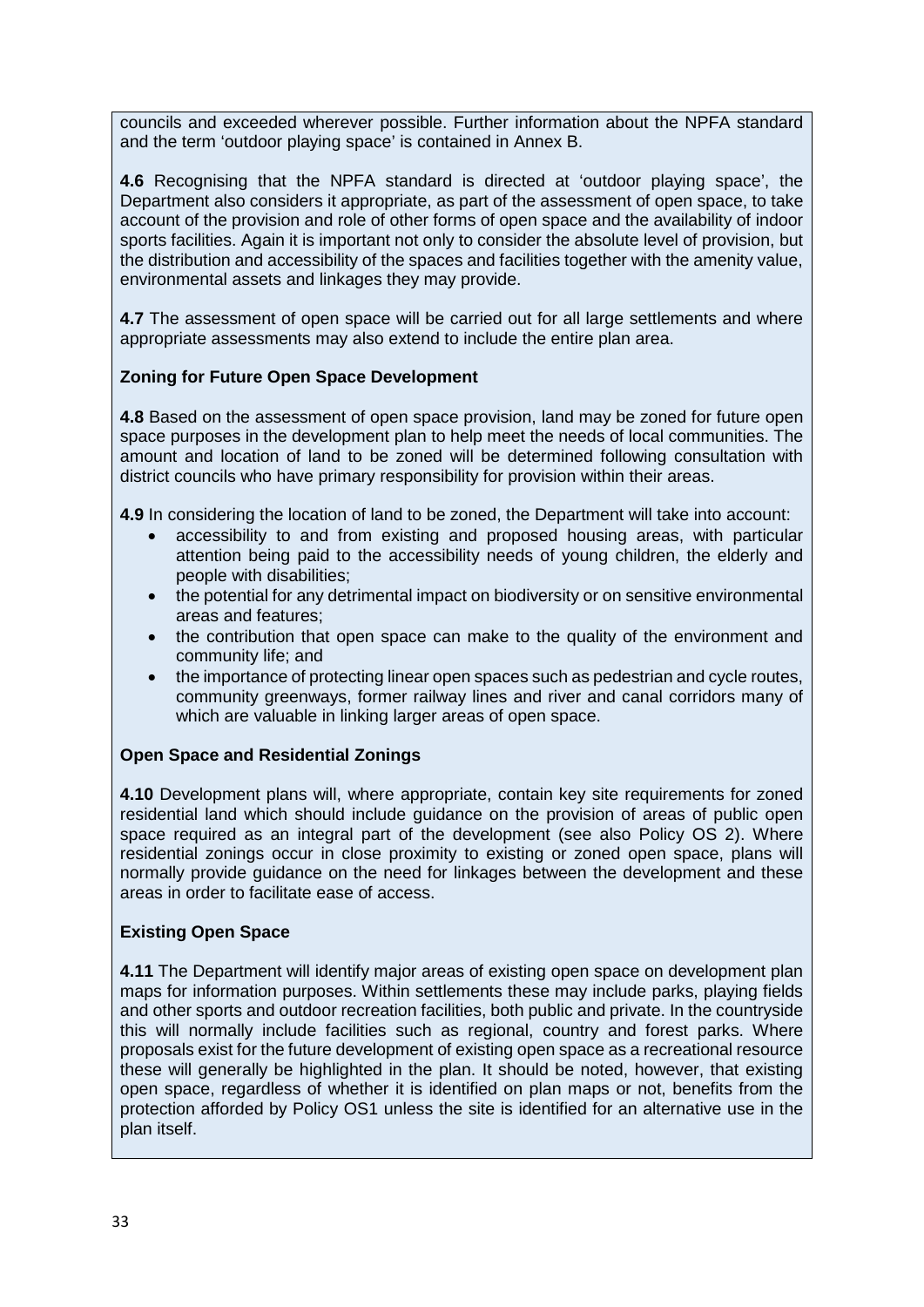**4.12** Areas of existing open space within or adjoining settlements may also be designated as landscape wedges, in particular those larger areas which perform a strategic function (see Annex A). In addition, some smaller open spaces may merit designation as a Local Landscape Policy Area. Local policies will be included in the development plan for these designations.

## **5.0 Planning Policies**

**In exercise of its responsibility for planning control in Northern Ireland, the Department assesses development proposals against all planning policies and other material considerations that are relevant to it.** 

**The planning policies of this statement must therefore be read together and in conjunction with the relevant contents of development plans and other planning policy publications, including the Regional Development Strategy. The Department will also have regard to the contents of published supplementary planning guidance documents.** 

**The following policies set out the main planning considerations that the Department will take into account in assessing proposals for the use of land for sport and outdoor recreational activities, including the development of ancillary facilities, and for proposals affecting open space or sites allocated for such purposes. The policies also indicate the circumstances where the Department will require the provision of public open space as an integral part of residential development. The provisions of these policies will prevail unless there are other overriding policy or material considerations that outweigh them and justify a contrary decision.**

## **Policy OS 1 Protection of Open Space**

**The Department will not permit development that would result in the loss of existing open space or land zoned for the provision of open space. The presumption against the loss of existing open space will apply irrespective of its physical condition and appearance.**

**An exception will be permitted where it is clearly shown that redevelopment will bring substantial community benefits that decisively outweigh the loss of the open space.**

**An exception will also be permitted where it is demonstrated that the loss of open space will have no significant detrimental impact on the amenity, character or biodiversity of an area and where either of the following circumstances occur:**

**(i) in the case of an area of open space of 2 hectares or less, alternative provision is made by the developer which is at least as accessible to current users and at least equivalent in terms of size, usefulness, attractiveness, safety and quality; or**

**(ii) in the case of playing fields and sports pitches within settlement limits, it is demonstrated by the developer that the retention and enhancement of the facility can only be achieved by the development of a small part of the existing space - limited to a maximum of 10% of the overall area - and this will have no adverse effect on the sporting potential of the facility. This exception will be exercised only once.**

#### **Justification and Amplification**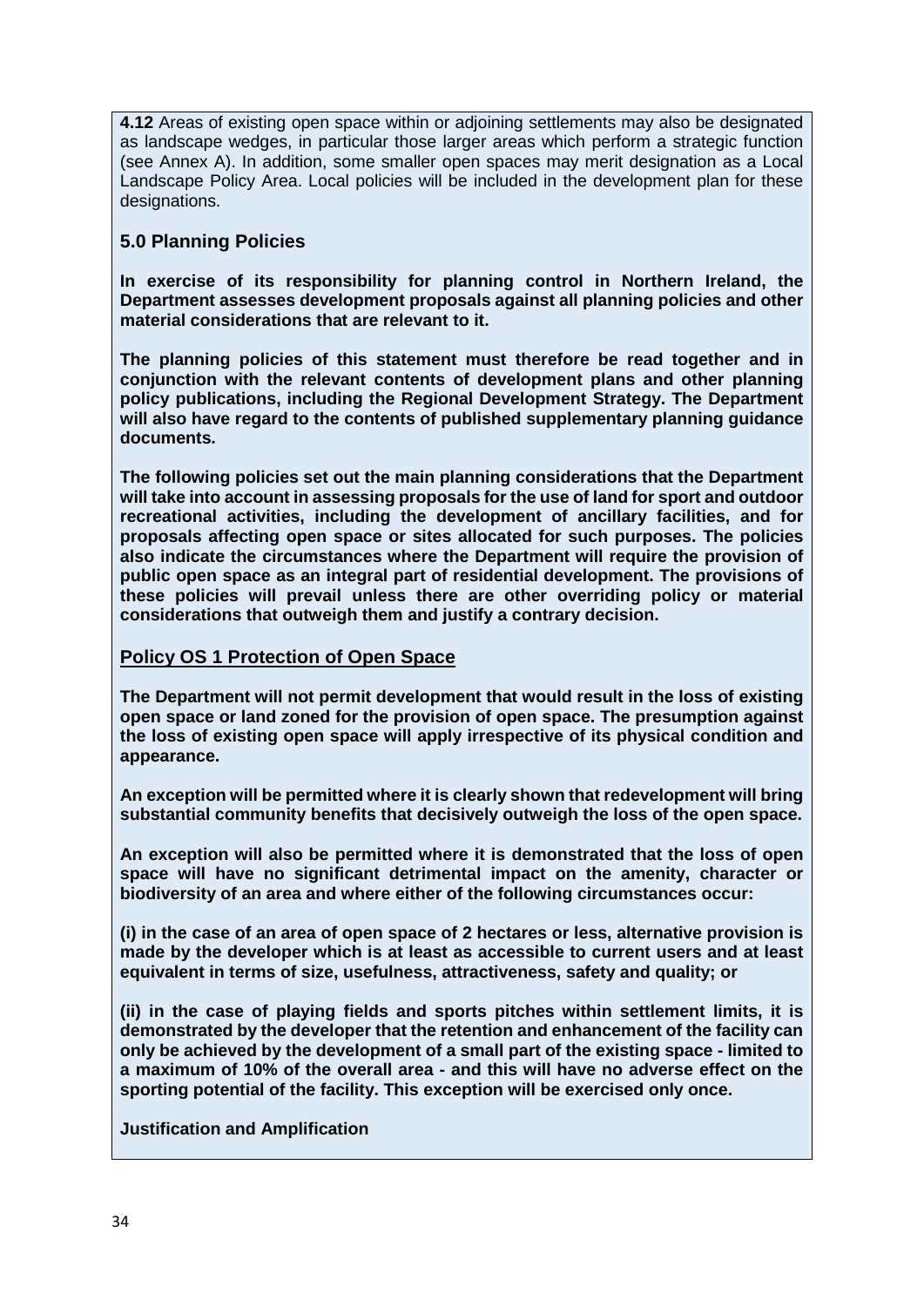**5.1** Open space is essential in any community for both amenity and recreation purposes and often contributes positively to the character, attractiveness and vitality of our cities, towns and villages. It provides areas for play - an essential element in the development of all children – and enhances the quality of the residential environment. It can also provide valuable areas for nature conservation and biodiversity, act as a buffer between conflicting land uses, help reduce flood risk, promote pedestrian linkages and provide 'green lungs' that can assist in meeting objectives to improve air quality. Ultimately open space and the use of such space contributes to the health and quality of life for all.

**5.2** In recent years there has been growing public concern at the loss of open space to alternative uses. The use of land as open space, however, is no less important than other uses. It is a valuable resource and the Department attaches great importance to its retention, for once built on it is almost certainly lost to the community forever. Accordingly, the Department will operate a general presumption against the loss of open space to competing land uses.

**5.3** The protection of open space is particularly important in urban areas where competing development pressures are greatest. Indeed, its retention and enhancement is now all the more important in support of the drive for urban renaissance. The aim of urban renaissance is to create a more sustainable form of development by encouraging compact urban forms and promoting more housing within existing urban areas without town cramming. This, however, should not lead to a loss of amenity and indeed places greater emphasis on the need to maintain a well distributed, well-connected and accessible supply of open space. For this reason, open space of public value does not fall within the definition of 'brownfield / previously-developed sites'.

**5.4** The protection and enhancement of sporting and outdoor recreational facilities in urban areas may also reduce the demand for such activities in the countryside. This can sometimes help provide relief for more fragile environments in the rural area.

**5.5** The Department will permit an exception to the presumption against loss of open space where development would produce such community benefit that this would decisively outweigh its loss. In such cases, applicants will generally be expected to demonstrate that their proposals are supported by the local community.

**5.6** It is also recognised that development can on occasion provide an opportunity to recreate open space or outdoor recreational facilities in an alternative location to substitute for the loss of an existing open space or facility. This approach will only be considered for areas of 2 hectares or less and a key factor in assessing proposals will be the accessibility of the proposed new space to all the users of the existing space. It should not be assumed, however, that the Department will automatically grant permission when alternative provision is proposed. Existing open space is often of considerable value to the amenity, character and biodiversity of a local area and therefore worthy of protection in its own right.

**5.7** Where an exchange is acceptable in principle the Department will secure this through use of planning conditions or, where appropriate, a Planning Agreement under Article 40 of the Planning (NI) Order 1991. This will tie redevelopment to the provision of the new facility and ensure that this is capable of being maintained adequately through appropriate management agreements.

**5.8** In relation to playing fields and sports pitches in urban areas, there may be exceptional circumstances where it is demonstrated that the retention and enhancement of the facility can only be achieved by the redevelopment of a part of the area. This can, however, be detrimental to the quality and value of such facilities and call into question their overall viability. Consideration will therefore only be given to redevelopment proposals that are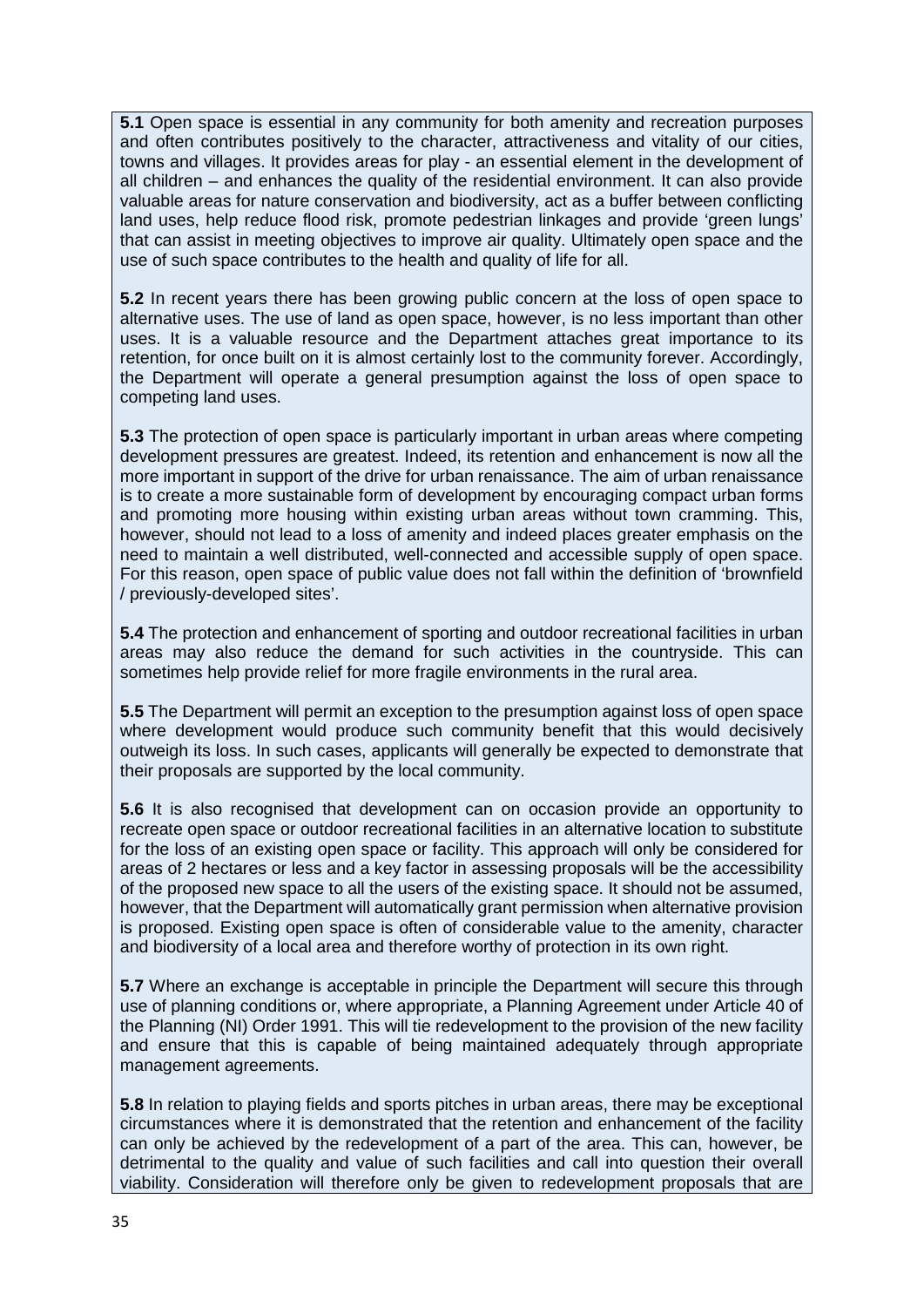judged to have no adverse effect on the sporting potential or overall amenity value of the open space and which are restricted to an area no greater than 10% of the total site.

**5.9** The above exception will be applied only once to guard against the piecemeal erosion of playing fields and sports pitches by a succession of small developments, possibly over a long period of time. In addition, the grant of planning permission will normally be reliant on the applicant entering into an Article 40 Planning Agreement tying the financial gain arising from redevelopment to the retention and enhancement of the open space facility.

**5.10** All proposals for the alternative use of open space will be assessed with regard to their effect on the amenity, character and biodiversity of the area and the wider locality and taking into account the needs of future generations. Any deterioration in the appearance or condition of open space due to inadequate management or maintenance, however, will not be sufficient justification in itself for the loss of the open space to alternative uses.

#### **Policy OS 2 Public Open Space in New Residential Development**

**The Department will only permit proposals for new residential development of 25 or more units, or on sites of one hectare or more, where public open space is provided as an integral part of the development. In smaller residential schemes the need to provide public open space will be considered on its individual merits.**

**An exception to the requirement of providing public open space will be permitted in the case of apartment developments or specialised housing where a reasonable level of private communal open space is being provided. An exception will also be considered in cases where residential development is designed to integrate with and make use of adjoining public open space.**

**Where the provision of public open space is required under this policy, the precise amount, location, type and design of such provision will be negotiated with applicants taking account of the specific characteristics of the development, the site and its context and having regard to the following:**

**(i) A normal expectation will be at least 10% of the total site area;**

**(ii) For residential development of 300 units or more, or for development sites of 15 hectares or more, a normal expectation will be around 15% of the total site area; and**

**(iii) Provision at a rate less than 10% of the total site area may be acceptable where the residential development:**

- **is located within a town or city centre; or**
- **is close to and would benefit from ease of access to areas of existing public open space; or**
- **provides accommodation for special groups, such as the elderly or people with disabilities; or**
- **incorporates the 'Home Zone' concept.**

**For residential development of 100 units or more, or for development sites of 5 hectares or more, an equipped children's play area will be required as an 20 21 Planning Policy Statement 8: Open Space, Sport and Outdoor Recreation integral part of the development. The Department will consider an exception to this requirement where an equipped children's play area exists within reasonable walking distance (generally around 400 metres) of the majority of the units within the development scheme.**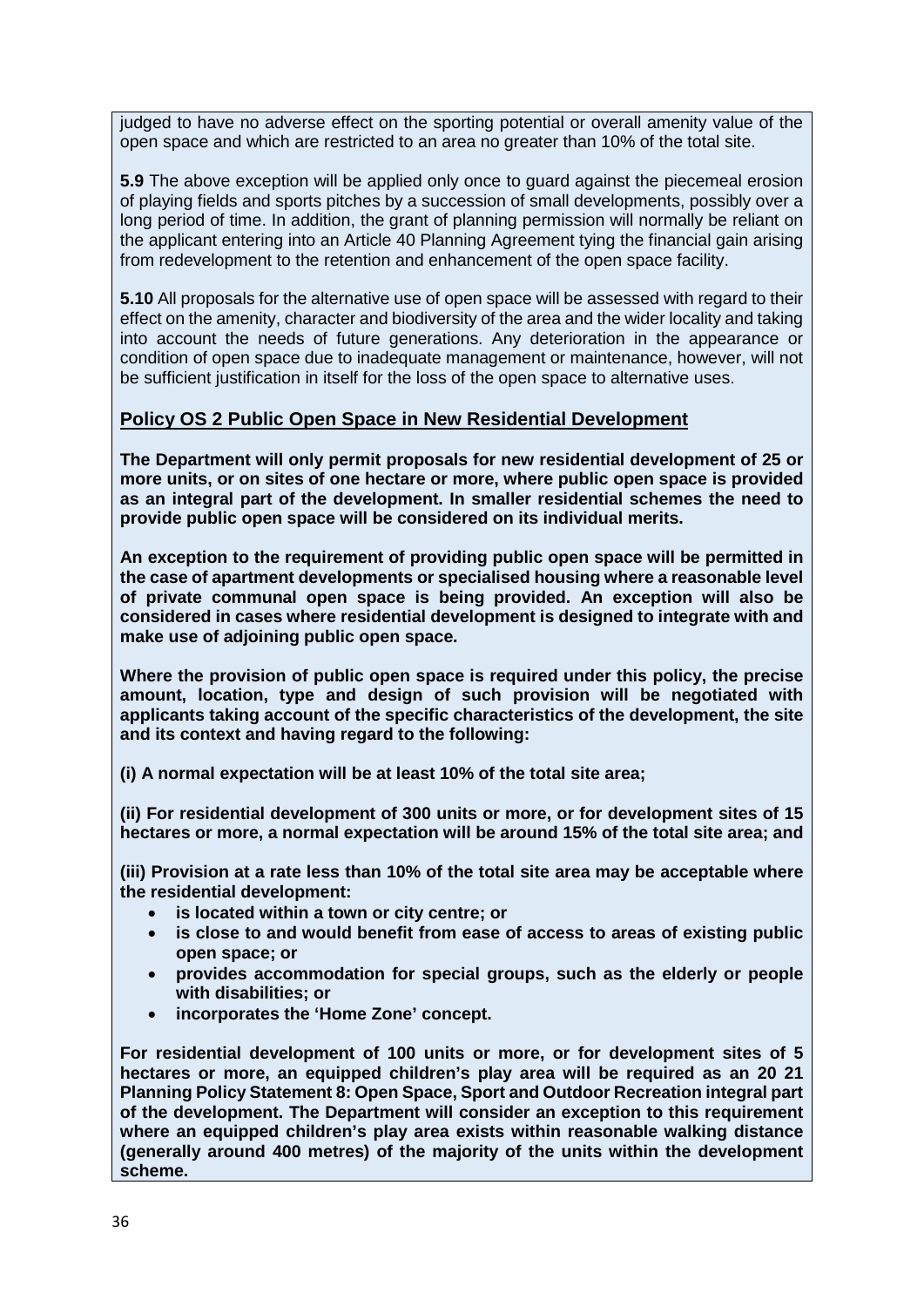**Public open space required by this policy will be expected to conform to all the following criteria:**

- **it is designed in a comprehensive and linked way as an integral part of the development;**
- **it is of demonstrable recreational or amenity value;**
- **it is designed, wherever possible, to be multi-functional;**
- **it provides easy and safe access for the residents of the dwellings that it is designed to serve;**
- **its design, location and appearance takes into account the amenity of nearby residents and the needs of people with disabilities; and**
- **it retains important landscape and heritage features and incorporates and protects these in an appropriate fashion.**

**Planning permission will not be granted until the developer has satisfied the Department that suitable arrangements will be put in place for the future management and maintenance in perpetuity of areas of public open space required under this policy. Arrangements acceptable to the Department include:**

**(a) a legal agreement transferring ownership of and responsibility for the open space to the local district council; or**

**(b) a legal agreement transferring ownership of and responsibility for the open space to a charitable trust registered by the Charity Commission or a management company supported by such a trust; or**

**(c) a legal agreement transferring ownership of and responsibility for the open space to a properly constituted residents' association with associated management arrangements.**

**In all cases developers will be responsible for the laying out and landscaping of public open space required under this policy.**

**Justification and Amplification**

**5.11** Providing public open space as an integral part of a housing scheme contributes to the creation of a sustainable and quality residential environment. It has both recreational and social value, and helps to establish a sense of identity. The 'greening' of an area can also contribute to people's health, well-being and quality of life particularly that of children, and can help promote biodiversity.

**5.12** Through the Quality Initiative<sup>[13](#page-36-0)</sup>, it is the Department's stated objective to secure a high quality of design, layout and landscaping in new housing developments. It is considered essential, therefore, that areas of pleasant, attractive and landscaped public open space, including children's play spaces, are provided as an integral element of new residential development.

**5.13** Public open space can be provided in a variety of forms ranging from village greens, kickabout areas and small parks through to equipped play areas and sport pitches. In

<span id="page-36-0"></span><sup>&</sup>lt;sup>13</sup>This encompasses the Ministerial Statement made by Malcolm Moss MP in January 1996 and Planning Policy Statements - PPS 1 General Principles (DOE, 1998) and PPS 7 Quality Residential Environments (DOE, 2001), as well as the guidance contained in the publication - Creating Places (DOE & DRD, 2000) and Development Control Advice Note 8 – Housing in Existing Urban Areas (DOE 2002).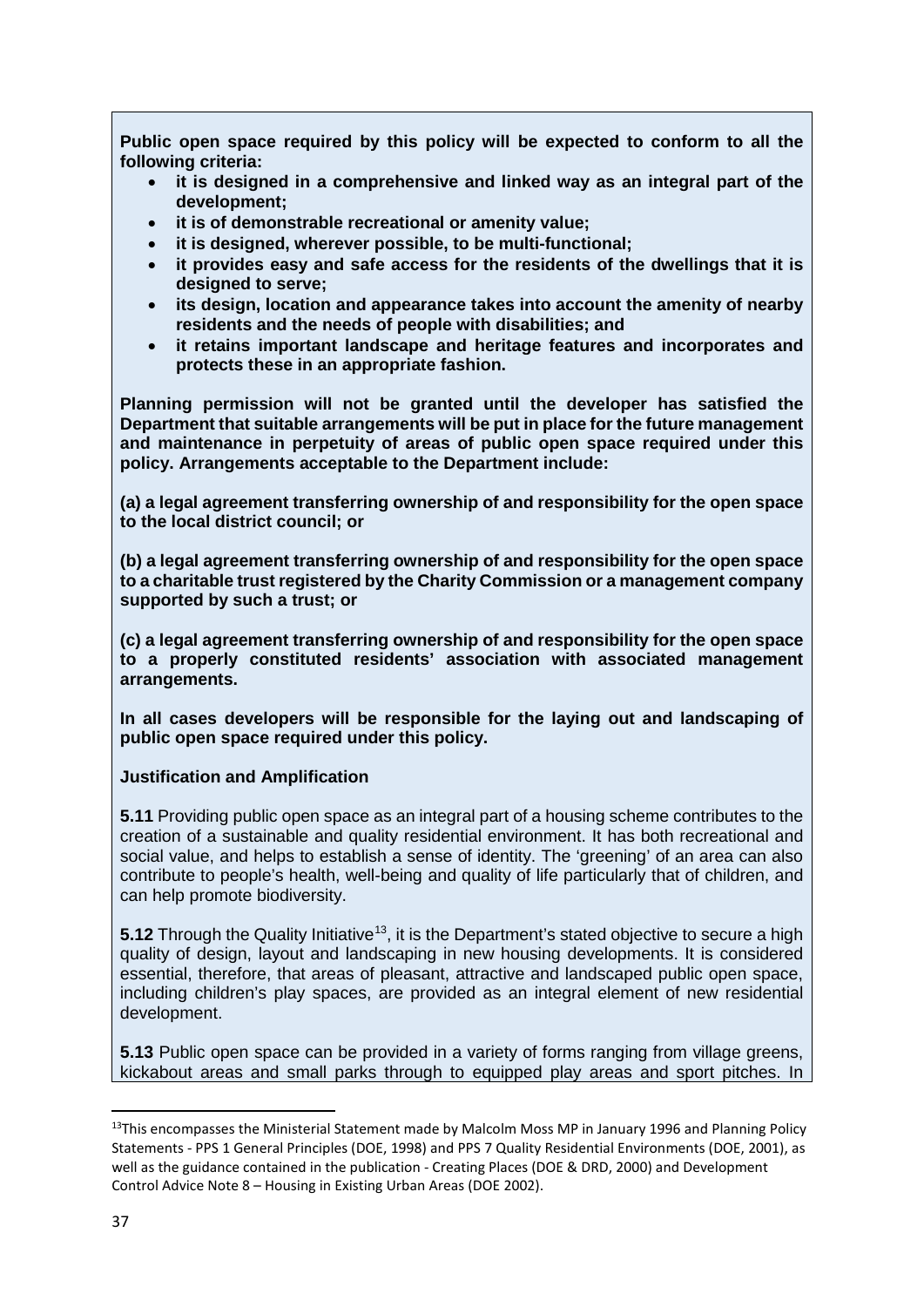addition, the creation or retention of woodland areas or other natural or semi-natural areas of open space can provide valuable habitats for wildlife and promote biodiversity. Through careful design, multi-functional areas combining activities and uses can often be successfully created. To provide for maximum surveillance areas of open space are best located where they are overlooked by the fronts of nearby dwellings.

**5.14** A particularly important consideration in determining the layout of new housing developments is the provision of safe opportunities for children's play. The main place where young children play is adjacent or near to their homes as generally they are constrained in terms of the distance they are allowed to venture from their house for supervision and safety reasons. It is important, therefore, that children's play areas and facilities are located within a reasonable walking distance of where they live. However, they should not be located so close to dwellings as to cause noise or nuisance problems for residents.

**5.15** In large developments, there may be a need to provide more formal outdoor recreation facilities, such as playing pitches, to meet the needs generated by the development. In such cases, the Department will consult closely with the recreation department of local district councils.

**5.16** In calculating the precise amount of public open space provision needed in an individual development proposal, only space of demonstrable recreational or amenity value i.e. 'useable' open space, will generally be counted. Accordingly, verges and visibility splays, which form part of the adopted highway, will not normally count towards the open space provision.

**5.17** Apartment developments and specialised housing will also require adequate provision of open space to meet the needs of future residents and to help integrate the development and promote a more attractive environment. In cases where private communal gardens are proposed as an integral part of the development, the Department will not require separate provision of public open space.

## *Management and Maintenance in Perpetuity*

**5.18** The provisions made for the management and maintenance of public open space required under this policy are a key material consideration in the determination of planning applications. The Department will not adopt such open space areas. The onus, therefore, will rest on developers to ensure that such land will be made available and subsequently retained, managed and maintained in perpetuity as public open space.

**5.19** There are three approaches that the Department is satisfied provide reasonable assurance that such open space can be managed and maintained in perpetuity. These are:

(i) A legal agreement transferring ownership and responsibility for the open space to the local district council. Applicants are therefore advised to consult councils about their adoption policies at an early stage in the design process.

(ii) A legal agreement transferring ownership and responsibility for the open space to a charitable trust registered by the Charity Commission, such as The Woodland Trust or the Greenbelt Foundation, or a management company supported by such a trust.

(iii) A legal agreement transferring ownership and responsibility for the open space to a properly constituted residents' association with associated management arrangements. In this case, the ownership of the open space is divided equally among incoming residents who then employ a management company on their behalf to maintain the open space. The developer will be responsible for setting up a resident's association, putting in place the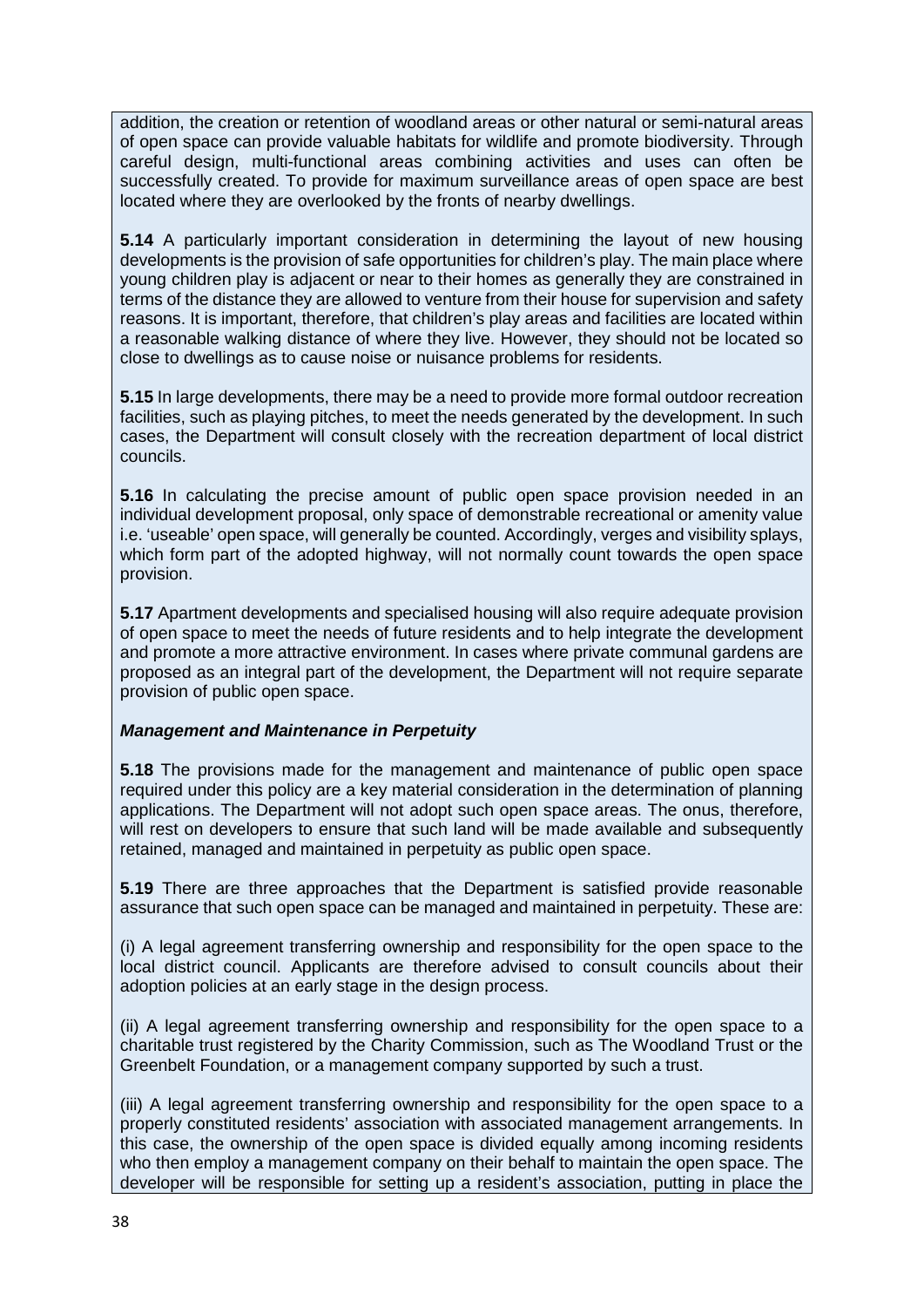initial management regime and ensuring this matter is clearly set out in the sale agreement. Any developer intending to follow this approach will also be required to demonstrate to the Department's satisfaction what alternative measures will take effect in the event that the residents' management arrangements were to break down.

**5.20** If an applicant wishes to follow an alternative approach to those outlined above, it will have to be demonstrated how such an approach can meet the Department's policy requirement for the open space to be managed and maintained in perpetuity.

**5.21** To ensure that planning applications are dealt with expediently and therefore avoid delays, the Department will expect full information on which of the above approaches that an applicant intends to follow to be provided as part of their application. This matter will need to be agreed in writing with the Department before full planning permission (or approval of reserved matters) is granted and any necessary legal agreements between the developer and third parties put in place before the development commences. A condition will be attached to planning permission tying the management and maintenance of the open space to the approach agreed with the Department.

**5.22** The Department will also attach appropriate planning conditions to address the following matters:

- the laying out and landscaping of the open space;
- the timing of its implementation; and
- the permanent retention of the open space.

**5.23** It should be noted that there may be occasions where the provision of open space in association with residential development can only be facilitated by the applicant entering into a Planning Agreement under Article 40 of the Planning (NI) Order 1991. Where this is the case, the Planning Agreement will need to be completed before planning permission is granted.

## **Policy OS 3 Outdoor Recreation in the Countryside**

**The Department will permit the development of proposals for outdoor recreational use in the countryside where all the following criteria are met:**

**(i) there is no adverse impact on features of importance to nature conservation, archaeology or built heritage;**

**(ii) there is no permanent loss of the best and most versatile agricultural land and no unacceptable impact on nearby agricultural activities;**

**(iii) there is no adverse impact on visual amenity or the character of the local landscape and the development can be readily absorbed into the landscape by taking advantage of existing vegetation and/or topography;**

**(iv) there is no unacceptable impact on the amenities of people living nearby;**

**(v) public safety is not prejudiced and the development is compatible with other countryside uses in terms of the nature, scale, extent and frequency or timing of the recreational activities proposed;**

**(vi) any ancillary buildings or structures are designed to a high standard, are of a scale appropriate to the local area and are sympathetic to the surrounding environment in terms of their siting, layout and landscape treatment;**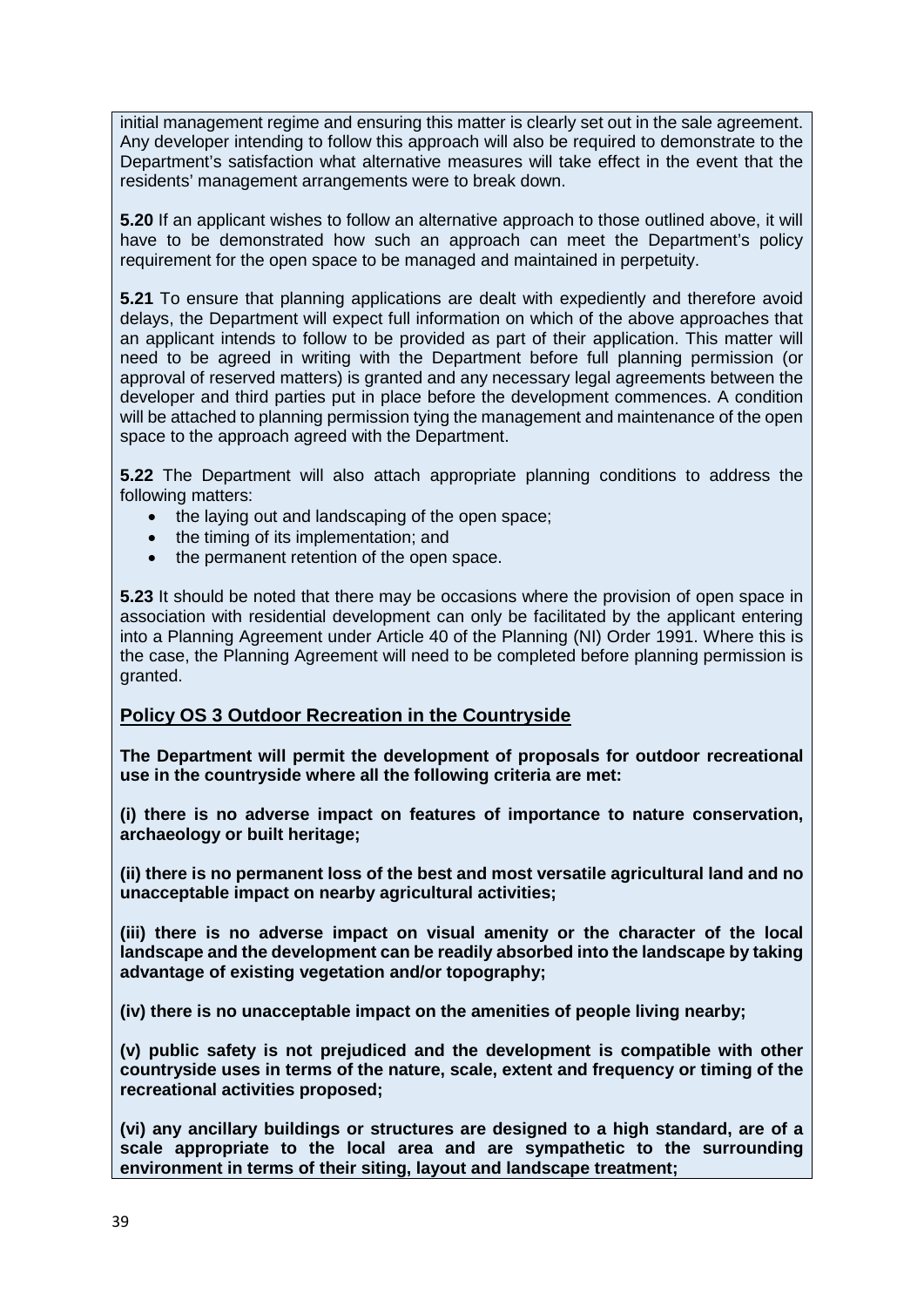**(vii) the proposed facility takes into account the needs of people with disabilities and is, as far as possible, accessible by means of transport other than the private car; and**

**(viii) the road network can safely handle the extra vehicular traffic the proposal will generate and satisfactory arrangements are provided for access, parking, drainage and waste disposal.**

#### **Justification and Amplification**

**5.24** The Countryside Recreation Strategy for Northern Ireland<sup>[14](#page-39-0)</sup> highlights the importance of the countryside for recreation, and acknowledges the contribution this can make to the rural economy and the promotion of tourism. This strategy advises that the spatially extensive and diverse nature of the Northern Ireland countryside lends itself to the provision of opportunities for a wide range of countryside recreation activities for both the local population and for an increasing number of tourists.

**5.25** Hill walking, rambling, cycling and angling are among the most popular countryside recreational pursuits. There is also a growing number of people now taking part in activities such as horse riding, golf, orienteering, mountain biking, rowing, sailing and canoeing. Such activities often bring with them a resulting need for ancillary facilities.

**5.26** Government policy seeks to encourage farm diversification and thereby strengthen the rural economy. In recent years this has generated an increasing number of proposals for sporting and outdoor recreational activities in the countryside. There is, however, growing concern regarding the environmental impact of certain countryside pursuits and their related developments. The Department is aware of these concerns and wishes to ensure that new recreational development in the countryside is sustainable and does not conflict with the need to preserve, and wherever possible, enhance our environment for future generations.

**5.27** In locations designated for their landscape, nature conservation or heritage importance, special care is needed in assessing proposals. It may be possible to meet the demand for outdoor recreation use so far as this is consistent with the conservation or enhancement of the interest for which the site or area is designated. The Department's policies for the protection of sites of nature conservation importance are set out in PPS 2 'Planning and Nature Conservation', while policies to protect our historic environment are contained in PPS 6 'Planning, Archaeology and the Built Heritage'.

**5.28** In assessing proposals, the Department will take account of the nature of the sporting or outdoor recreational activity and the ability of the land or the landscape to sustain that activity in the long term. The natural qualities inherent in certain areas, notably their silence, solitude or remoteness, also need to be considered. One location may be suitable for some pursuits but not others, while others may be suitable for a cluster of activities.

**5.29** The impact of development associated with certain outdoor recreational uses can be reduced by careful attention to scale, siting, layout, design and landscaping details. Any proposed activity or development should not, however, become a dominant feature in the landscape. In some cases, therefore, the provision of ancillary facilities may need to be severely limited or even prohibited.

#### *Golf Courses*

<span id="page-39-0"></span> $14A$  Countryside Recreation Strategy for Northern Ireland, A Report by the Countryside Recreation Working Group co-sponsored by the Sports Council for NI and the Environment and Heritage Service, 1998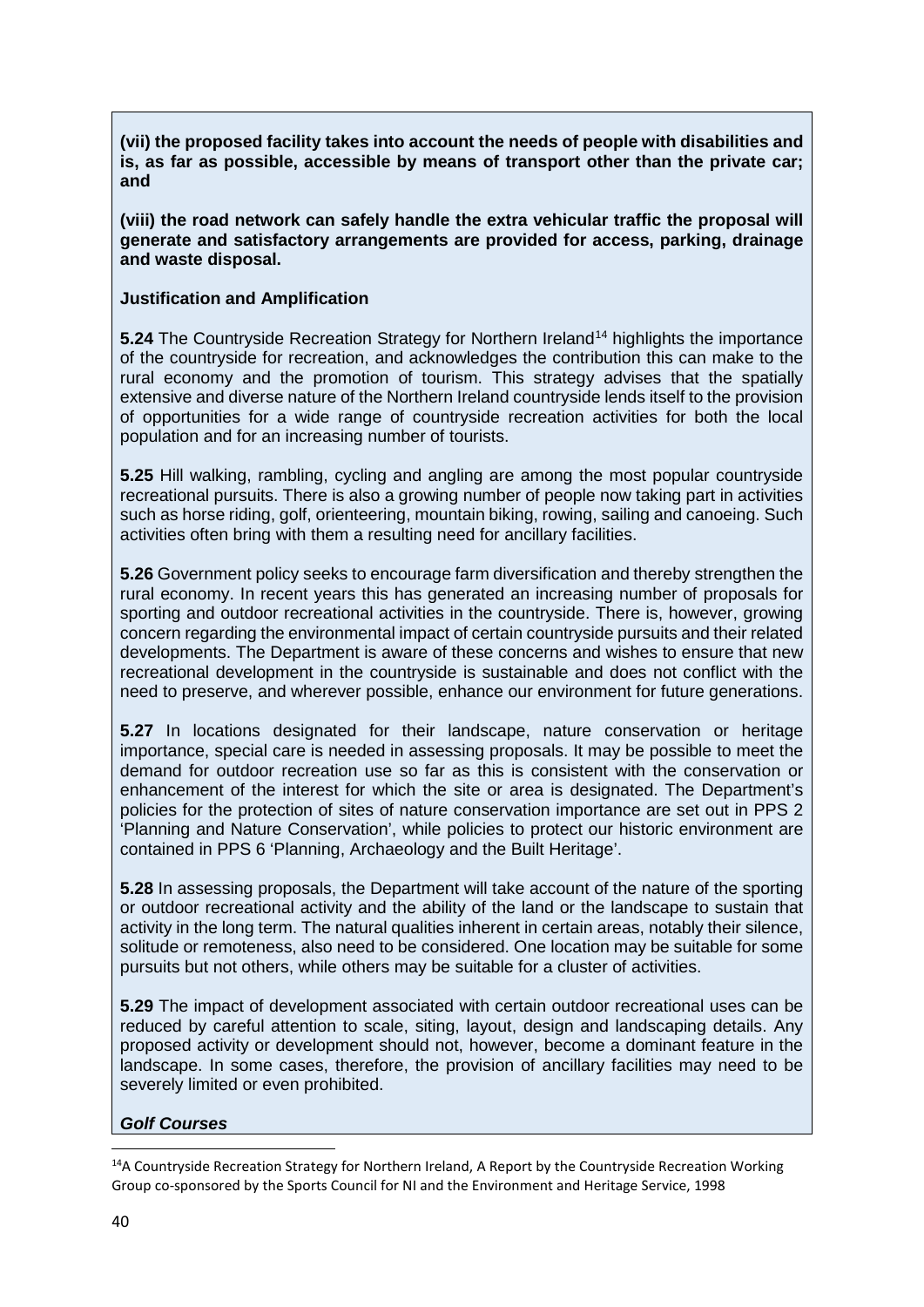**5.30** The development of golf courses can facilitate agricultural diversification and encourage tourism, but can also have a detrimental impact on the environment particularly because of the scale of such development. Golf courses and ancillary development associated with them can have a significant visual impact on the countryside. Poor siting, design and management can lead to loss of valuable landscapes or habitats. Golf courses should be located in harmony with the local landscape and designed to conserve the natural environment. Existing tree cover should be integrated into schemes and where additional planting is proposed preference will be given to native species. In addition attention should be given, where possible, to habitat creation and the management and protection of wildlife networks.

**5.31** The Department will carefully consider the impact of proposals for the development of golf courses on the landscape and wider environmental qualities of the countryside. Each proposal should contain full details of the site and its immediate environs, including the effect on any public rights of way together with information on potential adverse impacts or environmental benefits associated with the development. These details should include information on landscaping and land levels, both existing and proposed, access arrangements, car parking and ancillary facilities such as a clubhouse. Where appropriate the Department will use its powers contained in the General Development Order to request applicants to supply such additional information on the proposed development as is considered necessary to allow proper determination.

## *Golf Driving Ranges*

**5.32** Golf driving ranges are generally more intensive land uses than golf courses with different visitor patterns and potentially higher levels of traffic generation. The buildings or the galleries, especially if they are two-tier, can be particularly intrusive unless sensitively sited and designed. Driving ranges often need high safety fencing and generally seek floodlighting to permit evening use. These features mean that driving ranges will generally only be acceptable where they will not be detrimental to the natural environment, the local landscape setting and the general character of the locality. Policy OS 7 sets out the Department's policy on the floodlighting of recreational facilities.

## *Equestrian Uses*

**5.33** The keeping and riding of horses for recreational purposes is increasingly popular in many parts of the countryside. Outdoor participatory recreational uses such as riding schools will normally be considered acceptable in principle, provided the scale of ancillary buildings is appropriate to its location and can be integrated into their landscape surroundings. Wherever possible, consideration should be given to the reuse of existing traditional or redundant farm buildings in association with such proposals.

## *Noisy Sports*

**5.34** Some outdoor recreational activities have the potential to generate high levels of noise and it is therefore necessary to pay special regard to the siting and location of such activities. Policy OS 5 sets out the Department's policy on noise generating sports and recreation activities.

#### *Temporary Recreational Uses*

**5.35** Part 4 of the Planning (General Development) Order (NI) 1993 provides rights for the temporary use of land for a specified number of days each year. These rights are often used to facilitate certain sporting and outdoor recreational activities, such as clay pigeon shooting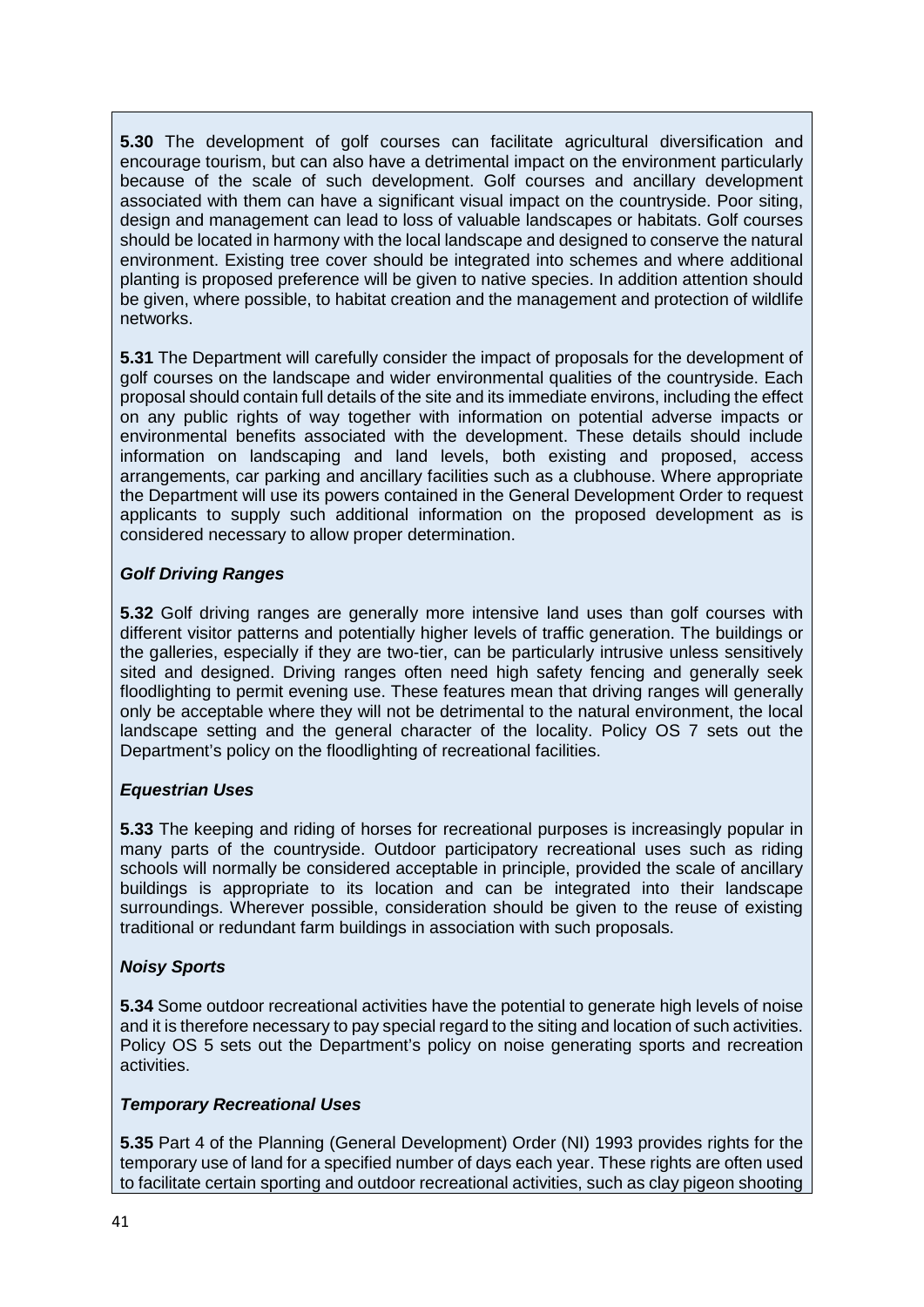and certain equestrian activities. On occasion proposals are submitted to develop permanent buildings or structures in support of such temporary uses. Generally these will only be acceptable where the Department considers use of the site on a permanent basis would of itself be acceptable.

#### *Additional Development based on Recreational Use*

**5.36** Certain sports or outdoor recreation activities may on occasion create a demand for additional development, such as holiday chalets or a hotel. While it is acknowledged that such facilities can improve the attractiveness of an area to tourists and in turn bring employment benefits, they must be considered on their own planning merits. The existence of an outdoor recreational use, such as a golf course, will not therefore in itself provide the justification for approving an associated development if this would not be acceptable in its own right.

## **Policy OS 4 Intensive Sports Facilities**

**The Department will only permit the development of intensive sports facilities where these are located within settlements.**

**An exception may be permitted in the case of the development of a sports stadium where all the following criteria are met:**

**(i) there is no alternative site within the settlement which can accommodate the development;**

**(ii) the proposed development site is located close to the edge of the settlement and can be clearly identified as being visually associated with the settlement;**

**(iii) there is no adverse impact on the setting of the settlement; and**

**(iv) the scale of the development is in keeping with the size of the settlement.**

**In all cases the development of intensive sports facilities will be required to meet all the following criteria:**

- **there is no unacceptable impact on the amenities of people living nearby by reason of the siting, scale, extent, frequency or timing of the sporting activities proposed, including any noise or light pollution likely to be generated;**
- **there is no adverse impact on features of importance to nature conservation, archaeology or built heritage;**
- **buildings or structures are designed to a high standard, are of a scale appropriate to the local area or townscape and are sympathetic to the surrounding environment in terms of their siting, layout and landscape treatment;**
- **the proposed facility takes into account the needs of people with disabilities and is located so as to be accessible to the catchment population giving priority to walking, cycling and public transport; and**
- **the road network can safely handle the extra vehicular traffic the proposal will generate and satisfactory arrangements are provided for site access, car parking, drainage and waste disposal.**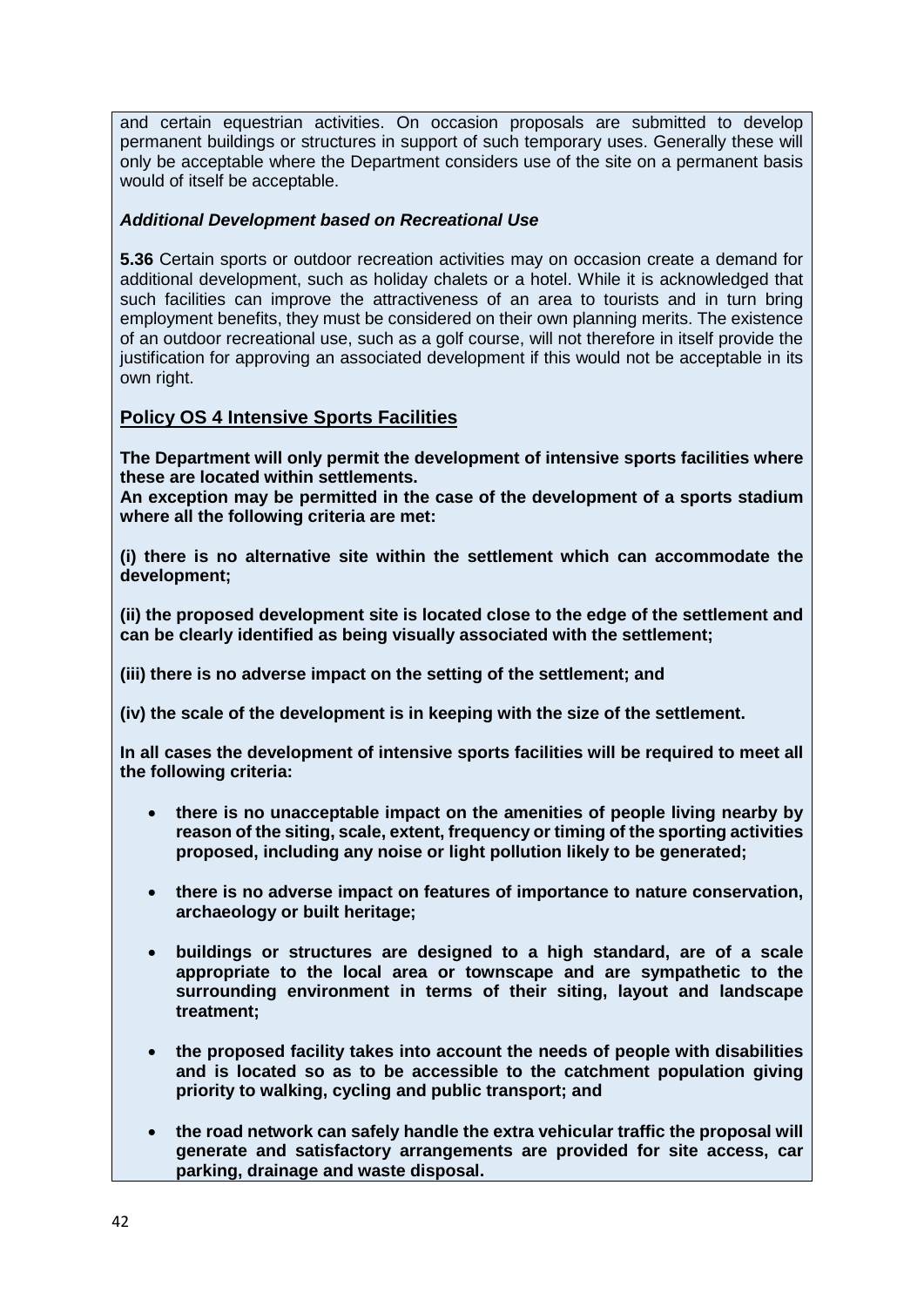#### **Justification and Amplification**

**5.37** Intensive sports facilities, for the purposes of this PPS, include stadia, leisure centres, sports halls, swimming pools and other indoor and outdoor sports facilities that provide for a wide range of activities. Apart from facilitating sport such facilities often serve as a focus for the community and are therefore best located in settlements where they can be accessed most easily by a significant local catchment population.

**5.38** The precise location of intensive sports facilities can be contentious. They can attract large numbers of people, particularly in the evenings and at weekends. They can also generate increased noise levels, operate long hours, attract a large number of vehicle movements and can require large car parking areas. Specific problems may also arise where floodlighting is proposed (see also Policy OS 7).

**5.39** The Department wishes to ensure that development of intensive sports facilities takes place in appropriate locations, are of good design and apply the principles of sustainability. Factors which are important in assessing development proposals include the need for the facility, the size and make up of the proposed catchment population, accessibility to this population in terms of walking and cycling distances, proximity to public transport, the impact on the local environment and residential amenity, traffic generation and, where appropriate, the proximity to existing facilities of a similar size and nature. Detailed information on these matters should accompany proposals for intensive sports facilities to enable the Department to make a full assessment of the development.

**5.40** It is acknowledged that specific difficulties may arise in seeking to locate a sports stadium within a settlement, particularly larger scale proposals. Exceptionally, the Department may be prepared to accept such development at the edge of a settlement. In such cases applicants will need to provide, as part of the application, specific justification for the choice of site together with details of what alternative sites were considered and the reasons these could not accommodate the development. Ease of access will be a key issue in assessing such proposals, in particular, the availability of public transport.

## **Policy OS 5 Noise Generating Sports and Outdoor Recreational Activities**

**The Department will only permit the development of sport or outdoor recreational activities that generate high levels of noise where all the following criteria are met:**

**(i) there is no unacceptable level of disturbance to people living nearby or conflict with other noise sensitive uses;**

**(ii) there is no unacceptable level of disturbance to farm livestock and wildlife; and**

**(iii) there is no conflict with the enjoyment of environmentally sensitive features and locations or areas valued for their silence and solitude.**

#### **Justification and Amplification**

**5.42** The impact of noise is an important issue in assessing proposals for activities such as motorsports, shooting, water-skiing and paintball adventure games. The noise associated with such activities can cause disturbance to local residents and conflict with nearby noise sensitive uses such as schools, hospitals, nursing homes and places of worship. These sports or activities can also be disruptive to livestock and wildlife and have a detrimental effect on the natural environment.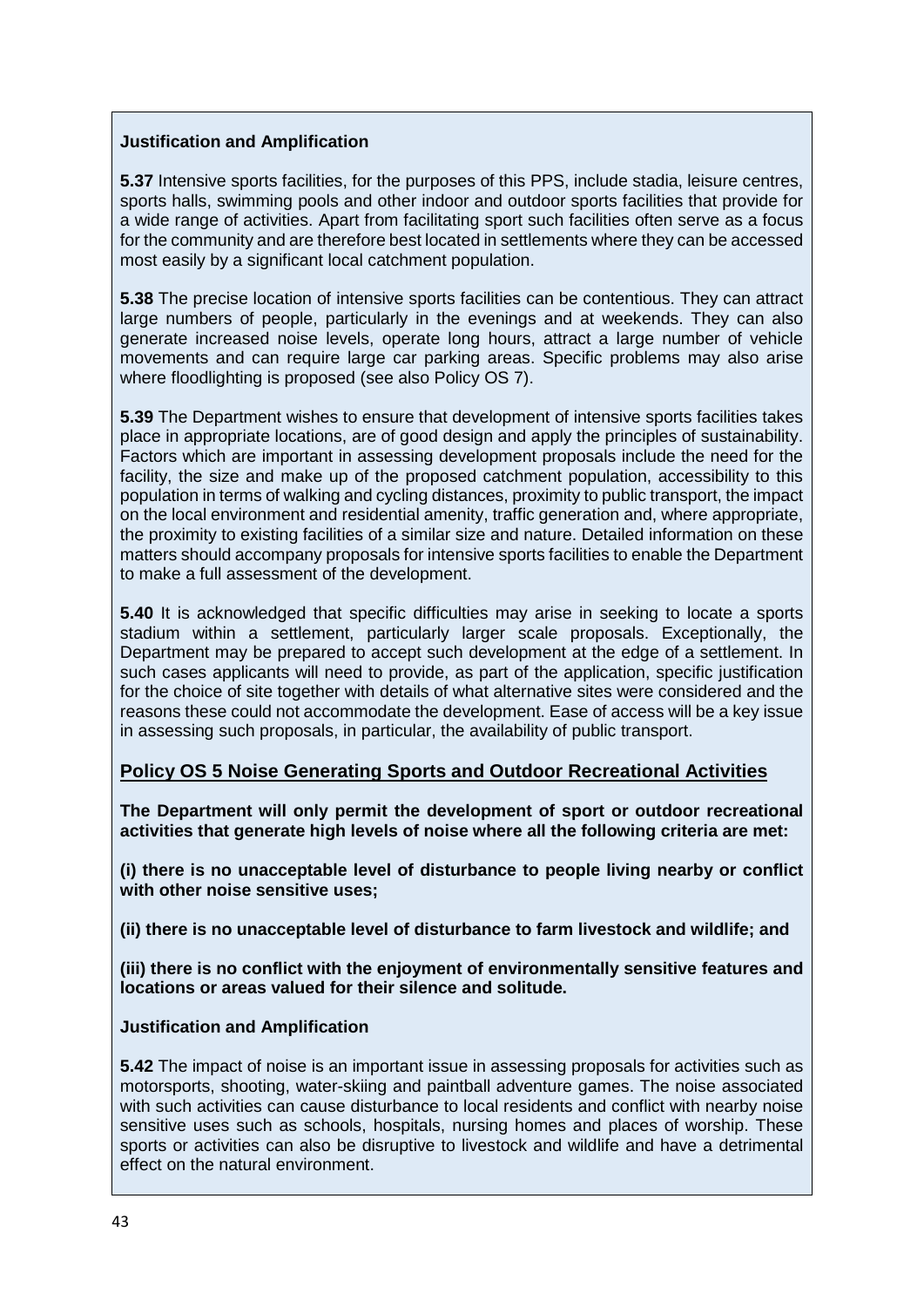**5.42** Appropriate sites for regular use by noise generating sports are not easy to identify. Much will depend on the type of activity, the tone, level, frequency and duration of any noise generated, the design of facilities, the nature of the local topography and the amount of existing and proposed screening. While measures can sometimes be taken to reduce noise at source, only those locations where the impact of noise can be effectively contained and minimized by the use of features such as landform or woodland should generally be considered.

**5.43** Suitable sites for noisy sports may include former mineral workings or locations where the ambient noise level is already high and the tone of noise produced by the proposed sporting or recreation activity will not appear dominant. There may be occasions where the Department mayonly consider it appropriate to grant a planning permission for a limited period to allow the impact of noise levels and any potential disturbance or nuisance to be assessed.

**5.44** The development of noisy sports or outdoor recreation activities will generally be inappropriate in or near environmentally sensitive features or locations, such as sites of nature conservation importance or historic parks, gardens and demesnes. Such activities can significantly, and sometimes irreversibly, harm these valued environments. Particular care will also be necessary in assessing proposals in areas of high landscape quality such as Areas of Outstanding Natural Beauty and there will be a presumption against noisy sports in areas valued for their silence and solitude.

**5.45** Where appropriate the Department will liaise with the Sports Council for Northern Ireland or the governing body of a particular noise generating sport to ascertain if the activity is subject to a code of practice or other means of control such as licensing conditions.

**5.46** It should be noted that a number of noise generating sports, such as clay pigeon shooting and motor racing, which may only function infrequently, operate within the confines of the temporary use rights currently provided by the Planning (General Development) Order (NI) 1993

## **Policy OS 6 Development of Facilities ancillary to Water Sports**

**The Department will permit the development of facilities ancillary to water sports adjacent to inland lakes, reservoirs and waterways where all the following criteria are met:**

**(i) it is compatible with any existing use of the water, including non-recreational uses;**

**(ii) there is no adverse impact on features of importance to nature conservation, archaeology or built heritage;**

**(iii) there is no adverse impact on visual amenity or the character of the local landscape;**

**(iv) it will not result in water pollution or an unacceptable level of noise or disturbance;**

**(v) buildings or structures are designed to a high standard, are of a scale appropriate to the local area or townscape and are sympathetic to the surrounding environment in terms of their siting, layout and landscape treatment;**

**(vi) the proposed facility takes into account the needs of people with disabilities; and**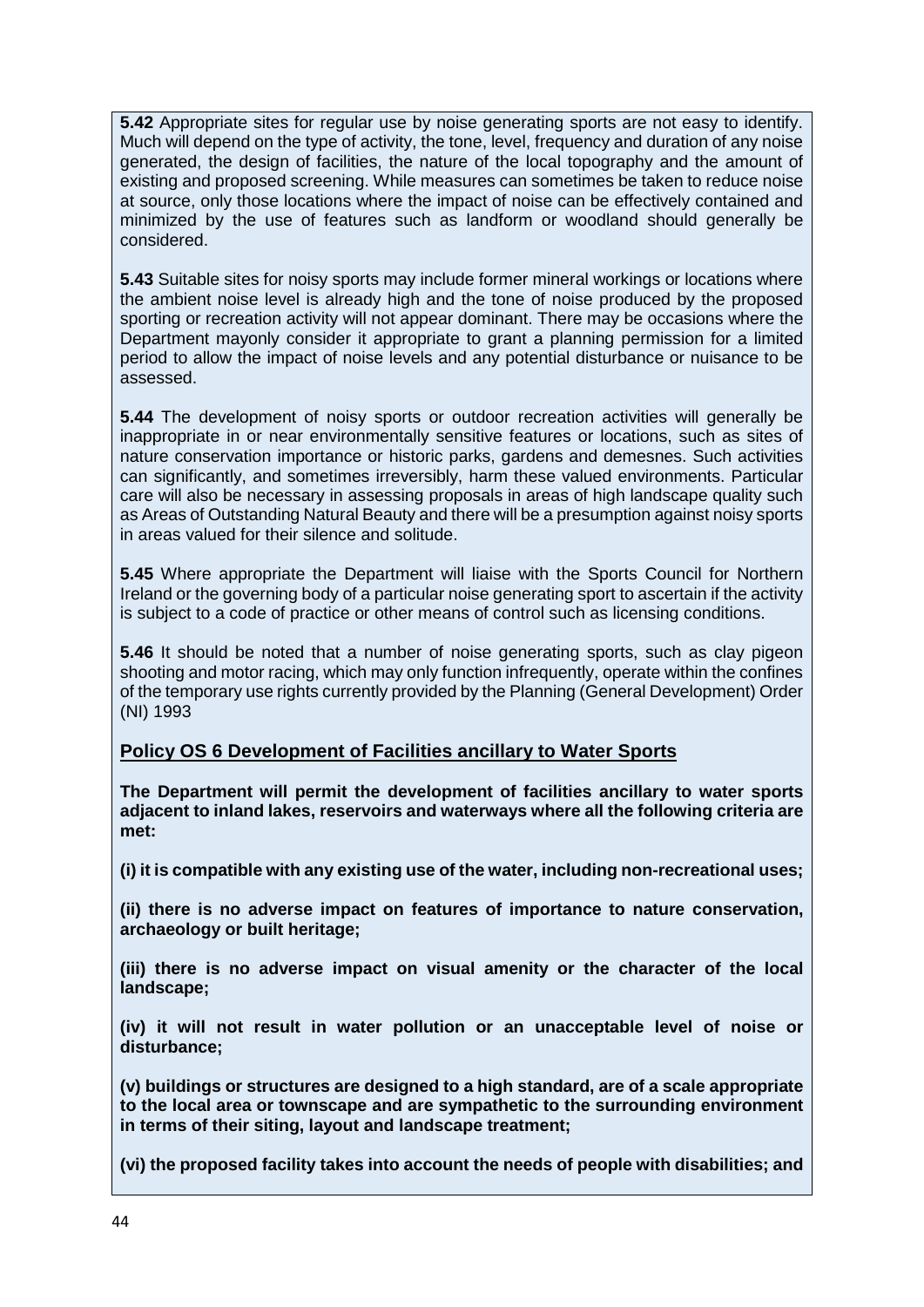#### **(vii) there is no conflict with the provisions of any local management plan.**

#### **Justification and Amplification**

**5.47** Water based sports in Northern Ireland are an increasingly popular activity and our rivers, reservoirs, lakes and canals are an important recreational resource. Water sports range from tranquil uses such as angling, sailing, canoeing, rowing and sail-boarding, to powered activities such as water-skiing, jet-skiing and other power boat uses. Management plans drawn up for particular water areas seek to address the compatibility of such varying demands.

**5.48** The development of ancillary facilities to support water sport uses, such as slipways, jetties, boat houses, toilet and changing facilities, parking areas and access, generally requires planning permission. In considering such development proposals, the Department will assess the impact on the visual amenity and character of the area. Particular attention will be paid to the potential for development to result in over-intensive use of a site especially in or adjacent to sites of nature conservation importance, or areas designated for their landscape quality. It is the general intention of the Department to conserve the environmental quality and character of inland bodies of water and to protect them and their surroundings from harmful development.

**5.49** The need for and impact of access across land to inland bodies of water will be addressed when considering proposals for water sports. Ancillary space requirements for launching, mooring and car parking can vary from modest dimensions to large compounds. Proposals for facilities must therefore demonstrate that they will not damage the wider environment. Noise, erosion of shorelines or river banks and the potential loss of amenity for other users will be considered. The Department will require good design in terms of layout, buildings and other structures and high quality treatment for boundaries either adjacent to the road or the actual waterway. Proposals should include details of all landscaping and surface treatments.

**5.50** Proposals for recreational development affecting the coastline of Northern Ireland will continue to be determined in line with the policies contained in the Planning Strategy for Rural Northern Ireland.

#### **Policy OS 7 The Floodlighting of Sports and Outdoor Recreational Facilities**

**The Department will only permit the development of floodlighting associated with sports and outdoor recreational facilities where all the following criteria are met:**

**(i) there is no unacceptable impact on the amenities of people living nearby;**

**(ii) there is no adverse impact on the visual amenity or character of the locality; and**

**(iii) public safety is not prejudiced.**

**Justification and Amplification**

**5.51** There has been an increasing trend in recent years towards the provision of floodlighting at sports and outdoor recreational facilities. This can extend the hours of operation of such facilities, thereby creating greater flexibility and potential for enhanced use by more people, both as participants or spectators. Care must be taken, however, to ensure that such development will not cause unacceptable harm to amenity or prejudice public safety.